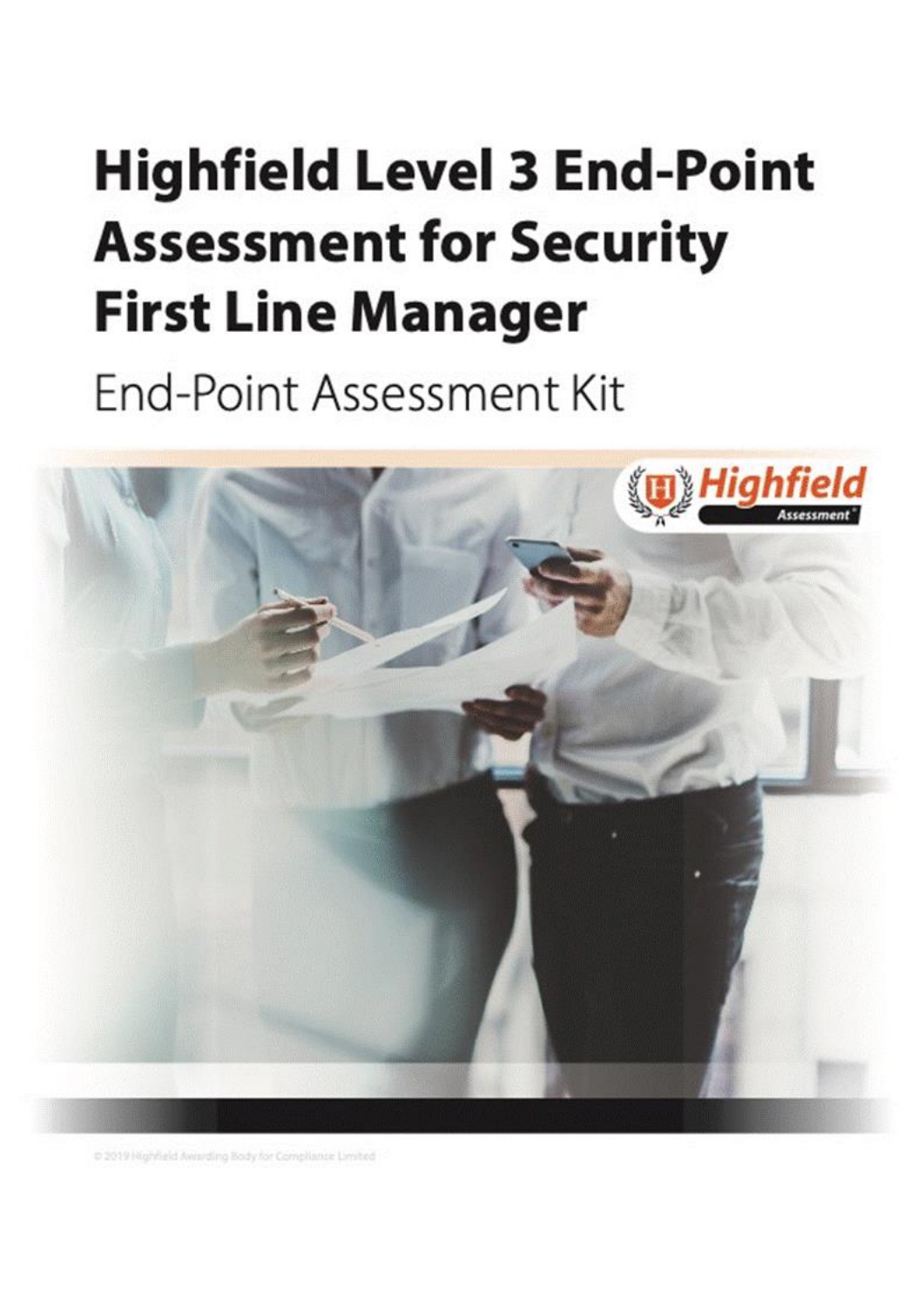# <span id="page-1-1"></span>**Highfield Level 3 End-Point Assessment for Security First Line Manager**

# EPA-Kit

# **Contents**

<span id="page-1-0"></span>Please click on the headings below to navigate to the associated section of the EPA kit.

| <b>Contents</b>                                         |    |
|---------------------------------------------------------|----|
| <b>Introduction</b>                                     | 4  |
| <b>The Highfield Approach</b>                           |    |
| <b>Gateway</b>                                          | 8  |
| The Security First Line Manager Apprenticeship Standard | 12 |
| <b>Assessment Summary</b>                               | 28 |
| <b>Assessing the observation</b>                        | 31 |
| <b>Assessing the presentation</b>                       | 35 |
| Assessing the synoptic assessment interview             |    |

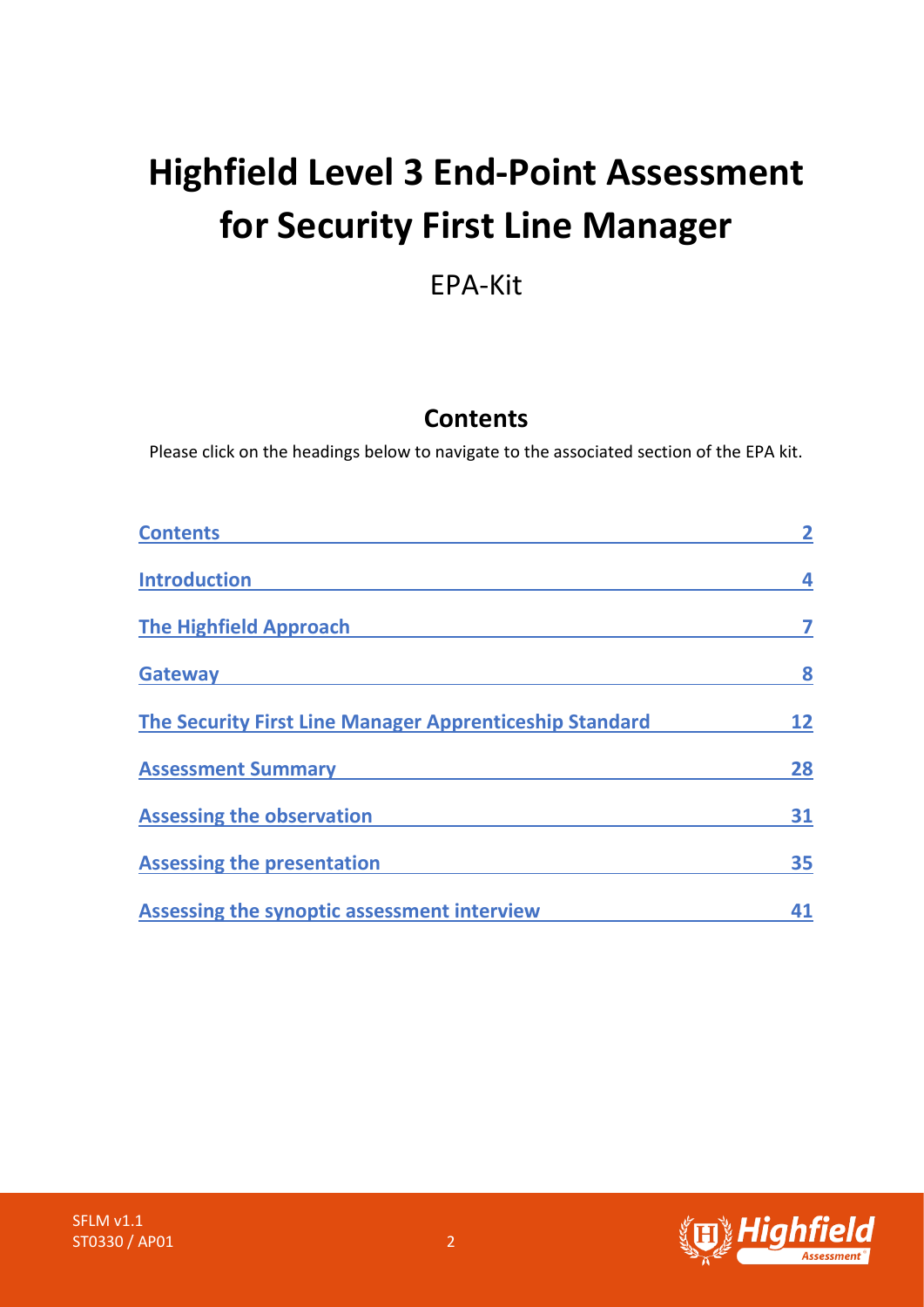# **How to Use this EPA Kit**

Welcome to the Highfield End-Point Assessment Kit for the Security First Line Manager Apprenticeship Standard.

Highfield is an independent end-point assessment organisation that has been approved to offer and carry out the independent end-point assessments for the Level 3 Security First Line Manager Apprenticeship Standard. Highfield internally quality assures all endpoint assessments in accordance with its IQA process, and additionally all end-point assessments are externally quality assured by the relevant EQA organisation.

The EPA kit is designed to outline all you need to know about the end-point assessments for this standard and will also provide an overview of the on-programme delivery requirements. In addition**,** advice and guidance for trainers on how to prepare apprentices for the end-point assessment is included. The approaches suggested are not the only way in which an apprentice may be prepared for their assessments, but trainers may find them helpful as a starting point.

| <b>Key facts</b>                     |                                                  |
|--------------------------------------|--------------------------------------------------|
| <b>Apprenticeship standard:</b>      | Security First Line Manager                      |
| Level:                               | 3                                                |
| <b>On Programme Duration:</b>        | Typically 18 months                              |
| <b>End-Point Assessment Window:</b>  | Expected to be carried out within first 3 months |
| Grading:                             | Pass/distinction                                 |
| <b>End-Point Assessment methods:</b> | Observation                                      |
|                                      | Presentation                                     |
|                                      | <b>Synoptic Assessment Interview</b>             |

#### **In this kit, you will find:**

- an overview of the standard and any on-programme requirements
- a section focused on delivery, where the standard and assessment criteria are presented in a suggested format that is suitable for delivery
- guidance on how to prepare the apprentice for gateway
- detailed information on which part of the standard is assessed by which assessment method
- suggestions on how to prepare the apprentice for each part of the end-point assessment
- a section focused on the end-point assessment method where the assessment criteria are presented in a format suitable for carrying out 'mock' assessments

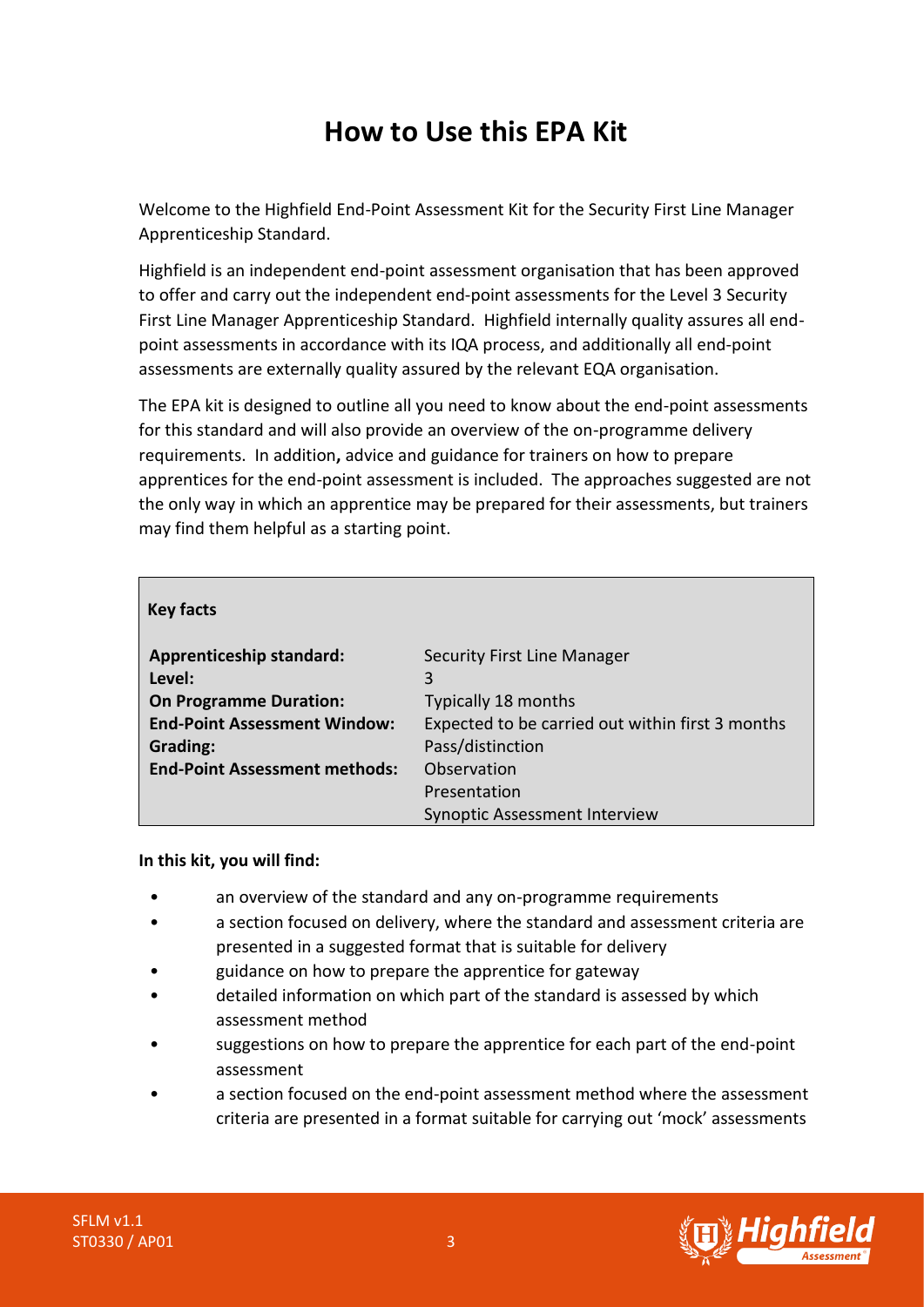# **Introduction**

### <span id="page-3-0"></span>**Standard overview**

Security First Line Managers will be competent in supervising people and activities in line with regulatory requirements; undertaking security risk assessments; providing security advice to others; understanding threat, vulnerability and risk; security methods, operations and activities; incident management and planning; stakeholder management; business communications and data security management within role(s) such as Ministry of Defence, Transport and Border Security and Private Security Industry. Understanding the threat, vulnerability and risk on a local, national and international security basis, and how to respond accordingly.

# **On-programme requirements**

Although learning, development and on-programme assessment is flexible and the process is not prescribed, the following is required to achieve full competence in line with the Security First Line Manager standard:

- A portfolio of evidence will be created against the learning outcomes outlined in the 'Delivering the standards' section of this EPA kit. This will cover Standard Areas 1, 2, 4, 5, 8, 9, 11, 12 and Core Behavioural Competencies. The portfolio of evidence will typically contain examples of the following in an online format containing written, audio or video evidence of:
	- o Written statements
	- o Reports
	- o Assessments and findings
	- o Presentations
	- o Performance reviews between line manager and apprentice
	- o Observations recorded by the training provider
	- o Continuing professional discussions between the apprentice and the training provider relating to assignments recorded by the training provider
	- o Feedback from the line manager, peers, customers and other stakeholders.
	- o Work artefacts and products of performance related to the standard

The portfolio of evidence will be submitted to Highfield Assessment as part of the Gateway process. This Portfolio of Evidence will be reviewed, and the content will form the basis of the Synoptic Assessment Interview.

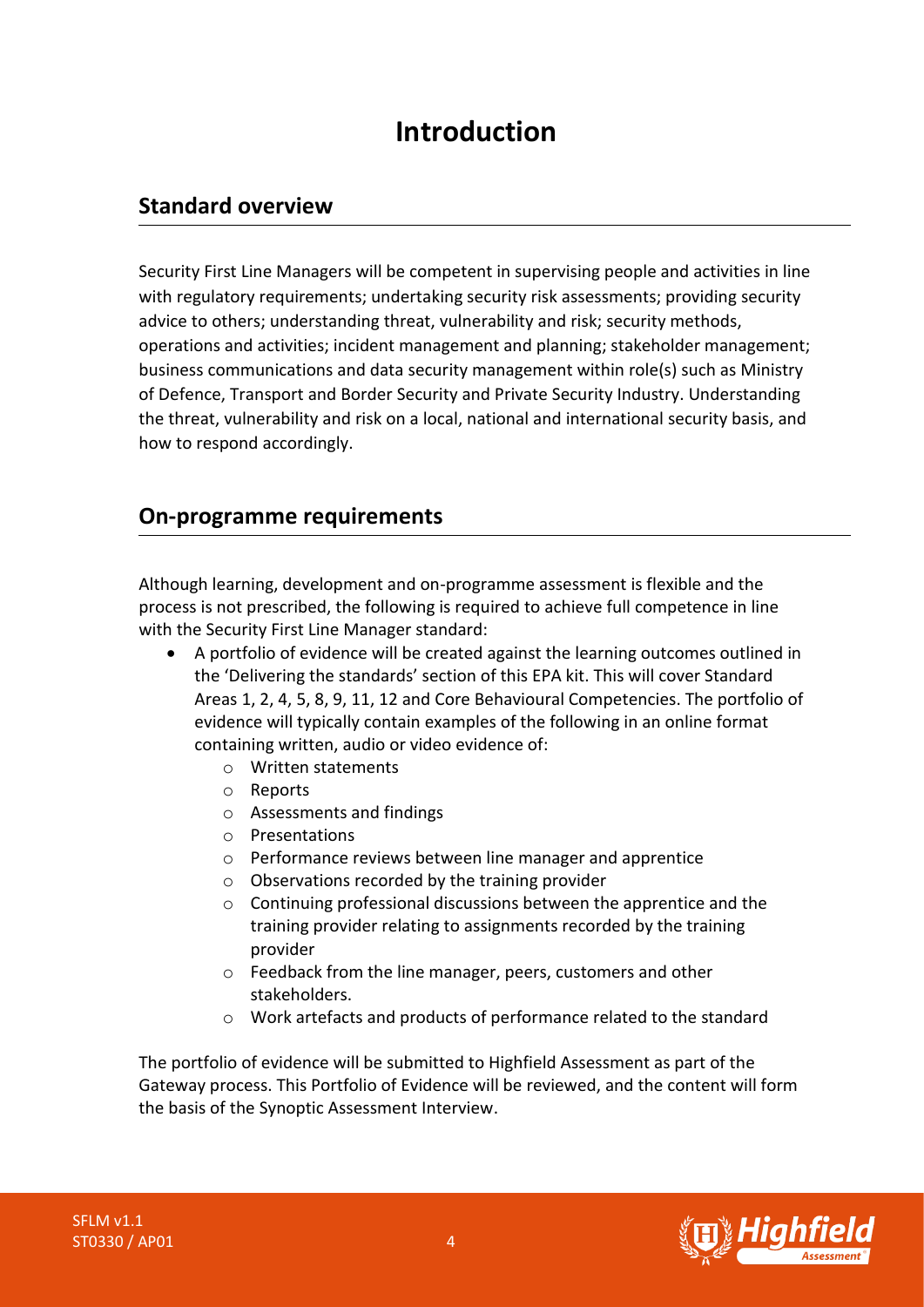The Synoptic work-based project:

- A synoptic work-based project will be conducted over the period of the apprenticeship and is designed to meet the learning outcomes identified in 'Delivering the standards' section of this EPA kit. It will cover Standard Areas 3, 6, 7 and 10. It is expected that the work-based project will include evidence of the following activities:
	- o Area 3 Risk Management Conducting a security and threat assessment against the security provision provided to protect property, people and premises, identifying risks and areas that require improvement
	- o Area 6 Improvement Planning and Performance Developing an improvement plan based on the security and threat assessment conducted, clearly outlining recommendations and the stakeholders that this would be presented to.
	- o Area 7 Compliance Management Researching the regulations that govern Security on a National Scale and identify how they impact the security provision in own area of responsibility. To review the business continuity plans for own area of responsibility, identifying how the security provision supports this, making recommendations for improvement if non-compliance or risk is found.
	- o Area 10 Operational Management Researching organisation vision, mission and objectives and identify how the security provision supports this. Conduct a security provision benchmarking exercise and applying policies and processes that are in place, identify areas for improvement in order to meet stakeholder expectations

Evidence of activities and learning undertaken will be included in the work-based project. These will include:-

- Risk assessments
- Improvement plans
- Implementation plans
- Recommendations, assessment and findings
- Witness testimonies

This will enable the apprentice to prepare for the end-point assessment where they will demonstrate how they have applied their knowledge and skills during the activities involved in the work-based project. The apprentice will then present their findings during the apprentice presentation.

Learners **should** achieve English and mathematics or equivalent at Level 2 before gateway. If these requirements have **not** been met before gateway, they **must** be achieved by the apprentice before the end-point assessments take place.

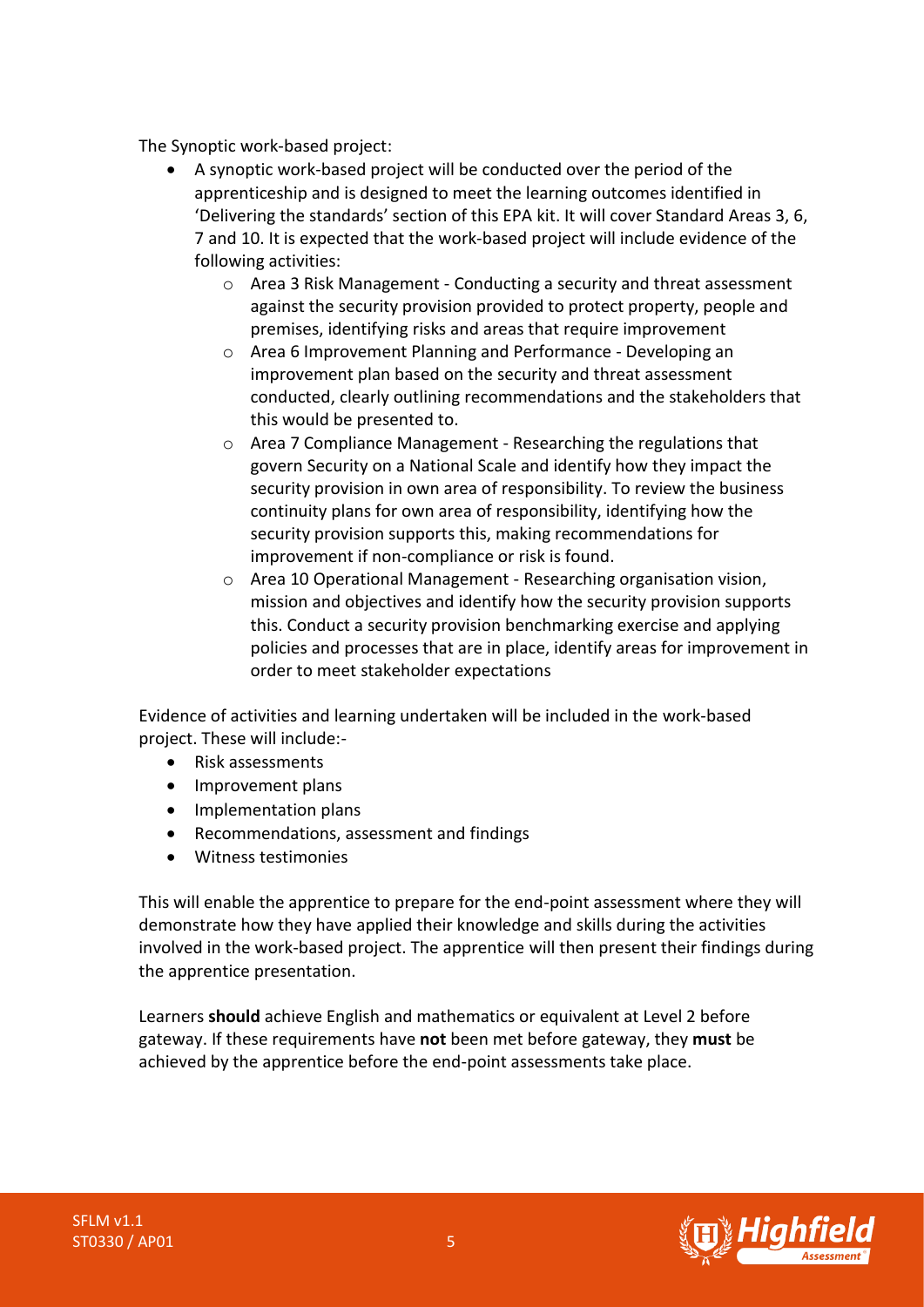# **Readiness for end-point assessment**

In order for an apprentice to be ready for the end-point assessments:

- the English and maths components of the apprenticeship must be successfully completed by the apprentice.
- the employer must be confident that the apprentice has developed all the knowledge, skills and behaviours defined in the apprenticeship standard. To ensure this, the apprentice must attend a formal meeting with their employer to complete the gateway readiness report.
- the apprentice will be required to bring to the gateway meeting their portfolio of evidence and their work-based project.
- the apprentice and the employer should then engage with Highfield to agree a plan and schedule for each assessment activity to ensure all components can be completed within the first 3 months following the gateway decision and completed within 1 month of the first method starting. Further information about the gateway process is covered later in this kit.

# **Order of end-point assessments**

There are 3 assessment activities for the security first line manager end-point assessment. The observation, presentation and synoptic assessment interview may be undertaken in any order.

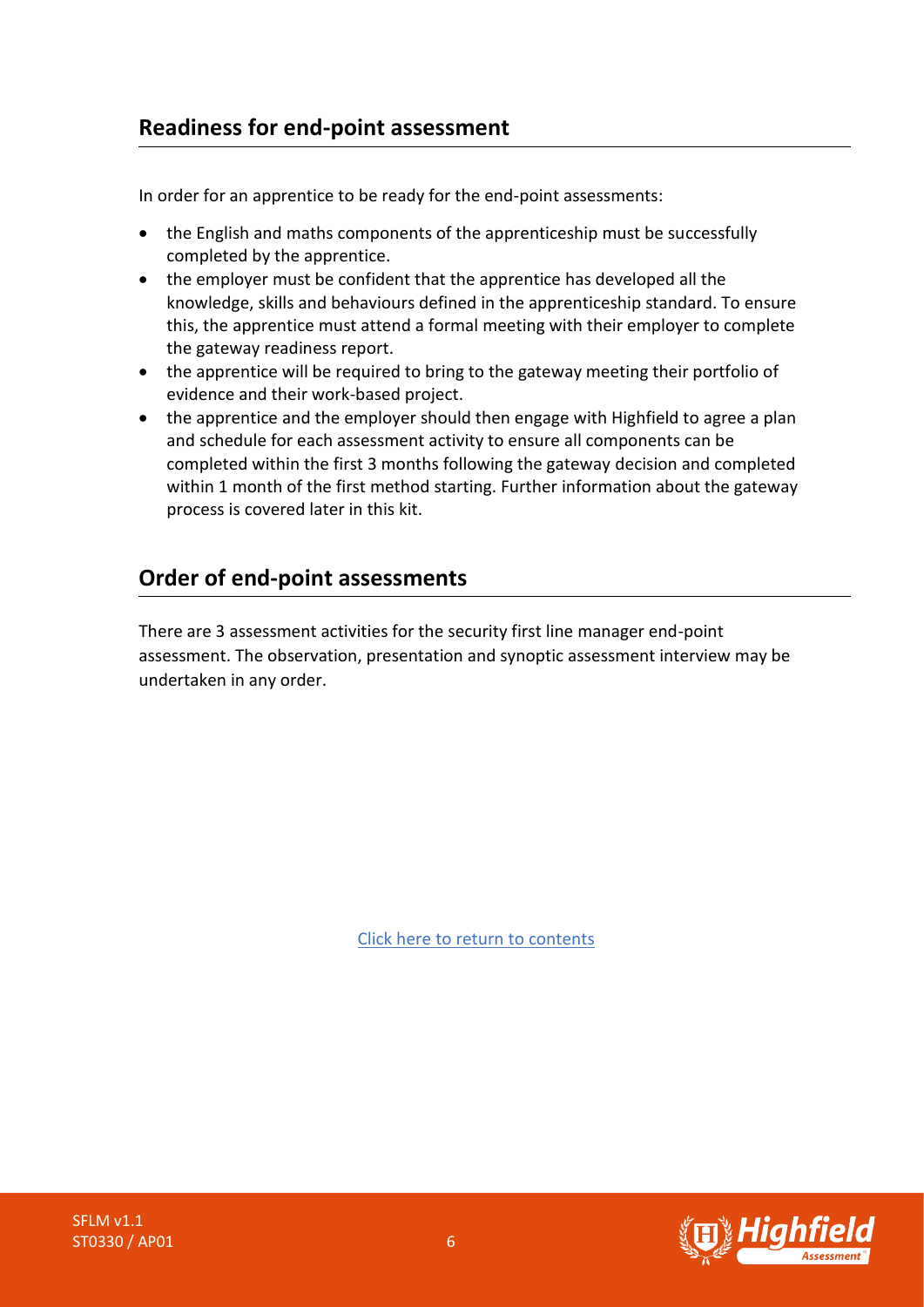# **The Highfield Approach**

<span id="page-6-0"></span>This section describes the approach Highfield has adopted in the development of this endpoint assessment in terms of its interpretation of the requirements of the end-point assessment plan and other relevant documents.

#### **Documents used in developing this end-point assessment**

Standard (2018)

[https://www.instituteforapprenticeships.org/apprenticeship-standards/security-first](https://www.instituteforapprenticeships.org/apprenticeship-standards/security-first-line-manager-v1-0)[line-manager-v1-0](https://www.instituteforapprenticeships.org/apprenticeship-standards/security-first-line-manager-v1-0)

End-point assessment plan (2018 ST 0330/AP01)

[https://www.instituteforapprenticeships.org/media/2352/st0330\\_security-first-line](https://www.instituteforapprenticeships.org/media/2352/st0330_security-first-line-management_l3_ap-for-publication_15102018.pdf)[management\\_l3\\_ap-for-publication\\_15102018.pdf](https://www.instituteforapprenticeships.org/media/2352/st0330_security-first-line-management_l3_ap-for-publication_15102018.pdf)

#### **Specific considerations**

Behavioural competencies criteria B2, B5, and B6 can be achieved via either the synoptic assessment interview or the observation. The learner will have the opportunity to demonstrate these criteria in both assessment methods, however, if the learner showcases sufficient evidence for one or all of these criteria in the observation, it need not be assessed again in the synoptic assessment interview, and vice versa.



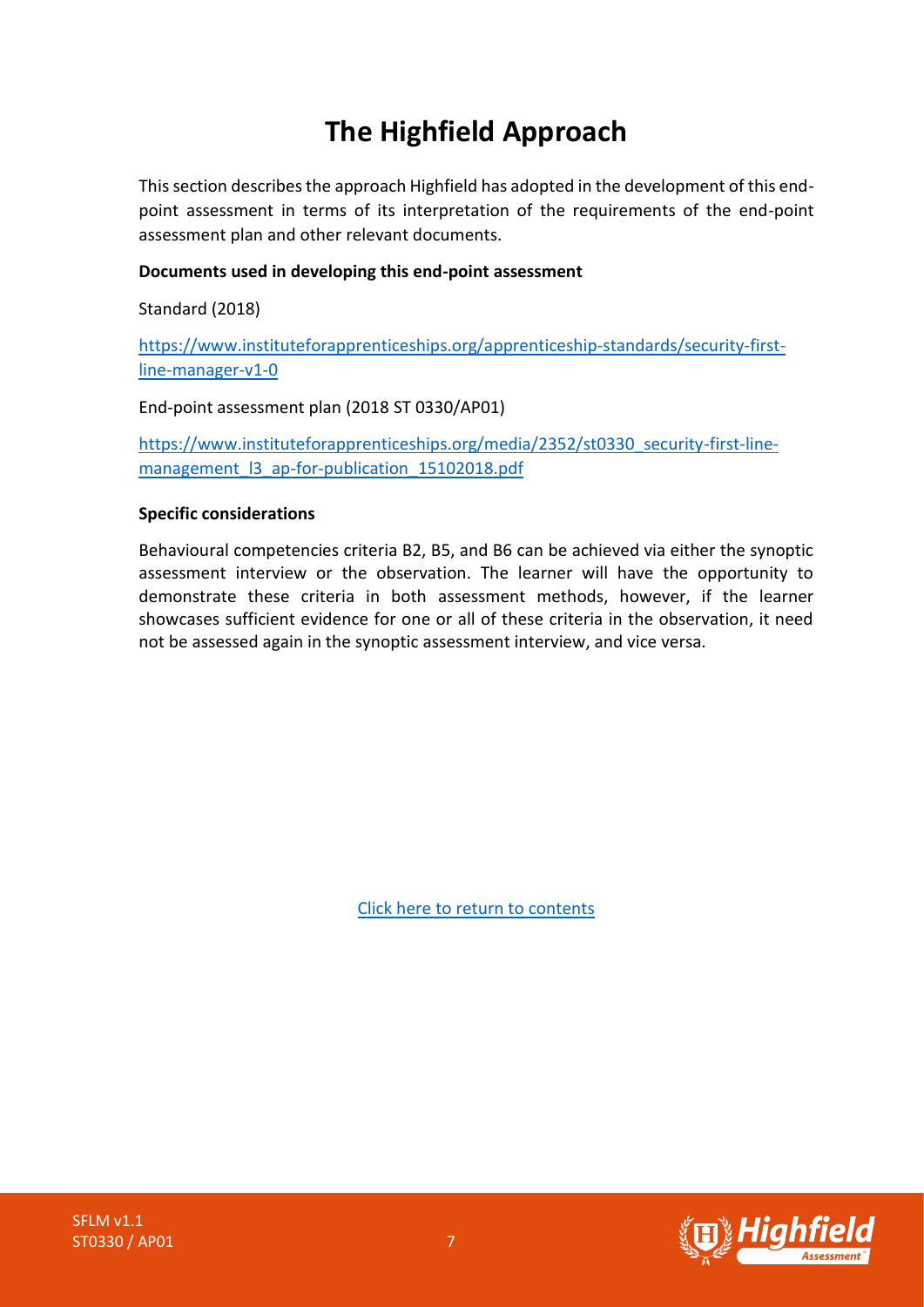# <span id="page-7-0"></span>**Gateway**

# **How to prepare for gateway**

After apprentices have completed their on-programme learning, they should be ready to pass through 'gateway' to their end-point assessment.

Gateway is a meeting that should be arranged between the apprentice, their employer and training provider to determine that the apprentice is ready to undertake their endpoint assessment. The apprentice should prepare for this meeting by bringing along workbased evidence, including:

- customer feedback
- manager statements
- witness statements
- work artefacts and products of performance that are related to their achievement of the standard

In advance of gateway, apprentices **must** have:

- a portfolio of evidence created against the learning outcomes identified Areas 1, 2, 4, 5, 8, 9, 11, 12 and Core Behavioural Competencies.
- a synoptic work-based project will be conducted over the period of the apprenticeship and is designed to meet the learning outcomes identified in Areas 3, 6, 7 and 10 of the standard
- achieved level 2 English
- achieved level 2 maths

Therefore, apprentices should be advised by employers and providers to gather this evidence and undertake these qualifications during their on-programme training. It is recommended that employers and providers complete regular checks and reviews of this evidence to ensure the apprentice is progressing and achieving the standards before the formal gateway meeting is arranged.

The portfolio of evidence and the completed work-based project should be reviewed by the employer. The training provider can be consulted by the employer but the final decision as to whether the apprentice is ready for gateway will be made by the employer. Both of these documents should be submitted to Highfield Assessment as part of the Assessment Gateway process. This can be submitted in any format i.e. uploaded to Dropbox or via e-portfolio. Access must be given to Highfield to only the learners who have been put forward for end-point assessment.

This Portfolio of Evidence will be reviewed by Highfield Assessment, and the content will form the basis of the Synoptic Assessment Interview.

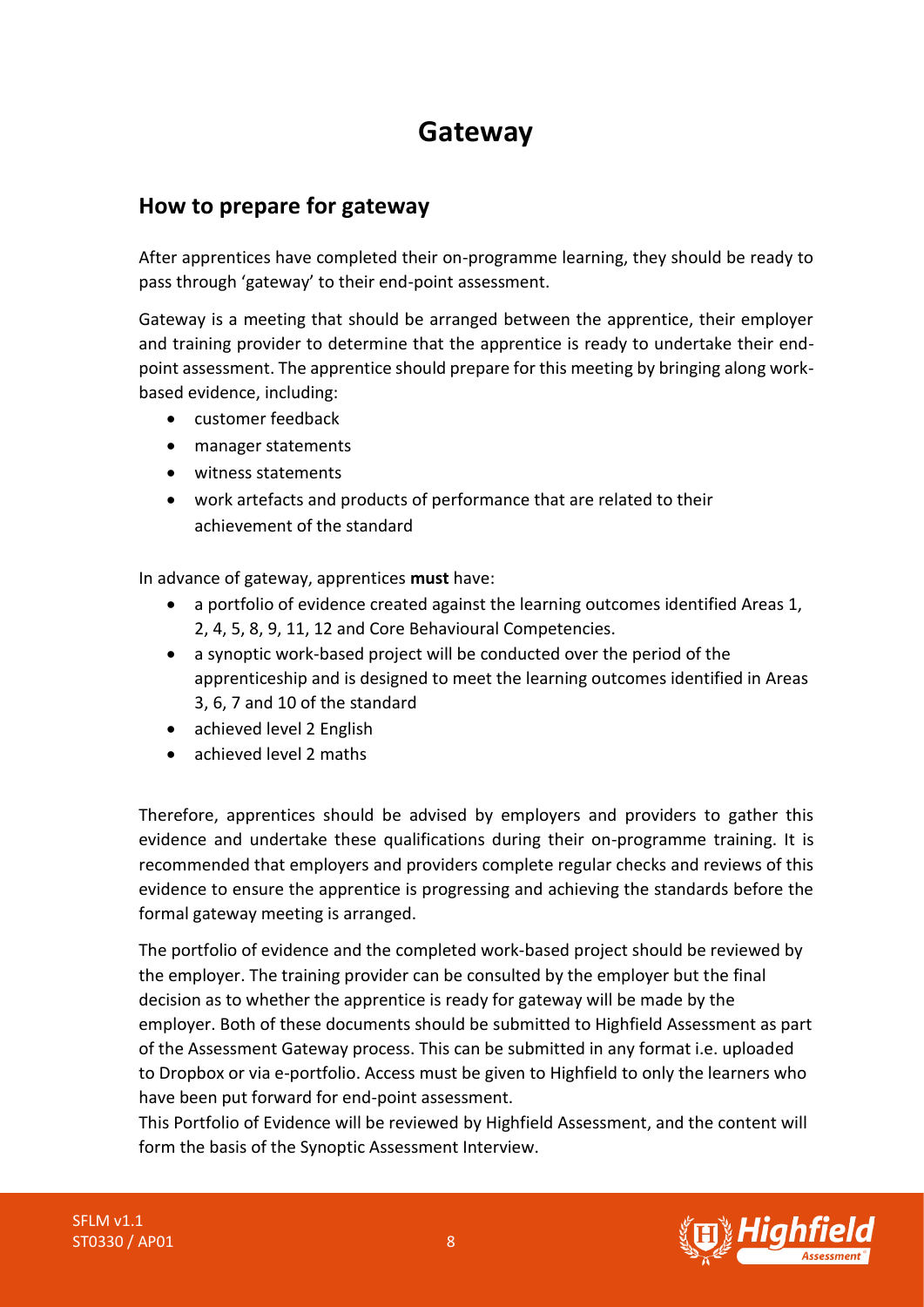#### **Portfolio of Evidence**

The portfolio of evidence will typically contain examples of the following in an online format containing written, audio or video evidence of:

- written statements
- reports
- assessments and findings
- presentations
- performance reviews between line manager and apprentice
- observations recorded by the training provider
- continuing professional discussions between the apprentice and the training provider relating to assignments recorded by the training provider
- feedback from the line manager, peers, customers and other stakeholders.
- work artefacts and products of performance related to the standard

#### **Synoptic Work-Based Project**

Completion of the work-based project will enable the apprentice to prepare for the endpoint assessment where they will demonstrate how they have applied their knowledge and skills during the activities involved in the work-based project. The apprentice will then display their findings during the apprentice presentation which must be compiled and created after gateway and submitted to Highfield within one month of the apprentice passing gateway and a minimum of 7 days before the presentation is set to take place.

It is expected that the work-based project will include evidence of the following activities:-

- Area 3 Risk Management
	- o Conducting a security and threat assessment against the security provision provided to protect property, people and premises, identifying risks and areas that require improvement
- Area 6 Improvement Planning and Implementation
	- o Developing an improvement plan based on the security and threat assessment conducted, clearly outlining recommendations and the stakeholders that this would be presented to.
- Area 7 Compliance Management
	- o Researching the regulations that govern Security on a National Scale and identify how they impact the security provision in own area of responsibility. To review the business continuity plans for own area of responsibility, identifying how the security provision supports this, making recommendations for improvement if non-compliance or risk is found.
- Area 10 Operational Management

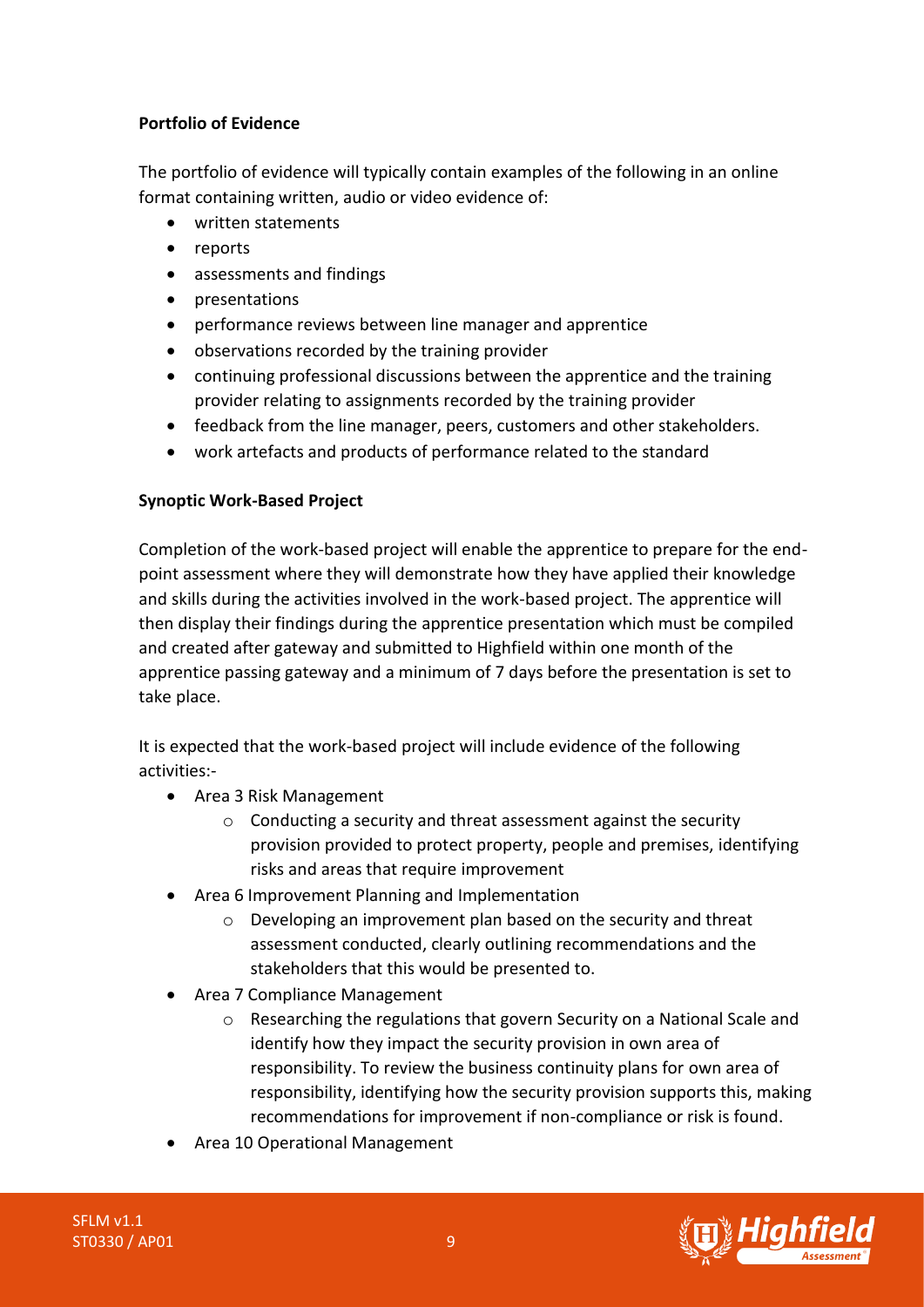o Researching organisation vision, mission and objectives and identify how the security provision supports this. Conduct a security provision benchmarking exercise and applying policies and processes that are in place, identify areas for improvement in order to meet stakeholder expectations.

Evidence of activities and learning undertaken will be included in the work-based project. These will include:-

- Risk assessments
- Improvement plans
- Implementation plans
- Recommendations, assessment and findings
- Witness testimonies

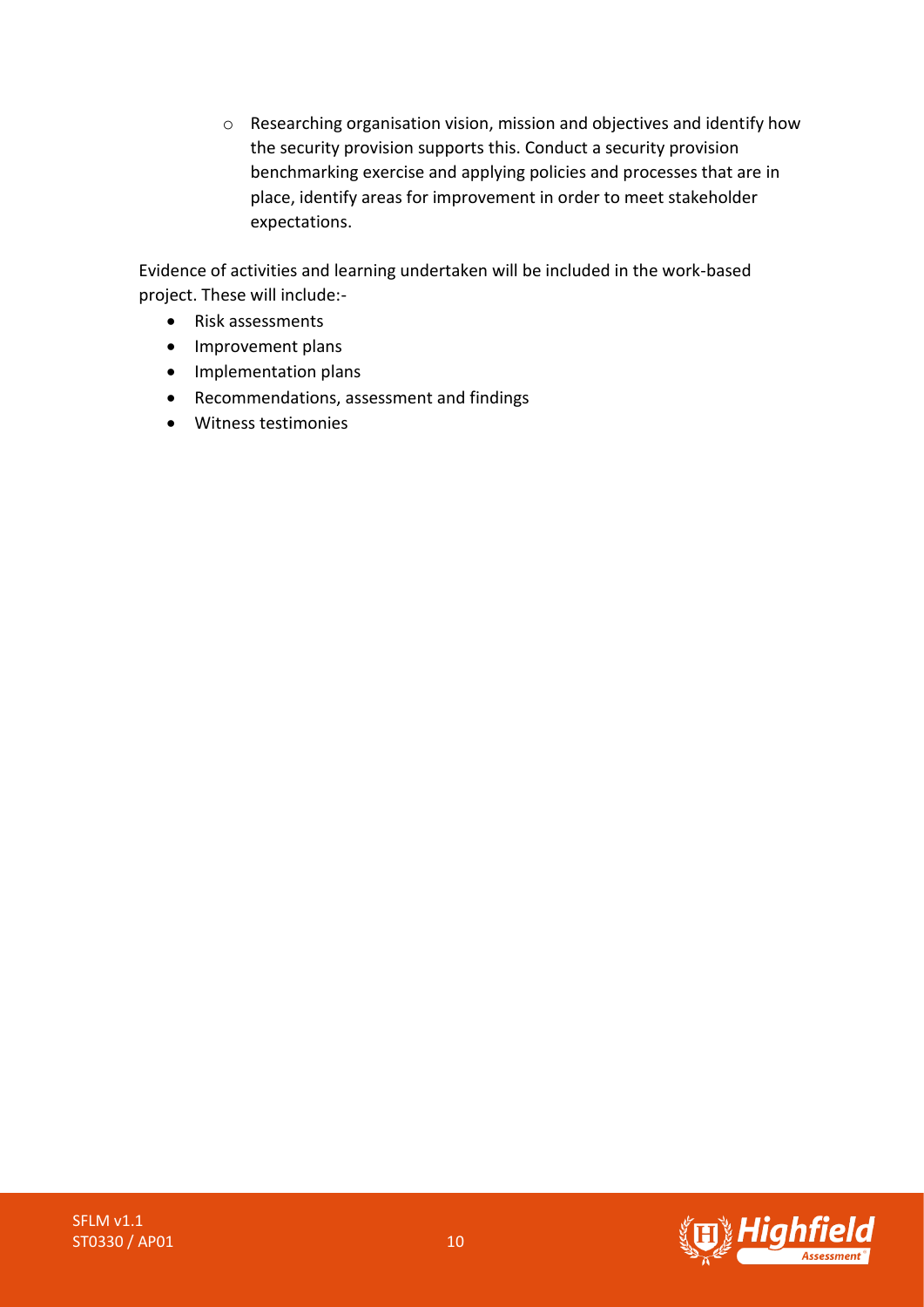# **The gateway meeting**

The gateway meeting should last around an hour and must be completed on or after the apprenticeship on-programme end date. It should be attended by the apprentice and the relevant people who have worked with the apprentice on-programme, such as the line manager/employer or mentor, the on-programme trainer/training provider and/or a senior manager (as appropriate to the business).

During the meeting, the apprentice, employer and training provider will discuss the apprentice's progress to date and confirm if the apprentice has met the full criteria of the apprenticeship standard during their on-programme training. The **Gateway Readiness Report** should be used to log the outcomes of the meeting and agreed by all 3 parties. This report is available to download from the Highfield Assessment website.

The report should then be submitted to Highfield to initiate the end-point assessment process. If you require any support completing the Gateway Readiness Report, please contact your Employer Engagement Manager at Highfield Assessment.

**Please note:** a copy of the standard should be available to all attendees during the gateway meeting.

#### **Reasonable adjustments and special considerations**

Highfield Assessment has measures in place for apprentices who require additional support. Please refer to the Highfield Assessment Reasonable Adjustments Policy for further information/guidance.

#### **ID requirements**

Highfield Assessment will need to ensure that the person undertaking an assessment is indeed the person they are claiming to be. All employers are therefore required to ensure that each apprentice has their identification with them on the day of the assessment so the end-point assessor can check.

Highfield Assessment will accept the following as proof of an apprentice's identity:

- a valid passport (any nationality)
- a signed UK photocard driving licence
- a valid warrant card issued by HM forces or the police
- another photographic ID card, e.g. employee ID card, travel card, etc.



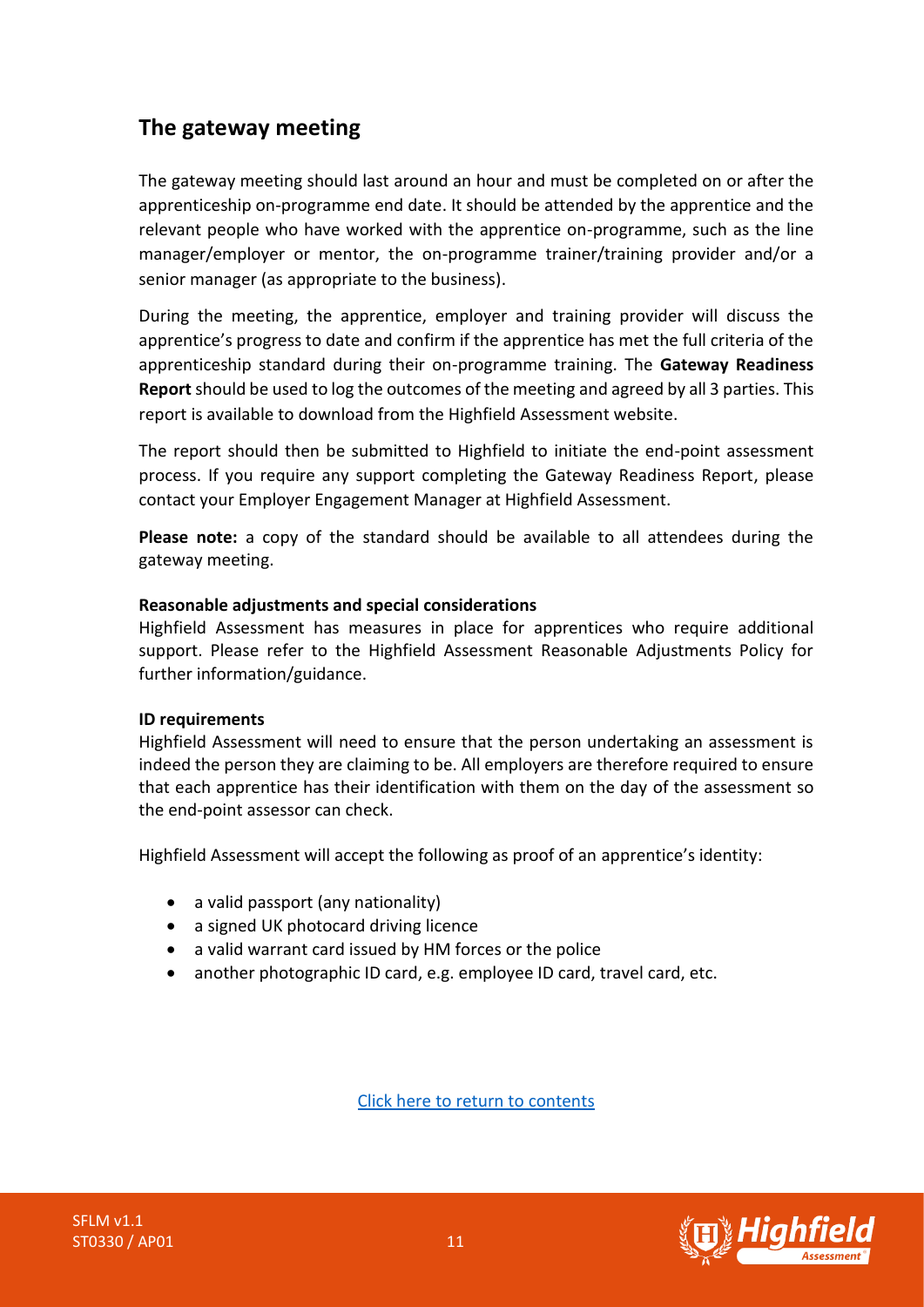# **The Security First Line Manager Apprenticeship Standard**

The following pages contain the security first line manager apprenticeship standard and the assessment criteria in a format that is suitable for delivery.

<span id="page-11-0"></span>

| <b>Area 1 - Health and Safety</b>                                                                                                                                                                                                                                                                                                                                                                                                                                                                                                                                                                                                                         |                                                                                                                                                                                                                                                                                          |
|-----------------------------------------------------------------------------------------------------------------------------------------------------------------------------------------------------------------------------------------------------------------------------------------------------------------------------------------------------------------------------------------------------------------------------------------------------------------------------------------------------------------------------------------------------------------------------------------------------------------------------------------------------------|------------------------------------------------------------------------------------------------------------------------------------------------------------------------------------------------------------------------------------------------------------------------------------------|
| Knowledge                                                                                                                                                                                                                                                                                                                                                                                                                                                                                                                                                                                                                                                 | <b>Skills</b>                                                                                                                                                                                                                                                                            |
| Assessing and Controlling risks in relation to Health and Safety<br>Have complete understanding of current health and safety regulations,<br>with a view to minimising health and safety risks and hazards to health<br>and wellbeing, relevant to the Security Context/ Environment in which you<br>operate e.g. private Security Industry, MOD, Event Security, 'in-house',<br>Dept for Transport.                                                                                                                                                                                                                                                      | Application of Health and Safety legislation in a security environment<br>Application of health and safety policies and practices, ensuring<br>compliance with all legislation and regulations whilst minimising risks and<br>threats derived from operating in a Security related role. |
| <b>Synoptic Assessment Interview</b>                                                                                                                                                                                                                                                                                                                                                                                                                                                                                                                                                                                                                      |                                                                                                                                                                                                                                                                                          |
| To pass, the following must be evidenced                                                                                                                                                                                                                                                                                                                                                                                                                                                                                                                                                                                                                  | To gain a distinction, the following must also be evidenced                                                                                                                                                                                                                              |
| HS1 Identify three examples of Health and Safety Regulations and explain<br>why these minimise risk and hazards to health and wellbeing<br>HS2 Identify own responsibilities when complying to Health and Safety<br>Regulations in their own area of responsibility<br>HS3 Identify the implications of non-compliance to staff, visitors and the<br>organisation.<br>HS4 Explain a health and safety incident that has occurred in the<br>workplace, describing the investigation undertaken and the measures<br>implemented as a result. (Learners must reference health and safety<br>policy and Legislation compliance when describing this incident) | HS5 Explain their organisations process for evaluating H&S Compliance<br>referencing the organisational H&S policy, H&S audit practices, and<br>action planning process for risk reduction                                                                                               |
| <b>Amplification and Guidance</b>                                                                                                                                                                                                                                                                                                                                                                                                                                                                                                                                                                                                                         |                                                                                                                                                                                                                                                                                          |
| Health & Safety Regulations - e.g. Health & Safety at Work etc. Act 1974, Management of Health & Safety at Work Regulations 1999, Manual Handling,<br>COSHH, RIDDOR, The Workplace (Health, Safety & Welfare) Regulations 1992, Duty of Care                                                                                                                                                                                                                                                                                                                                                                                                              |                                                                                                                                                                                                                                                                                          |

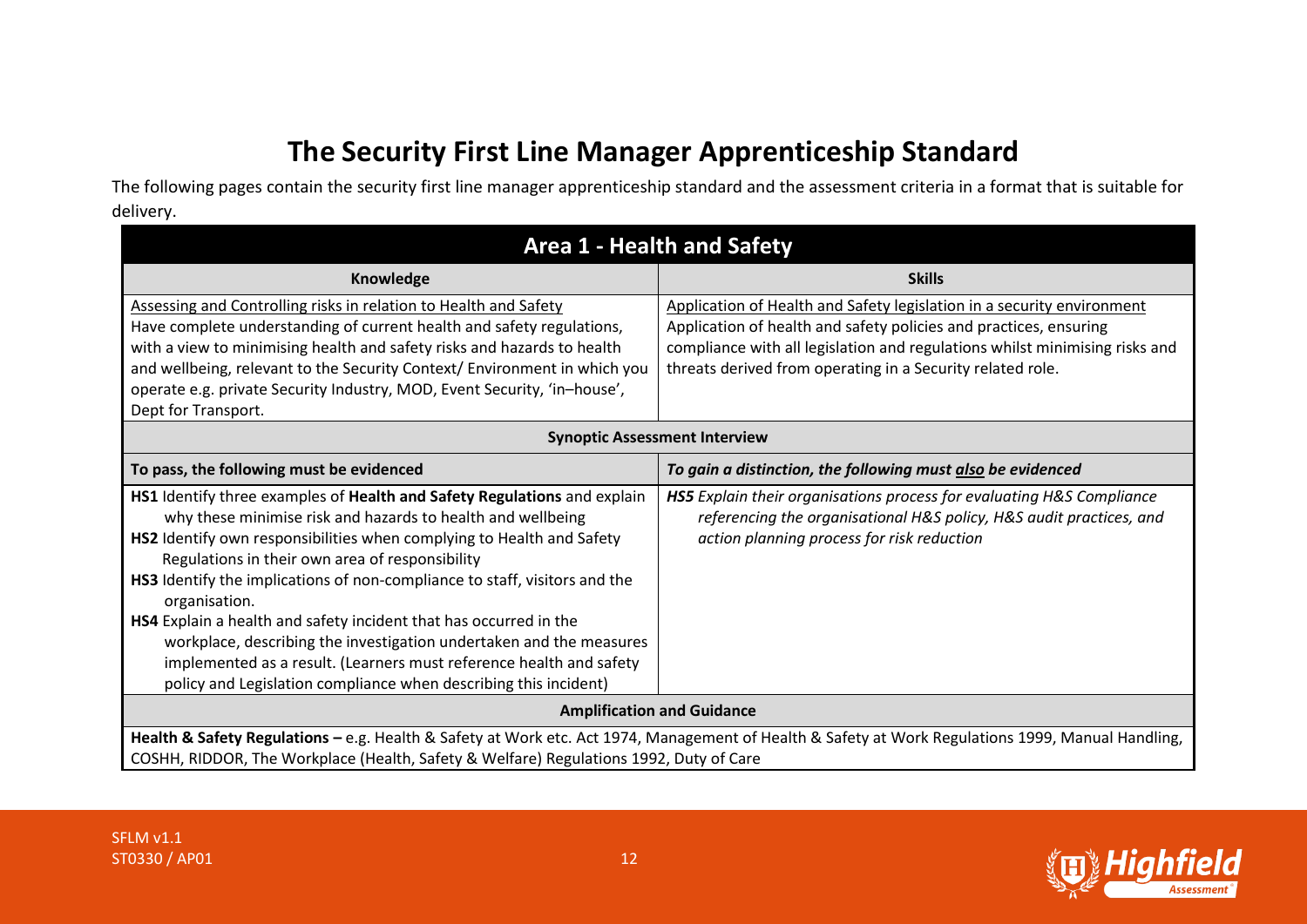| Area 2 - Customer and Stakeholder Management                                                                                                                                                                   |                                                                                                                                                      |
|----------------------------------------------------------------------------------------------------------------------------------------------------------------------------------------------------------------|------------------------------------------------------------------------------------------------------------------------------------------------------|
| Knowledge                                                                                                                                                                                                      | <b>Skills</b>                                                                                                                                        |
| Recognise the security needs of Customers and Stakeholders, and effect                                                                                                                                         | Manage Customer/Clients/Stakeholders                                                                                                                 |
| appropriate solutions.                                                                                                                                                                                         | Ability to deliver a specific solution to meet the security needs of                                                                                 |
| Understand the market in which the role operates and the specific needs                                                                                                                                        | customer/industry stakeholder. Develop strong relationships and                                                                                      |
| of each customer/industry stakeholder, thus developing strong customer                                                                                                                                         | demonstrate competence and reliability in relation to security solutions and                                                                         |
| relationships and confidence in the security provision.                                                                                                                                                        | advice.                                                                                                                                              |
| <b>Synoptic Assessment Interview</b>                                                                                                                                                                           |                                                                                                                                                      |
| To pass, the following must be evidenced                                                                                                                                                                       | To gain a distinction, the following must also be evidenced                                                                                          |
| CS1 Describe the market in which their role operates                                                                                                                                                           | CS5 Identify internal and external sources of information and explain how                                                                            |
| CS2 Identify their customers and industry stakeholders                                                                                                                                                         | accessing these would add value to the service they are responsible for                                                                              |
| CS3 Identify how knowing these helps build relationships and confidence<br>in the service                                                                                                                      | CS6 Describe an activity that has been implemented in their own area of<br>responsibility that has strengthened their relationship with the customer |
| CS4 Give one example from their own experience of a specific security                                                                                                                                          |                                                                                                                                                      |
| problem raised by their customer (e.g. unauthorised access, down                                                                                                                                               |                                                                                                                                                      |
| manning) and describe the measures implemented to meet the                                                                                                                                                     |                                                                                                                                                      |
| Customer's needs                                                                                                                                                                                               |                                                                                                                                                      |
| <b>Amplification and Guidance</b>                                                                                                                                                                              |                                                                                                                                                      |
| Market - e.g. Health & Social Care, Retail, Education Sector, Building Management, Event Venues, Aviation, Construction, Personal Security, Private                                                            |                                                                                                                                                      |
| Security, Power Supply Companies, Custodial/Detention Providers.                                                                                                                                               |                                                                                                                                                      |
| Customers and industry stakeholders - individuals or groups that have an interest in your organisation and may be affected by your actions and                                                                 |                                                                                                                                                      |
| policies.                                                                                                                                                                                                      |                                                                                                                                                      |
| Internal and External sources of information - e.g. Government National Alerts, Threat Analysis, Risk Assessments, Contingency Planning, Network<br>Security, Competitors/Market information, PESTEL framework |                                                                                                                                                      |
|                                                                                                                                                                                                                |                                                                                                                                                      |

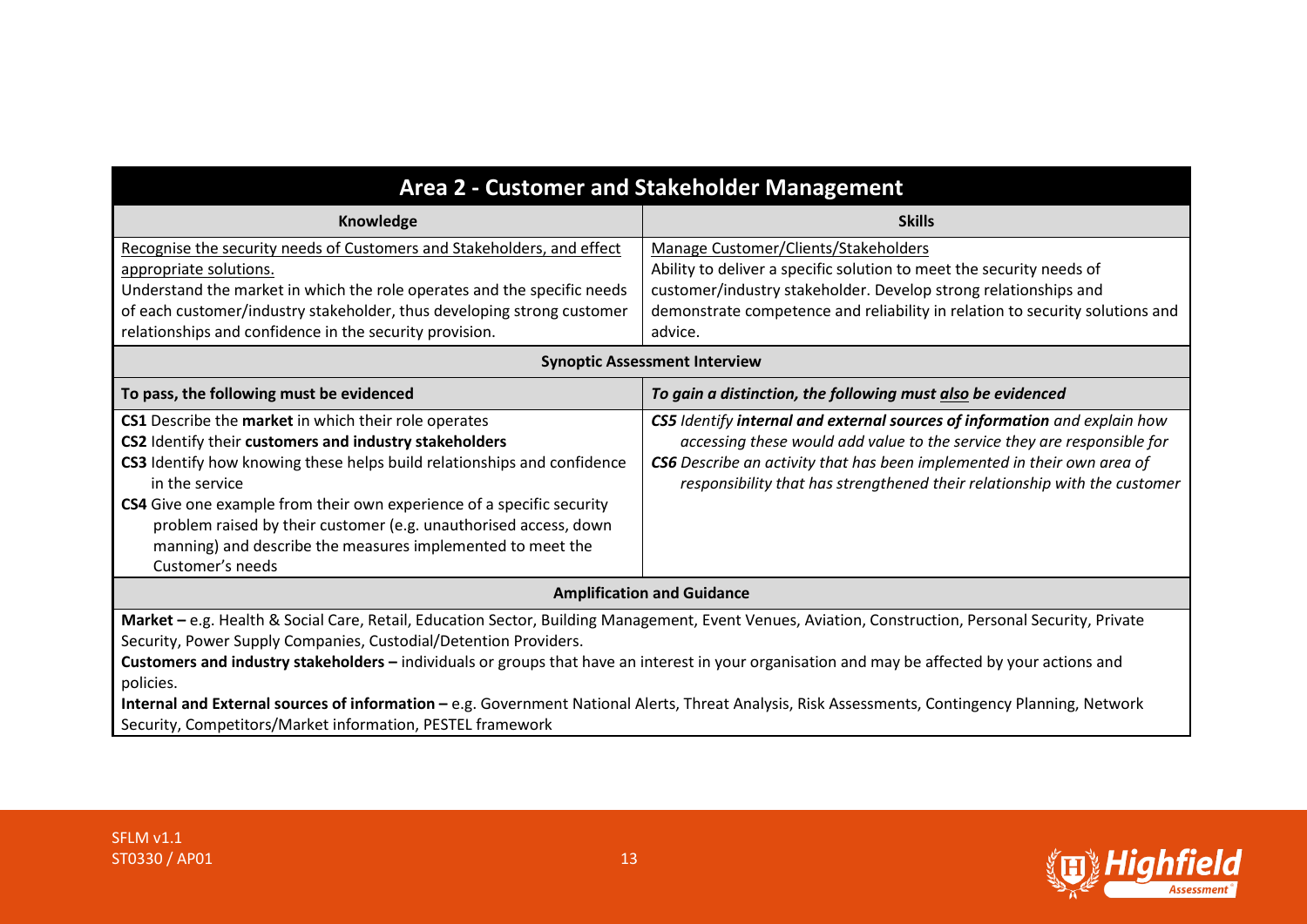| <b>Area 3 - Security Risk Management</b>                                                                                                                                                                                                                                                                                                                                                                                                                                                                                                                                                                                                                                                                                                                                                                                                                           |                                                                                                                                                                                                                                                                                                                                                                                                                                |
|--------------------------------------------------------------------------------------------------------------------------------------------------------------------------------------------------------------------------------------------------------------------------------------------------------------------------------------------------------------------------------------------------------------------------------------------------------------------------------------------------------------------------------------------------------------------------------------------------------------------------------------------------------------------------------------------------------------------------------------------------------------------------------------------------------------------------------------------------------------------|--------------------------------------------------------------------------------------------------------------------------------------------------------------------------------------------------------------------------------------------------------------------------------------------------------------------------------------------------------------------------------------------------------------------------------|
| Knowledge                                                                                                                                                                                                                                                                                                                                                                                                                                                                                                                                                                                                                                                                                                                                                                                                                                                          | <b>Skills</b>                                                                                                                                                                                                                                                                                                                                                                                                                  |
| Identify and assess possible threats and take relevant action<br>Understand the Organisational structure, policies and procedures as well<br>as potential threats to the industry, modus operandi of individuals and<br>specific organisations, both internally and externally.                                                                                                                                                                                                                                                                                                                                                                                                                                                                                                                                                                                    | <b>Respond to Threats</b><br>Identify and manage the threat effectively and use appropriate resources to<br>reduce risks to the customer/organisation.                                                                                                                                                                                                                                                                         |
| Presentation                                                                                                                                                                                                                                                                                                                                                                                                                                                                                                                                                                                                                                                                                                                                                                                                                                                       |                                                                                                                                                                                                                                                                                                                                                                                                                                |
| To pass, the following must be evidenced                                                                                                                                                                                                                                                                                                                                                                                                                                                                                                                                                                                                                                                                                                                                                                                                                           | To gain a distinction, the following must also be evidenced                                                                                                                                                                                                                                                                                                                                                                    |
| SR1 Identify the Organisational Structure for their own area of<br>responsibility and incorporating their Client/Customer, describing<br>limit of authority in each level and escalation processes for one<br>example activity (e.g. Health and Safety incident, Additional Security<br>Officer requirement etc)<br>SR2 Describe the Security Risk Assessment that was conducted, and the<br>threats identified to people, property and premises and to the<br>business continuity for Client/Customer<br><b>SR3</b> Identify two recommendations resulting from the Security Risk<br>Assessment and the impact these could have to the Security<br>Provision, the Client and one other service provider in the<br>organisation<br>SR4 Explain how these recommendations would be/have been<br>communicated to the relevant levels in the Organisational Structure | <b>SR5</b> Describe the use of appropriate organisational process (e.g. Threat x<br>vulnerability=risk, SWOT or PESTEL) when conducting their Security Risk<br>Assessment<br><b>SR6</b> Identify sources of information outside of own organisation or area of<br>responsibility that support a Security Risk Assessment (e.g. Estate<br>Security, Neighbouring Building Security Service, ACT Awareness, Local<br>Police etc) |
| <b>Amplification and Guidance</b>                                                                                                                                                                                                                                                                                                                                                                                                                                                                                                                                                                                                                                                                                                                                                                                                                                  |                                                                                                                                                                                                                                                                                                                                                                                                                                |

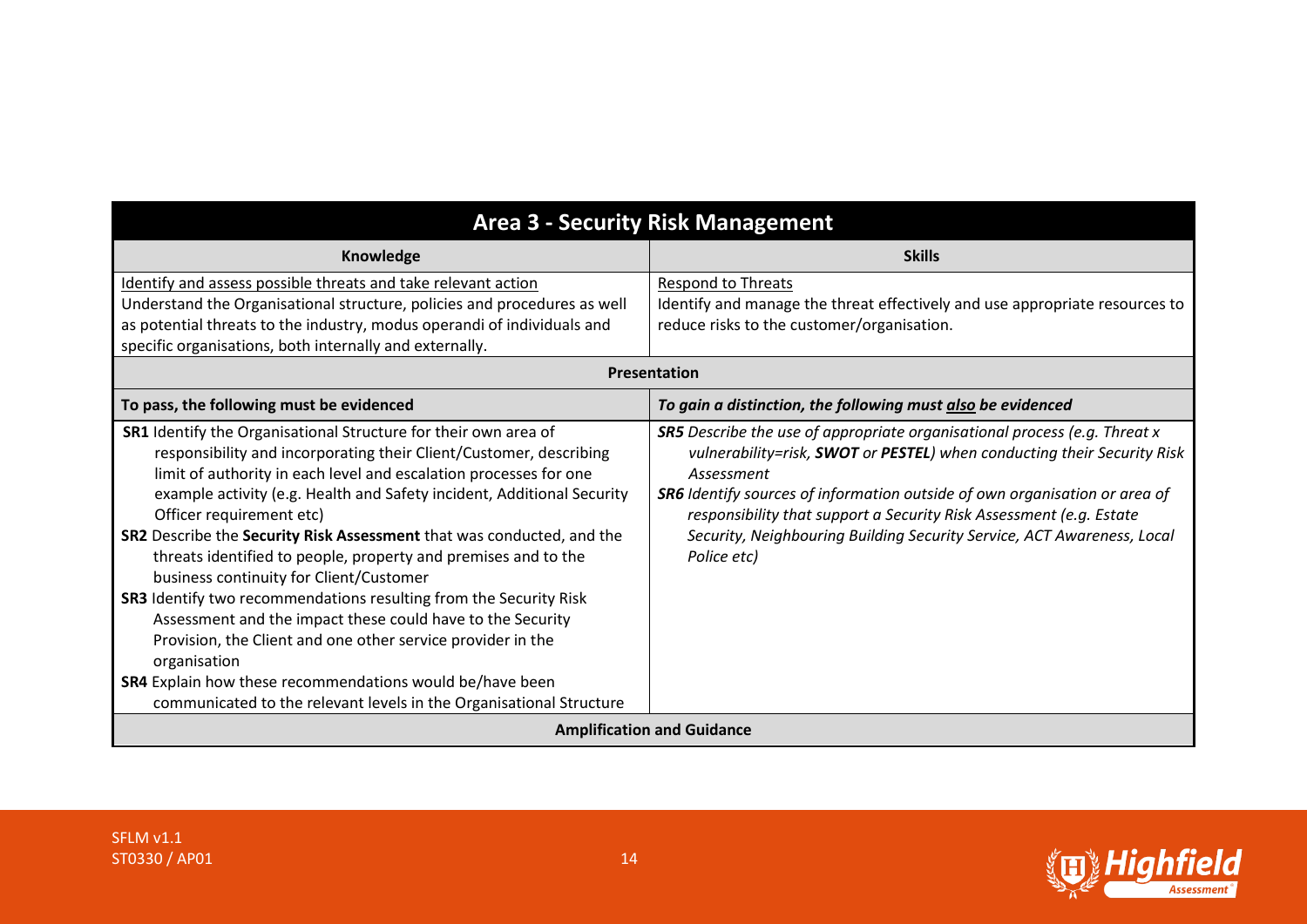**Security Risk Assessment –** will consist of Identification, Assessment, Mitigation, Prevention and Risk Assessment Matrix. During the risk assessment consider all relevant factors related to the site including, but not limited to: Local context, Organisational factors, Seasonal factors, Physical and electronic security mechanisms, Data information gathered.

The identification of risks/hazards/threats, the calculation of risk/hazard/threat, the reduction of that risk/hazard/threat, either completely or to an acceptable level.

**SWOT** - Strengths, Weaknesses, Opportunities and Threats.

**PESTEL** - Political, Economic, Social, Technological, Environmental and Legal factors.

| <b>Area 4 - Staff Management and Development</b>                                                                                                                                                                                                                                                                                                                                                                                                    |                                                                                                                                                                                                                                                                                                                                                                                                         |  |
|-----------------------------------------------------------------------------------------------------------------------------------------------------------------------------------------------------------------------------------------------------------------------------------------------------------------------------------------------------------------------------------------------------------------------------------------------------|---------------------------------------------------------------------------------------------------------------------------------------------------------------------------------------------------------------------------------------------------------------------------------------------------------------------------------------------------------------------------------------------------------|--|
| Knowledge                                                                                                                                                                                                                                                                                                                                                                                                                                           | <b>Skills</b>                                                                                                                                                                                                                                                                                                                                                                                           |  |
| Manage Staff performance, development and welfare<br>Awareness of the role requirements and individual knowledge and skills<br>and security specific accreditation/certification of personnel needed to<br>carry out their role within the Security Environment. Understanding of<br>Employment law, human rights, policies and procedures governing people<br>management, and knowledge of leadership and motivational theories and<br>principles. | Ensure Staff are competent to operate within the security industry<br>The ability to interact with and manage people professionally and with<br>integrity, whilst remaining compliant with all National and International<br>Security regulations and guidelines, employment law and human rights<br>acts. Providing coaching and guidance to instil confidence and competence<br>within the workforce. |  |
| <b>Synoptic Assessment Interview</b>                                                                                                                                                                                                                                                                                                                                                                                                                |                                                                                                                                                                                                                                                                                                                                                                                                         |  |
| To pass, the following must be evidenced                                                                                                                                                                                                                                                                                                                                                                                                            | To gain a distinction, the following must also be evidenced                                                                                                                                                                                                                                                                                                                                             |  |
| Describe the structure of their own Department. Must be able to<br>SM <sub>1</sub><br>identify job roles, required knowledge, skills and essential and<br>desirable qualifications for each<br>Identify three forms of legislation in relation to people<br>SM <sub>2</sub><br>management and the relevant organisational policy to support<br>this.                                                                                                | SM6<br>Describe the benefits that a motivated workforce brings to the<br>Team, the Customer and the Organisation<br>Explain how Equality, Diversity and Inclusion is communicated and<br>SM7<br>represented within the Teams that they manage and what impact<br>this has on Team performance, and the organisation as a whole                                                                          |  |
| Describe the techniques they use to motivate staff in their area of<br>SM <sub>3</sub><br>responsibility                                                                                                                                                                                                                                                                                                                                            |                                                                                                                                                                                                                                                                                                                                                                                                         |  |

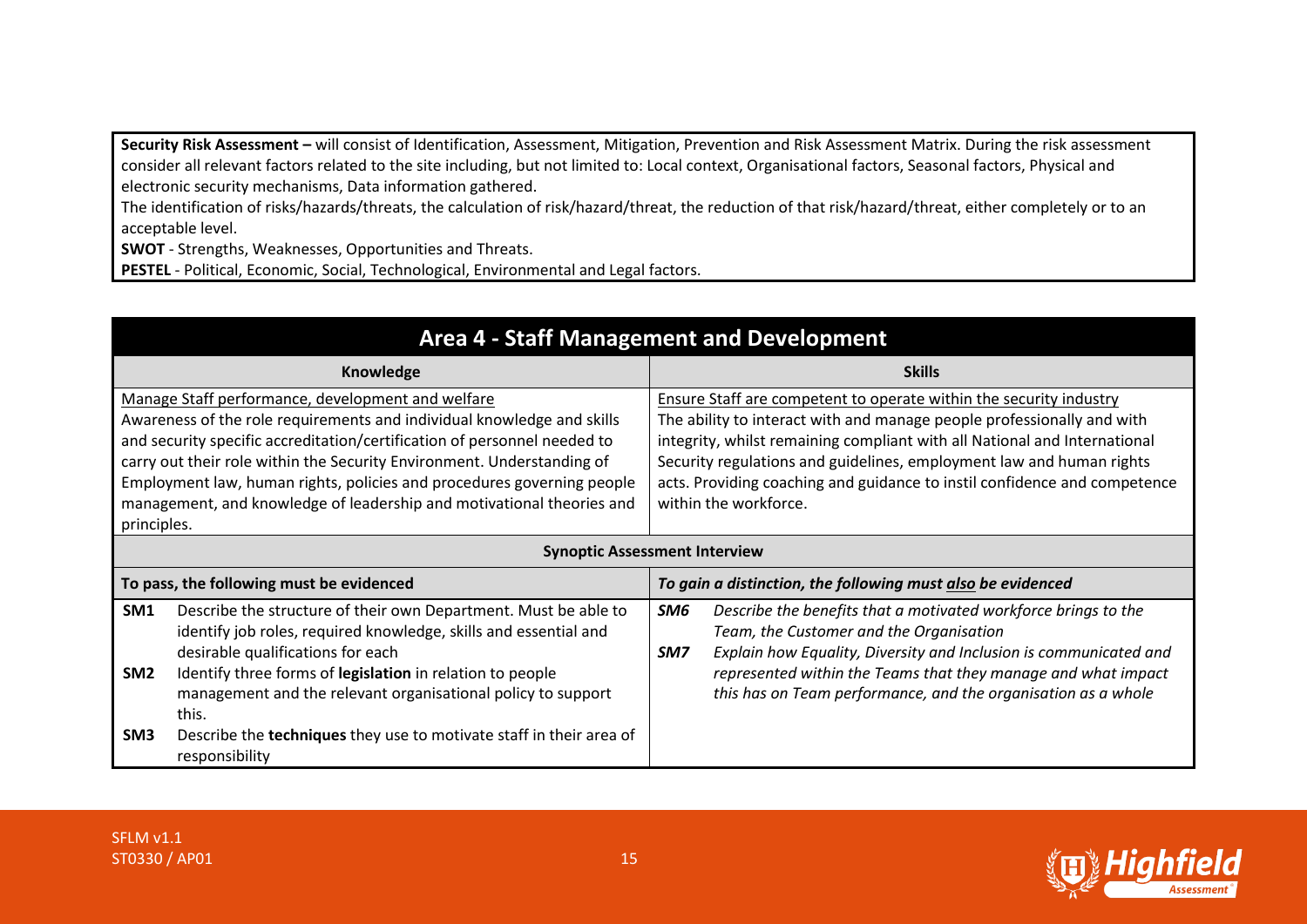| SM4<br>SM <sub>5</sub>                                                                                                                                      | Describe the communication techniques they use with their teams<br>and Customers and why these are effective<br>Describe own organisations development policy and describe the<br>coaching and guidance you have provided to the workforce to |  |
|-------------------------------------------------------------------------------------------------------------------------------------------------------------|-----------------------------------------------------------------------------------------------------------------------------------------------------------------------------------------------------------------------------------------------|--|
|                                                                                                                                                             | comply with this                                                                                                                                                                                                                              |  |
| <b>Amplification and Guidance</b>                                                                                                                           |                                                                                                                                                                                                                                               |  |
| Legislation - e.g. Employment Law, Discrimination, Disciplinary Procedures, Equality Act 2010, Training and Union Rights.                                   |                                                                                                                                                                                                                                               |  |
| Techniques - Intrinsic Motivation (Undertaking an activity because it is internally rewarding. You may do it because it is fun, enjoyable, and satisfying), |                                                                                                                                                                                                                                               |  |
| e.g. Inspired by added responsibilities, being recognised as a valuable company resource, opportunities for advancement, providing mentoring and            |                                                                                                                                                                                                                                               |  |
| training, providing positive feedback, participation in decision making, achieving a sense of accomplishment.                                               |                                                                                                                                                                                                                                               |  |
| Extrinsic Motivation (Undertaking an activity in order to get an external reward in return), e.g. Providing financial rewards, offering a reward for        |                                                                                                                                                                                                                                               |  |
|                                                                                                                                                             | completion of an activity, completing an activity to avoid negative consequences, providing praise and peer recognition.                                                                                                                      |  |

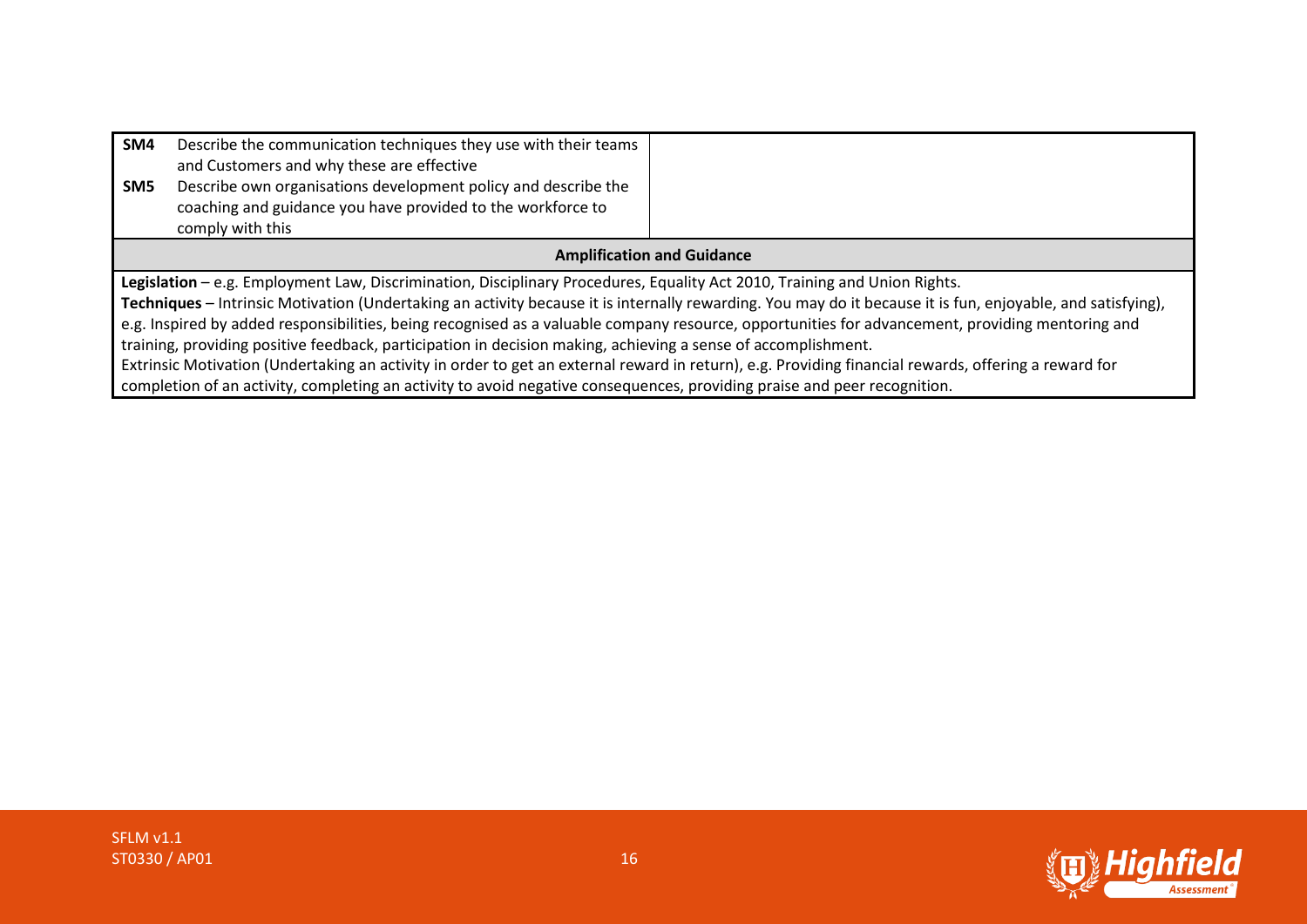| <b>Area 5 - Contract Performance and Management</b>                                                                                                                                                                                                                                                                                                                                                                                                                                                                                                                                                                                                                                                                                                                                                                                                                                                                       |                                                                                                                                                                                                                                                                                                                                                        |  |
|---------------------------------------------------------------------------------------------------------------------------------------------------------------------------------------------------------------------------------------------------------------------------------------------------------------------------------------------------------------------------------------------------------------------------------------------------------------------------------------------------------------------------------------------------------------------------------------------------------------------------------------------------------------------------------------------------------------------------------------------------------------------------------------------------------------------------------------------------------------------------------------------------------------------------|--------------------------------------------------------------------------------------------------------------------------------------------------------------------------------------------------------------------------------------------------------------------------------------------------------------------------------------------------------|--|
| Knowledge                                                                                                                                                                                                                                                                                                                                                                                                                                                                                                                                                                                                                                                                                                                                                                                                                                                                                                                 | <b>Skills</b>                                                                                                                                                                                                                                                                                                                                          |  |
| Review security service provision against agreed KPI's, action within<br>relevant regulations and guidelines<br>Knowledge of relevant regulations governing security on a local and<br>national scale. Understand areas of development that need to be<br>addressed, of a security nature, in relation to specific customer needs.                                                                                                                                                                                                                                                                                                                                                                                                                                                                                                                                                                                        | <b>Undertake Review</b><br>The ability to review and effect change in relation to analysis of<br>information/intelligence, feedback received, of a security nature.                                                                                                                                                                                    |  |
| <b>Synoptic Assessment Interview</b>                                                                                                                                                                                                                                                                                                                                                                                                                                                                                                                                                                                                                                                                                                                                                                                                                                                                                      |                                                                                                                                                                                                                                                                                                                                                        |  |
| To pass, the following must be evidenced                                                                                                                                                                                                                                                                                                                                                                                                                                                                                                                                                                                                                                                                                                                                                                                                                                                                                  | To gain a distinction, the following must also be evidenced                                                                                                                                                                                                                                                                                            |  |
| CP <sub>1</sub><br>Identify three different contract models that can be used in the<br>Security Industry and briefly describe each<br>CP <sub>2</sub><br>Explain how the Security Service Provision is performance<br>managed in their own organisation (e.g. SLA/KPI)<br>CP <sub>3</sub><br>Identify the regulations that govern security provision on a<br>national scale, identifying at least two of the licenses required and<br>the impact if their own team is non-compliant<br>Describe two KPI criteria for their own area of responsibility and<br>CP4<br>how they relate to the service that they deliver<br>Identify the management information that can be used to evidence<br>CP5<br>KPI performance<br>CP <sub>6</sub><br>Describe an example of how the security provision could fail to<br>meet the minimum requirements of a KPI and provide example of<br>measure that could be implemented to resolve | CP7<br>Explain the potential impact of failing to meet a KPI to staff, the<br>Customer and the Organisation<br>Give examples of penalties that can occur if performance is not<br>CP8<br>managed<br>CP9<br>Describe when they have provided added value to their customer<br>and how this can impact perception of the overall contract<br>performance |  |
| <b>Amplification and Guidance</b>                                                                                                                                                                                                                                                                                                                                                                                                                                                                                                                                                                                                                                                                                                                                                                                                                                                                                         |                                                                                                                                                                                                                                                                                                                                                        |  |
| Contract models - e.g. Performance, Agreement for Services Schedules, Service Level Agreement, Contract Governance<br>Regulations - e.g. Private Security Industry Act 2001, General Data Protection Regulation (GDPR)                                                                                                                                                                                                                                                                                                                                                                                                                                                                                                                                                                                                                                                                                                    |                                                                                                                                                                                                                                                                                                                                                        |  |

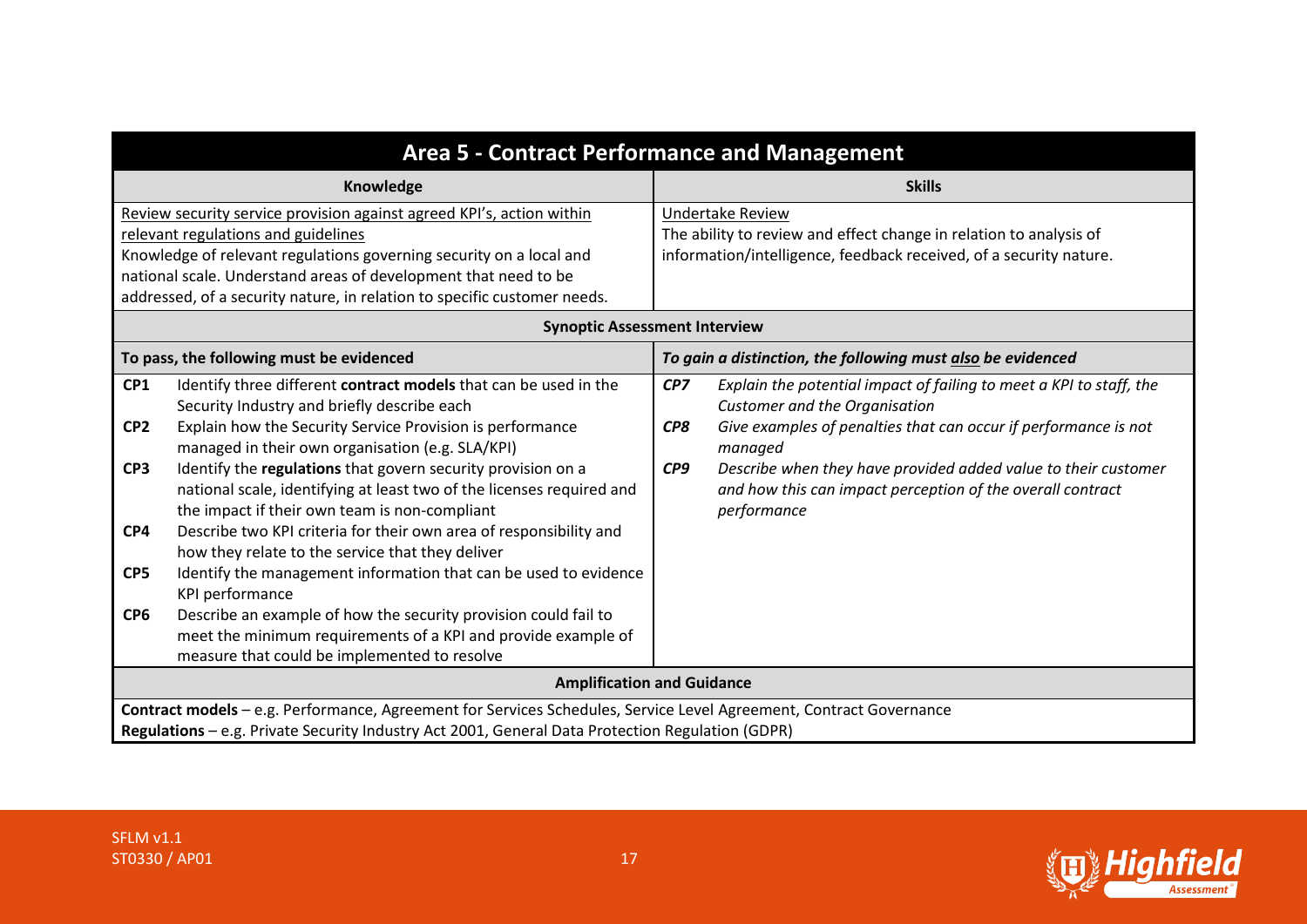| Area 6 - Improvement Planning and Implementation                                                                                                                                                                                                                                                                                                                                                                                                                                                                                                              |                                                                                                                                                                                                                                                             |  |
|---------------------------------------------------------------------------------------------------------------------------------------------------------------------------------------------------------------------------------------------------------------------------------------------------------------------------------------------------------------------------------------------------------------------------------------------------------------------------------------------------------------------------------------------------------------|-------------------------------------------------------------------------------------------------------------------------------------------------------------------------------------------------------------------------------------------------------------|--|
| Knowledge                                                                                                                                                                                                                                                                                                                                                                                                                                                                                                                                                     | <b>Skills</b>                                                                                                                                                                                                                                               |  |
| Manage outcome of service review and take action<br>Understand concerns surrounding issues, threats and risk and be aware of<br>available options.                                                                                                                                                                                                                                                                                                                                                                                                            | Manage Outcomes Problem Solving<br>Formulate and implement improvements to security, in order to reduce<br>issues, address threats and minimise risk.                                                                                                       |  |
| Presentation                                                                                                                                                                                                                                                                                                                                                                                                                                                                                                                                                  |                                                                                                                                                                                                                                                             |  |
| To pass, the following must be evidenced                                                                                                                                                                                                                                                                                                                                                                                                                                                                                                                      | To gain a distinction, the following must also be evidenced                                                                                                                                                                                                 |  |
| IP1<br>Identify the customer concerns surrounding issues, threats and risk<br>and how addressing these concerns will improve the Security<br>Service delivery<br>IP <sub>2</sub><br>Present an action plan based on the two recommendations from<br>the Security Risk Assessment (for Area 3 - Security Risk<br>Management) and describe how these will be implemented (Who<br>would be consulted, what training is required, what policies and<br>processes would need to be updated as a minimum)                                                           | IP3<br>Describe the action planning process used including identifying<br>when evaluation would take place and why this is important<br>Identify when a recommendation cannot be actioned (e.g. cost, risk<br>IP4<br>vs return, outside limit of authority) |  |
| <b>Amplification and Guidance</b>                                                                                                                                                                                                                                                                                                                                                                                                                                                                                                                             |                                                                                                                                                                                                                                                             |  |
| Security Risk Assessment - will consist of Identification, Assessment, Mitigation, Prevention and Risk Assessment Matrix. During the risk assessment<br>consider all relevant factors related to the site including, but not limited to: Local context, Organisational factors, Seasonal factors, Physical and<br>electronic security mechanisms, Data information gathered.<br>The identification of risks/hazards/threats, the calculation of risk/hazard/threat, the reduction of that risk/hazard/threat, either completely or to an<br>acceptable level. |                                                                                                                                                                                                                                                             |  |

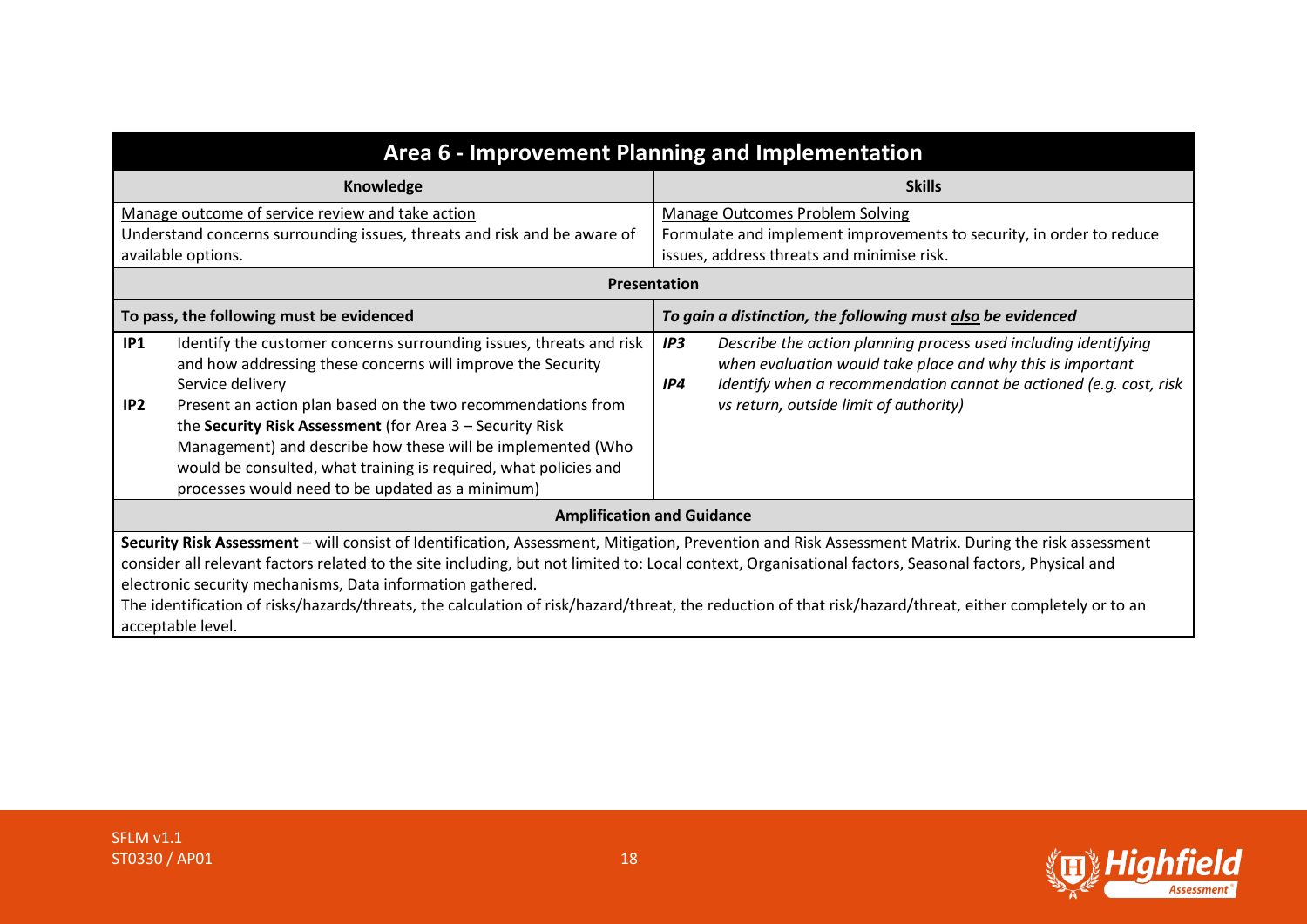| <b>Area 7 - Compliance Management</b>                                                                                                                                                                                                                                                                                                                                                                                                                                                                                                                                                                                                                                                                                                                                                                                                |                                                                                                                                                                                                                                                                                                                                                             |
|--------------------------------------------------------------------------------------------------------------------------------------------------------------------------------------------------------------------------------------------------------------------------------------------------------------------------------------------------------------------------------------------------------------------------------------------------------------------------------------------------------------------------------------------------------------------------------------------------------------------------------------------------------------------------------------------------------------------------------------------------------------------------------------------------------------------------------------|-------------------------------------------------------------------------------------------------------------------------------------------------------------------------------------------------------------------------------------------------------------------------------------------------------------------------------------------------------------|
| Knowledge                                                                                                                                                                                                                                                                                                                                                                                                                                                                                                                                                                                                                                                                                                                                                                                                                            | <b>Skills</b>                                                                                                                                                                                                                                                                                                                                               |
| Ensure compliance with regulations and provide advice/ solutions to<br>potential security risks.<br>Understanding the regulations governing Security on a local, National and,<br>where appropriate, international scale. Know how to identify and assess<br>strengths, weaknesses, opportunities, risks, vulnerabilities and complex<br>threats to security operations.                                                                                                                                                                                                                                                                                                                                                                                                                                                             | <b>Ensure Compliance</b><br>Compliance with all organisational security operations, policies, and<br>procedures, utilising identified best practices and risk management<br>principles. Take action to address non-compliance.                                                                                                                              |
|                                                                                                                                                                                                                                                                                                                                                                                                                                                                                                                                                                                                                                                                                                                                                                                                                                      | Presentation                                                                                                                                                                                                                                                                                                                                                |
| To pass, the following must be evidenced                                                                                                                                                                                                                                                                                                                                                                                                                                                                                                                                                                                                                                                                                                                                                                                             | To gain a distinction, the following must also be evidenced                                                                                                                                                                                                                                                                                                 |
| Describe the Business Continuity Plan responsibilities for the<br>CM1<br>Security Service Provision in your area of responsibility<br>Give two examples of what would be classed as non-compliance of<br>CM <sub>2</sub><br>regulations governing Security on a Local or National scale. (e.g.<br>Licensing, Data Protection Act, Health and Safety Legislation,<br>Employment Law, Equality Act) and then describe how a SWOT<br>analysis can prevent these occurring for each example in their own<br>area of responsibility<br>Explain their own management processes that ensure the security<br>CM <sub>3</sub><br>service is compliant with Organisational policies and procedures.<br>Give an example of when there has been non-compliance to<br>organisation processes or policy and describe the steps taken to<br>resolve | CM4<br>Provide detail of the organisations Business Continuity Plan and<br>then describe Security Service and one other Services<br>responsibilities under this plan<br>Identify what Organisational best practices are in place that sets<br>CM5<br>them apart from competitors, and describe how this is embedded<br>in the security service they provide |
| <b>Amplification and Guidance</b>                                                                                                                                                                                                                                                                                                                                                                                                                                                                                                                                                                                                                                                                                                                                                                                                    |                                                                                                                                                                                                                                                                                                                                                             |
| Business Continuity Plan - The plan creates systems of prevention and recovery to deal with potential threats to a company/organisation. The plan<br>ensures that personnel and assets are protected and are able to function quickly in the event of a disaster/threat. In addition to prevention, the goal is to<br>enable ongoing operations before and during the execution of disaster recovery.                                                                                                                                                                                                                                                                                                                                                                                                                                |                                                                                                                                                                                                                                                                                                                                                             |

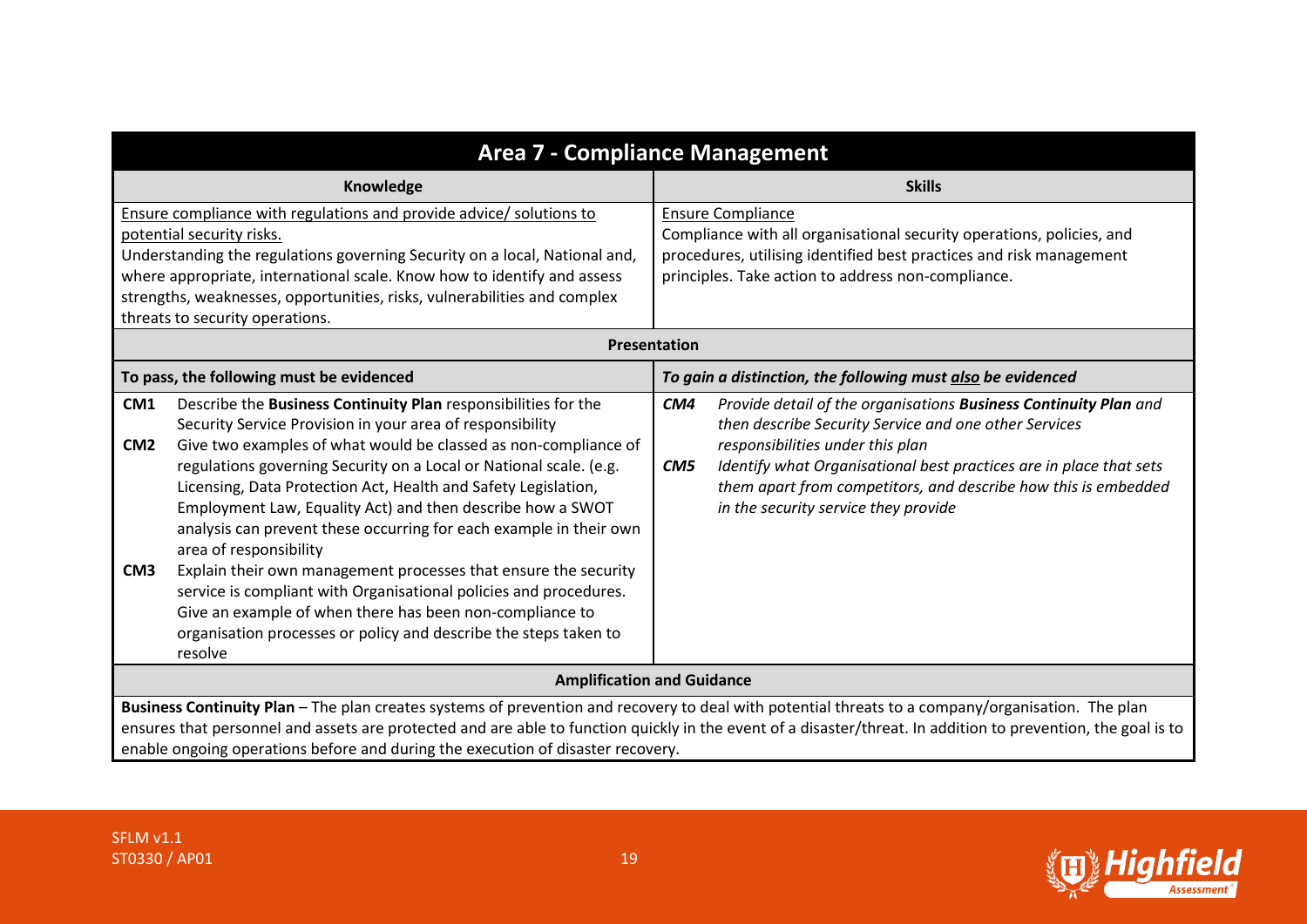| <b>Area 8 - Communication</b>                            |                                                                                                                                                                                                                                                                                                                                                                                                                                                                                                                                                                                                                           |                                                                                                                                                                                                                                                                                                                                                           |
|----------------------------------------------------------|---------------------------------------------------------------------------------------------------------------------------------------------------------------------------------------------------------------------------------------------------------------------------------------------------------------------------------------------------------------------------------------------------------------------------------------------------------------------------------------------------------------------------------------------------------------------------------------------------------------------------|-----------------------------------------------------------------------------------------------------------------------------------------------------------------------------------------------------------------------------------------------------------------------------------------------------------------------------------------------------------|
|                                                          | Knowledge                                                                                                                                                                                                                                                                                                                                                                                                                                                                                                                                                                                                                 | <b>Skills</b>                                                                                                                                                                                                                                                                                                                                             |
|                                                          | <b>Ensure security of Communication</b><br>Be conscious of the need for the appropriate use of written/verbal<br>communication in all areas of security, including effective use of radios.<br>Control access to customer and client information, security details, alarm<br>codes, keys etc.                                                                                                                                                                                                                                                                                                                             | <b>Manage Communication</b><br>The ability to communicate effectively on all levels, in various formats, both<br>internally and externally, particularly during crisis management, incident<br>reporting, liaising with other providers, such as Emergency Services.                                                                                      |
|                                                          |                                                                                                                                                                                                                                                                                                                                                                                                                                                                                                                                                                                                                           | <b>Synoptic Assessment Interview</b>                                                                                                                                                                                                                                                                                                                      |
|                                                          | To pass, the following must be evidenced                                                                                                                                                                                                                                                                                                                                                                                                                                                                                                                                                                                  | To gain a distinction, the following must also be evidenced                                                                                                                                                                                                                                                                                               |
| C1<br>C <sub>2</sub><br>C <sub>3</sub><br>C <sub>4</sub> | Differentiate between communication methods available,<br>explaining how they would use them and how they could be<br>adapted to suit different levels of audience. (e.g. Verbal -<br>telephone/radio, Non-verbal - body language, and Written -<br>Email, Reports, Letters)<br>Identify which communication method is most likely to be used<br>internally and which used externally and explain why<br>Identify how the Data Protection Act impacts their own role/area<br>of responsibility<br>Describe a Security Incident that they have been part of and can<br>describe the forms of communication used throughout | C <sub>5</sub><br>Explain the impact of failing to record events accurately throughout<br>an emergency<br>Explain why accurate communication is required post-emergency<br>C <sub>6</sub><br>situation - what will this information be used for?<br>CZ<br>Describe the impact of ineffective communication to staff, the<br>customer and the organisation |
|                                                          | <b>Observation</b>                                                                                                                                                                                                                                                                                                                                                                                                                                                                                                                                                                                                        |                                                                                                                                                                                                                                                                                                                                                           |
|                                                          | To pass, the following must be evidenced                                                                                                                                                                                                                                                                                                                                                                                                                                                                                                                                                                                  | To gain a distinction, the following must also be evidenced                                                                                                                                                                                                                                                                                               |
| C <sub>8</sub>                                           | Demonstrates use of appropriate methods of verbal and non-<br>verbal communication relevant to the situation in order to ensure<br>that risk does not escalate, and all parties are aware of their<br>responsibilities and updated continually.                                                                                                                                                                                                                                                                                                                                                                           | There are no distinction criteria for this assessment method.                                                                                                                                                                                                                                                                                             |

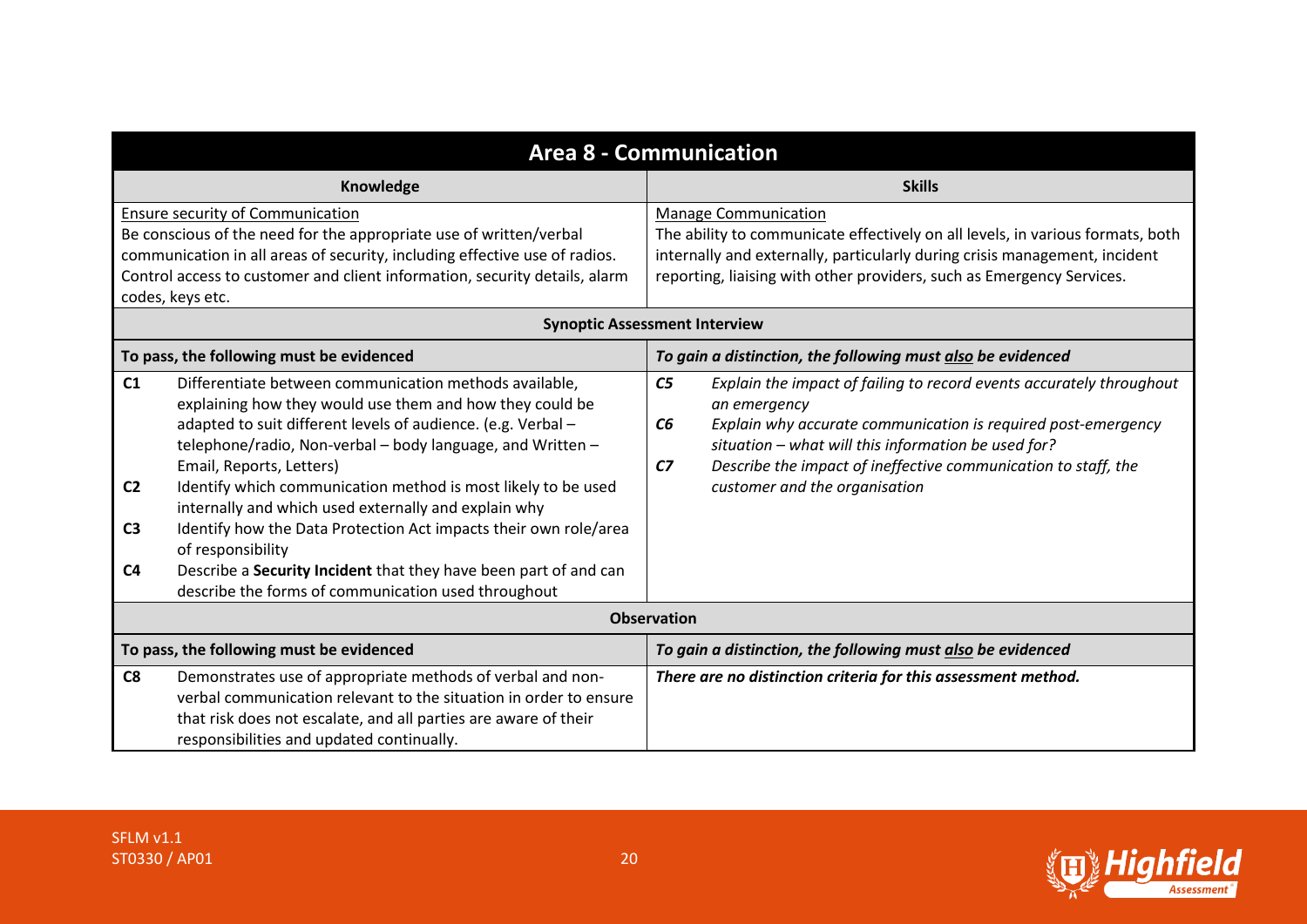#### **Amplification and Guidance**

Security Incident - e.g. breaches of site security, suspicious people, packages and vehicles, crimes being/have been committed, actual or potential safety hazards.

| Area 9 - Corporate Social Responsibility                                                                                                                                                                                                                                                                                                                                                                                                                                                                                                                                                                                               |                                                                                                                                                                                                                                                                                                                                    |
|----------------------------------------------------------------------------------------------------------------------------------------------------------------------------------------------------------------------------------------------------------------------------------------------------------------------------------------------------------------------------------------------------------------------------------------------------------------------------------------------------------------------------------------------------------------------------------------------------------------------------------------|------------------------------------------------------------------------------------------------------------------------------------------------------------------------------------------------------------------------------------------------------------------------------------------------------------------------------------|
| Knowledge                                                                                                                                                                                                                                                                                                                                                                                                                                                                                                                                                                                                                              | <b>Skills</b>                                                                                                                                                                                                                                                                                                                      |
| <b>Manage Community Social Responsibility</b><br>Know the impact and effects that your industry has on the environment<br>and your responsibility to that community. Understand the importance of<br>linking in with intelligence sources and crime/threat reduction initiatives.                                                                                                                                                                                                                                                                                                                                                      | <b>Encourage Community Social Responsibility</b><br>Identify and implement effective measures to reduce/minimise risk and<br>promote community social responsibility.                                                                                                                                                              |
| <b>Synoptic Assessment Interview</b>                                                                                                                                                                                                                                                                                                                                                                                                                                                                                                                                                                                                   |                                                                                                                                                                                                                                                                                                                                    |
| To pass, the following must be evidenced                                                                                                                                                                                                                                                                                                                                                                                                                                                                                                                                                                                               | To gain a distinction, the following must also be evidenced                                                                                                                                                                                                                                                                        |
| CR1<br>Describe what is meant by Corporate Social Responsibility and<br>give one example of good practice and one example of bad<br>practice<br>Identify one crime/threat reduction initiative that they have linked<br>CR <sub>2</sub><br>in with (e.g. ACT Awareness, Business Watch etc) and describe how<br>they implemented this to support the security provision in your<br>area of responsibility to protect property, people or premises<br>Describe what is meant by sustainability and provide two examples<br>CR <sub>3</sub><br>of how you have supported your organisations approach to<br>reducing its carbon footprint | CR4<br>Give one example of a practice implemented within their own area<br>of responsibility that supports their organisations Corporate Social<br>Responsibility and can explain how this was implemented (e.g.<br>training, communication etc.) and what benefits this brings to the<br>staff, the customer and the organisation |
| <b>Amplification and Guidance</b>                                                                                                                                                                                                                                                                                                                                                                                                                                                                                                                                                                                                      |                                                                                                                                                                                                                                                                                                                                    |
| Corporate Social Responsibility - How does the organisation/company manage the business processes to produce an overall positive impact on society?<br>It covers sustainability, social impact, ethics and values.                                                                                                                                                                                                                                                                                                                                                                                                                     |                                                                                                                                                                                                                                                                                                                                    |

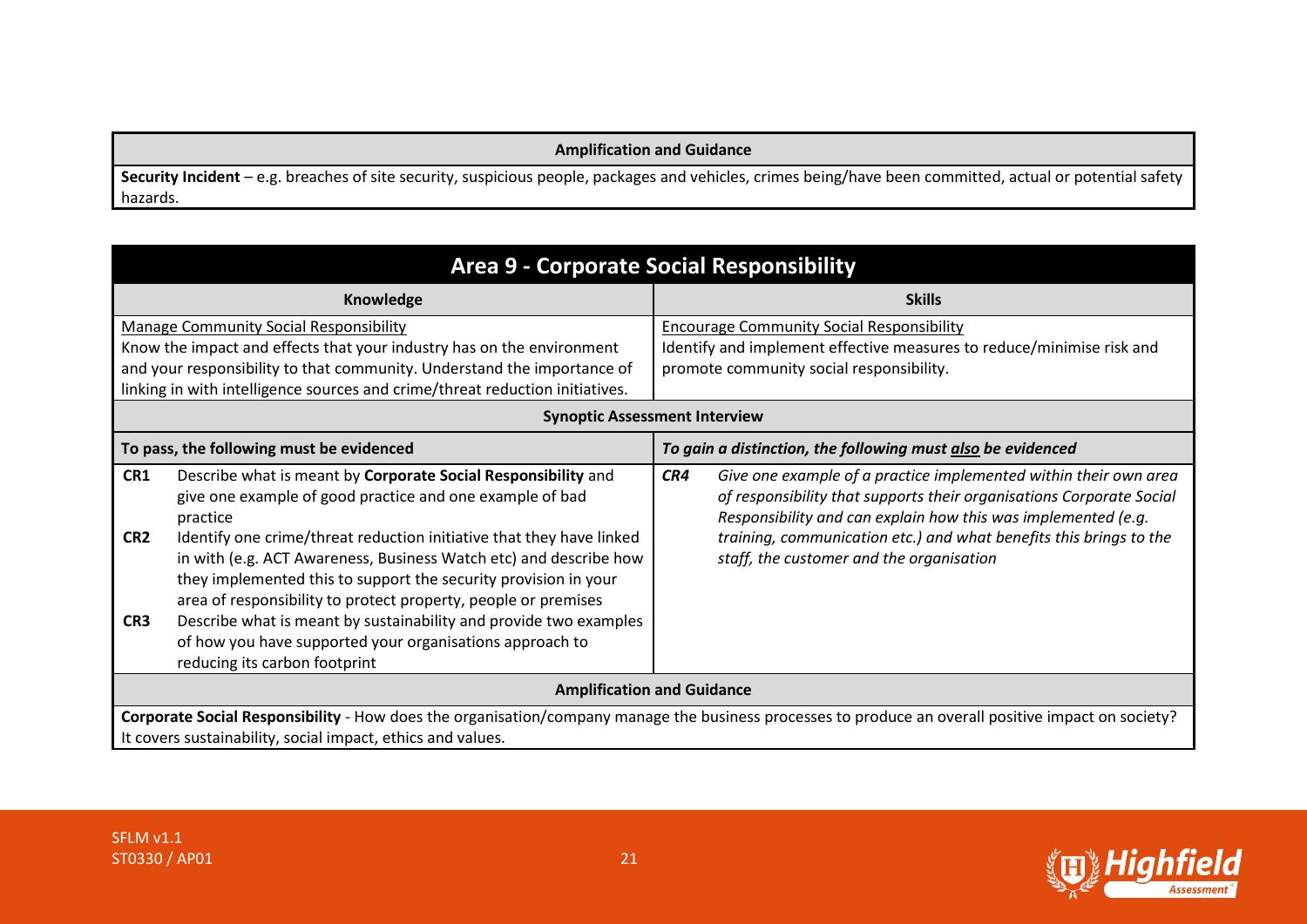| <b>Area 10 - Operational Management</b>                                                                                                                                                                                                                                                                                                                                                                                                                                                                                                                                                          |                                                                                                                                                                                                                                                                                                   |  |  |
|--------------------------------------------------------------------------------------------------------------------------------------------------------------------------------------------------------------------------------------------------------------------------------------------------------------------------------------------------------------------------------------------------------------------------------------------------------------------------------------------------------------------------------------------------------------------------------------------------|---------------------------------------------------------------------------------------------------------------------------------------------------------------------------------------------------------------------------------------------------------------------------------------------------|--|--|
| Knowledge                                                                                                                                                                                                                                                                                                                                                                                                                                                                                                                                                                                        | <b>Skills</b>                                                                                                                                                                                                                                                                                     |  |  |
| Control security of Office/Site Venue<br>Understand the customer's area of responsibility in order to provide the<br>correct level of protection of all buildings and assets.                                                                                                                                                                                                                                                                                                                                                                                                                    | Manage Office/Site/Venue<br>Ability to dispatch/provide a sufficient level of security in order to protect<br>the customer's assets in all circumstances including lone working, under<br>duress and in hostile environments.                                                                     |  |  |
| Presentation                                                                                                                                                                                                                                                                                                                                                                                                                                                                                                                                                                                     |                                                                                                                                                                                                                                                                                                   |  |  |
| To pass, the following must be evidenced                                                                                                                                                                                                                                                                                                                                                                                                                                                                                                                                                         | To gain a distinction, the following must also be evidenced                                                                                                                                                                                                                                       |  |  |
| Identify the Client/Customer Specific requirements for the Security<br>OM <sub>1</sub><br>Service, describe the reasons for these requirements in relation to<br>the Client/Customers organisational vision, mission and objectives<br>Describe the Client/Customer assets that the Security service is<br>OM <sub>2</sub><br>employed to protect and describe the measures implemented that<br>meet this requirement<br>Describe the processes implemented to protect staff in your own<br>OM <sub>3</sub><br>area of responsibility for Lone Working, Under Duress and Hostile<br>Environments | OM4<br>Provide examples of other organisational security requirements<br>and how this differs from their own security service requirements<br>Differentiate between managing customers' needs vs expectations<br>OM5<br>(e.g implications of training, equipment, cost, time, environment<br>etc) |  |  |
| <b>Amplification and Guidance</b>                                                                                                                                                                                                                                                                                                                                                                                                                                                                                                                                                                |                                                                                                                                                                                                                                                                                                   |  |  |
| Assets - An asset is a valuable resource that an individual/company/organisation owns or controls. Such as land, information, personnel, machinery,<br>buildings, equipment, cash, vehicles.                                                                                                                                                                                                                                                                                                                                                                                                     |                                                                                                                                                                                                                                                                                                   |  |  |

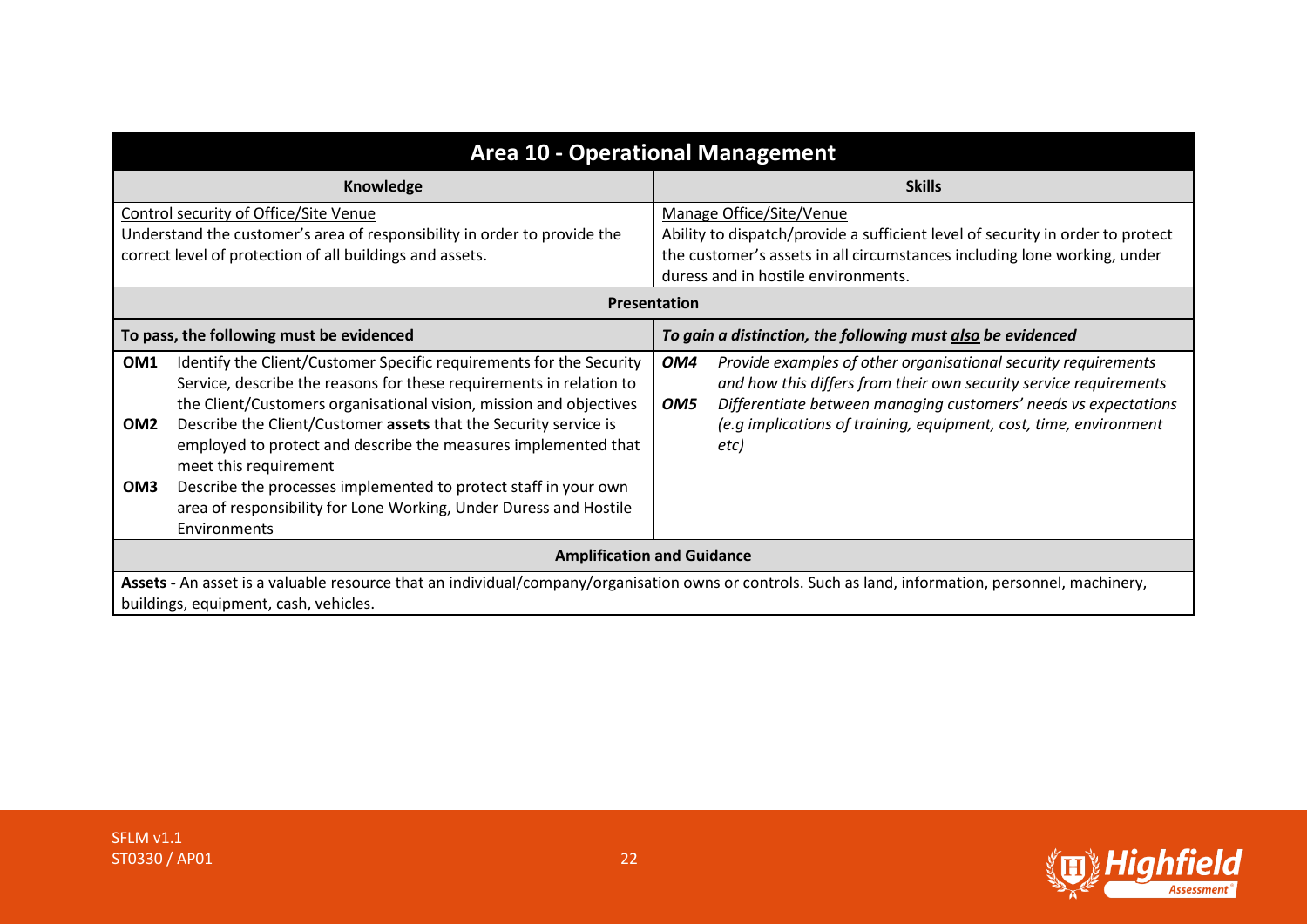| <b>Area 11 - Security First Line Manager Responsibilities</b>                                                                                                                                                                                                                                                                                                                                                                                                                                                                                                                                                                         |                                                                                                                                                                                                                                                                                                                                                                                                                                  |  |  |
|---------------------------------------------------------------------------------------------------------------------------------------------------------------------------------------------------------------------------------------------------------------------------------------------------------------------------------------------------------------------------------------------------------------------------------------------------------------------------------------------------------------------------------------------------------------------------------------------------------------------------------------|----------------------------------------------------------------------------------------------------------------------------------------------------------------------------------------------------------------------------------------------------------------------------------------------------------------------------------------------------------------------------------------------------------------------------------|--|--|
| Knowledge                                                                                                                                                                                                                                                                                                                                                                                                                                                                                                                                                                                                                             | <b>Skills</b>                                                                                                                                                                                                                                                                                                                                                                                                                    |  |  |
| <b>Manage Expectations</b>                                                                                                                                                                                                                                                                                                                                                                                                                                                                                                                                                                                                            | <b>Manage Expectations</b>                                                                                                                                                                                                                                                                                                                                                                                                       |  |  |
| Understand the 'bigger picture'. Be aware of how your role impacts on                                                                                                                                                                                                                                                                                                                                                                                                                                                                                                                                                                 | Deliver solutions to meet specific security expectations, to ensure                                                                                                                                                                                                                                                                                                                                                              |  |  |
| others and the Security Environment.                                                                                                                                                                                                                                                                                                                                                                                                                                                                                                                                                                                                  | successful completion of responsibilities.                                                                                                                                                                                                                                                                                                                                                                                       |  |  |
|                                                                                                                                                                                                                                                                                                                                                                                                                                                                                                                                                                                                                                       | <b>Synoptic Assessment Interview</b>                                                                                                                                                                                                                                                                                                                                                                                             |  |  |
| To pass, the following must be evidenced<br>To gain a distinction, the following must also be evidenced                                                                                                                                                                                                                                                                                                                                                                                                                                                                                                                               |                                                                                                                                                                                                                                                                                                                                                                                                                                  |  |  |
| SF <sub>1</sub><br>Explain own job role and the diversity of requirements (Minimum<br>criteria: People Management, Client Management, Compliance<br>Management, Incident Management, Communication, Record<br>Keeping)<br>Give an example of when you have reviewed the service<br>SF <sub>2</sub><br>performance and explain how that performance impacts others<br>and the security environment<br>Give an example of when they have reviewed service performance<br>SF <sub>3</sub><br>and how they have identified and communicated success                                                                                       | SF4<br>Identify when they have provided 'added value' to their customer<br>and what benefits this can bring to staff, the customer and the<br>organisation<br>Give two examples of sources of feedback that can help them<br>SF5<br>develop the service they provide. (E.g. Customer Survey, Appraisals,<br>Team Briefings)<br>Explain how their actions or inaction can impact on the industry as<br>SF <sub>6</sub><br>a whole |  |  |
| <b>Amplification and Guidance</b>                                                                                                                                                                                                                                                                                                                                                                                                                                                                                                                                                                                                     |                                                                                                                                                                                                                                                                                                                                                                                                                                  |  |  |
| Service performance - Is a system to assess your performance in business areas which significantly affect your customers' satisfaction levels. Key<br>performance indicators (KPI) will reflect how well you're responding to your customers' expectations.<br>Some examples of KPIs include: average time taken to complete task, percentage of tasks completed on time, percentage of overdue tasks, cost of<br>service delivery, cost of managing processes, number of complaints received, volume of tasks per staff, customer ratings of service, operating margin,<br>revenue per employee, employee and customer satisfaction. |                                                                                                                                                                                                                                                                                                                                                                                                                                  |  |  |



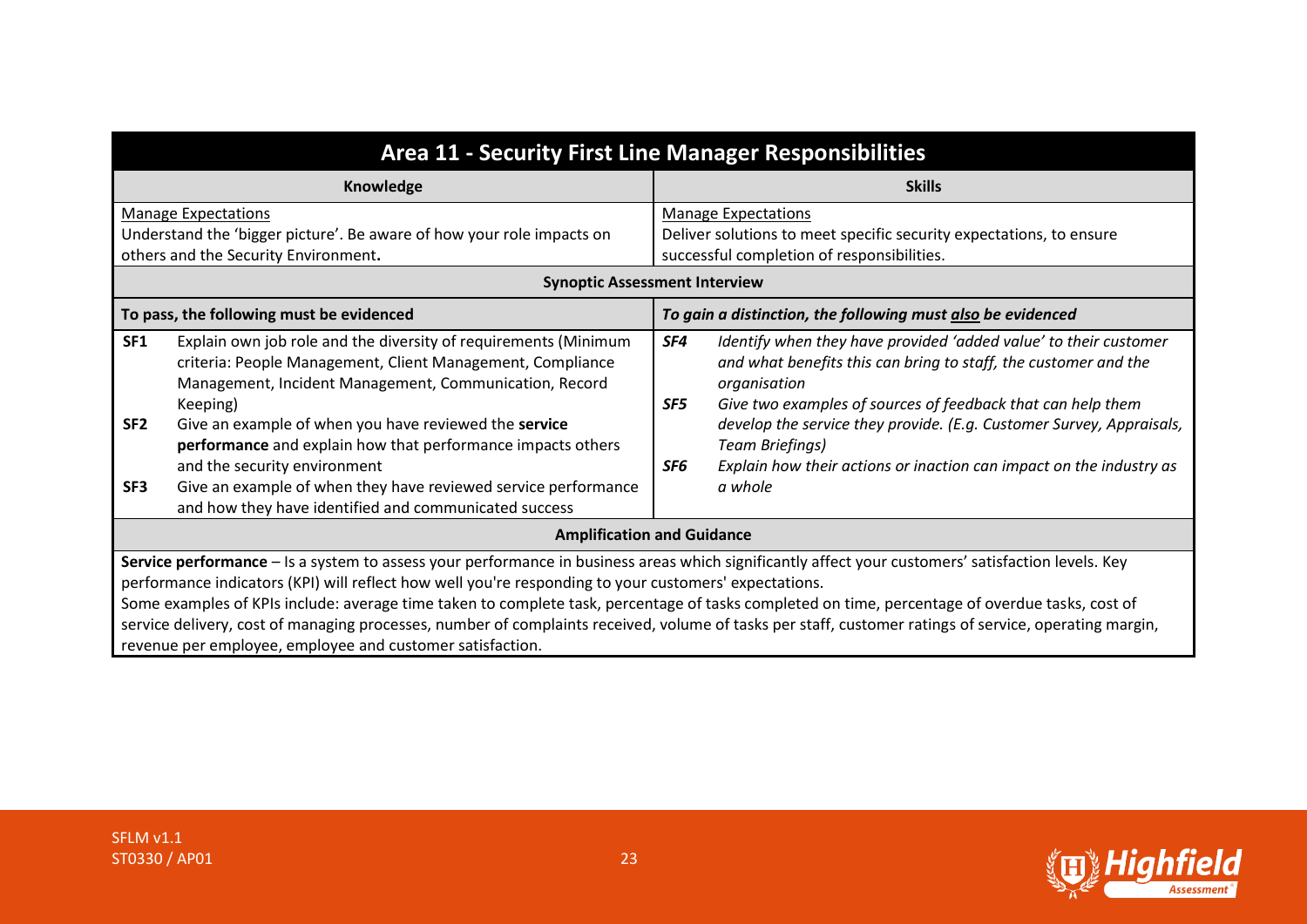|                                                                                                                                                                                | <b>Area 12 - Security Resource Management</b>                                                                                                                                                                                                                                                                                  |                                                                                                                                                                        |                                                                                                                                                                                               |  |
|--------------------------------------------------------------------------------------------------------------------------------------------------------------------------------|--------------------------------------------------------------------------------------------------------------------------------------------------------------------------------------------------------------------------------------------------------------------------------------------------------------------------------|------------------------------------------------------------------------------------------------------------------------------------------------------------------------|-----------------------------------------------------------------------------------------------------------------------------------------------------------------------------------------------|--|
| Knowledge                                                                                                                                                                      |                                                                                                                                                                                                                                                                                                                                | <b>Skills</b>                                                                                                                                                          |                                                                                                                                                                                               |  |
| Effective deployment of resources<br>Awareness of all personnel and equipment in your area of responsibility e.g<br>Screening equipment, radios, CCTV equipment, barriers etc. |                                                                                                                                                                                                                                                                                                                                | Manage Resources Planning and Organising.<br>Utilise resources effectively, without injury or loss, in order to ensure full<br>delivery of Security Service standards. |                                                                                                                                                                                               |  |
|                                                                                                                                                                                | <b>Synoptic Assessment Interview</b>                                                                                                                                                                                                                                                                                           |                                                                                                                                                                        |                                                                                                                                                                                               |  |
| To pass, the following must be evidenced                                                                                                                                       |                                                                                                                                                                                                                                                                                                                                | To gain a distinction, the following must also be evidenced                                                                                                            |                                                                                                                                                                                               |  |
| RM1                                                                                                                                                                            | Summarise the "resources" that they have, to deliver the security<br>service provision in their own area of responsibility. (People, CCTV,<br>Electronic Barriers, Turnstiles, Gates etc)                                                                                                                                      | RM3                                                                                                                                                                    | Include legislation compliance when summarising resources (e.g.<br>People - Equality Act 2010, CCTV - Data Protection Act, Electronic<br>Barriers – Health and Safety (Access and Inclusion)) |  |
| RM <sub>2</sub>                                                                                                                                                                | Give an example of where they have had to react to an event or an<br>emergency that has resulted in mobilisation of staff and/or<br>impacted the day to day use of equipment and resources. (e.g.<br>Power Cut, Unauthorised access incident, additional staff required<br>for an event, Staff absence with no relief officer) | RM4                                                                                                                                                                    | Identify the maintenance requirements for equipment and<br>resources that are used in the day-to-day security service delivery                                                                |  |

| <b>Core Behavioural Competencies</b> |  |
|--------------------------------------|--|
|                                      |  |

|           | <b>Behaviour</b>                                                                                                                                                                                                |  |  |
|-----------|-----------------------------------------------------------------------------------------------------------------------------------------------------------------------------------------------------------------|--|--|
|           | <b>Security Conscious</b>                                                                                                                                                                                       |  |  |
|           | To work in a manner that promotes the security of people, property and premises                                                                                                                                 |  |  |
|           | <b>Observation</b>                                                                                                                                                                                              |  |  |
|           | To pass, the following must be evidenced                                                                                                                                                                        |  |  |
| <b>B1</b> | Demonstrating the consideration of security requirements in their own area of responsibility (e.g. access control, threat awareness and relevant<br>action, incident response and reporting, team mobilisation) |  |  |

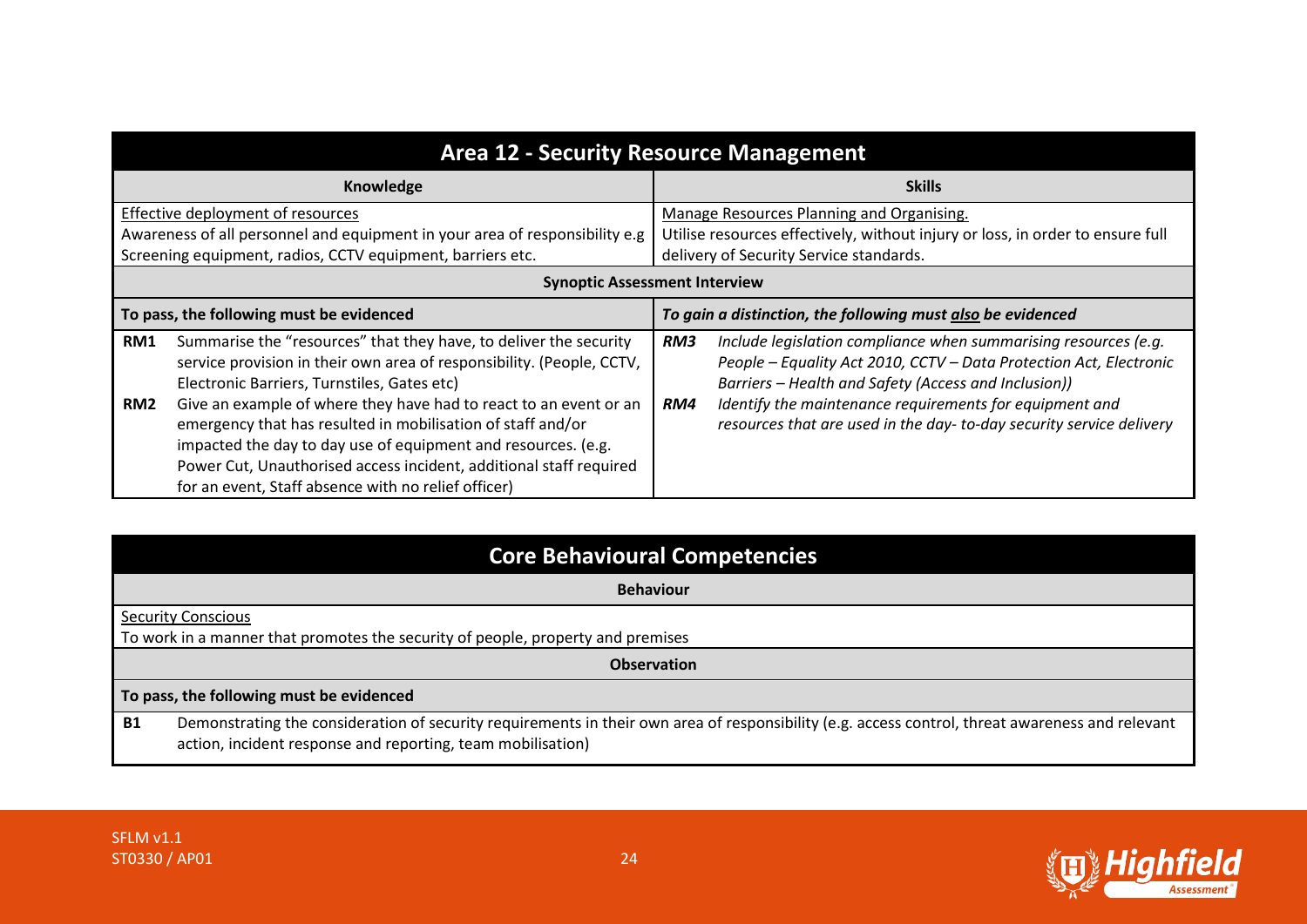|              | <b>Behaviour</b>                                                                                                                                       |  |  |  |
|--------------|--------------------------------------------------------------------------------------------------------------------------------------------------------|--|--|--|
| Professional |                                                                                                                                                        |  |  |  |
|              | To demonstrate conduct that is in line with organisational Standards                                                                                   |  |  |  |
|              | Synoptic Assessment Interview/Observation                                                                                                              |  |  |  |
|              | To pass, the following must be evidenced                                                                                                               |  |  |  |
| <b>B2</b>    | Demonstrating conduct that is in line with organisational standards (e.g. Organisation House style (Language, presentation and policy<br>requirements) |  |  |  |

| <b>Behaviour</b>                                                                                                                 |  |  |  |
|----------------------------------------------------------------------------------------------------------------------------------|--|--|--|
| Courteous and Respectful                                                                                                         |  |  |  |
| To be polite, respectful and considerate when communicating with others                                                          |  |  |  |
| <b>Observation</b>                                                                                                               |  |  |  |
| To pass, the following must be evidenced                                                                                         |  |  |  |
| Communicating effectively, politely and with respect. (e.g. Identified in Appraisal or other feedback methods)<br>B <sub>3</sub> |  |  |  |

| <b>Behaviour</b>                                                               |                                                                                                                                            |  |  |  |
|--------------------------------------------------------------------------------|--------------------------------------------------------------------------------------------------------------------------------------------|--|--|--|
| Calm                                                                           |                                                                                                                                            |  |  |  |
| To enhance Security service performance through conflict management techniques |                                                                                                                                            |  |  |  |
|                                                                                | <b>Observation</b>                                                                                                                         |  |  |  |
| To pass, the following must be evidenced                                       |                                                                                                                                            |  |  |  |
| <b>B4</b>                                                                      | Demonstrating self-control when applying conflict management techniques (e.g. dealing with incidents, managing staff, receiving complaints |  |  |  |
|                                                                                | from visitors)                                                                                                                             |  |  |  |
| <b>Amplification and Guidance</b>                                              |                                                                                                                                            |  |  |  |

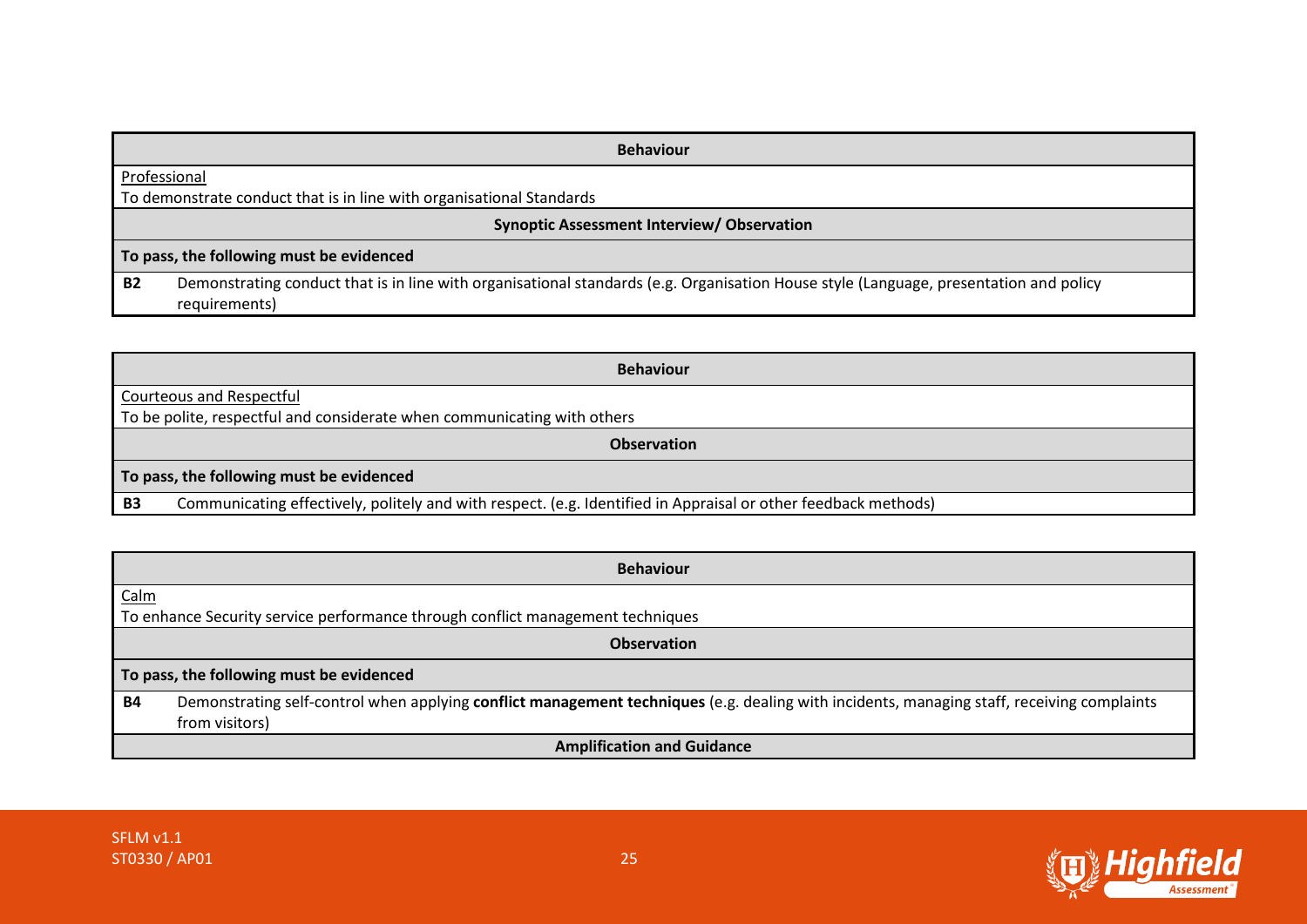**Conflict management techniques** – The practice of recognising and dealing with conflict in a balanced, rational and effective manner e.g. Being approachable and fair, using communication effectively to avoid conflict, identifying triggers and inhibitors, managing service users expectations, understanding emotional/threat indicators, conducting dynamic risk assessments, managing the use of space in conflict situations effectively, applying positive de-escalation techniques, and identifying barriers to communication.

| <b>Behaviour</b>                                                                                                                     |  |  |  |
|--------------------------------------------------------------------------------------------------------------------------------------|--|--|--|
| <b>Customer Focused</b>                                                                                                              |  |  |  |
| Exceed customer expectations and add value where possible                                                                            |  |  |  |
| Synoptic Assessment Interview/Observation                                                                                            |  |  |  |
| To pass, the following must be evidenced                                                                                             |  |  |  |
| Providing a service over and above contractual requirements (e.g KPI performance, Appraisal or other feedback received)<br><b>B5</b> |  |  |  |

|                                                   | <b>Behaviour</b>                                                                                                                                          |  |  |  |
|---------------------------------------------------|-----------------------------------------------------------------------------------------------------------------------------------------------------------|--|--|--|
|                                                   | Confidential                                                                                                                                              |  |  |  |
|                                                   | To promote confidence by complying with organisational policy and legislation                                                                             |  |  |  |
| <b>Synoptic Assessment Interview/ Observation</b> |                                                                                                                                                           |  |  |  |
| To pass, the following must be evidenced          |                                                                                                                                                           |  |  |  |
| <b>B6</b>                                         | Demonstrating adherence to Organisational Policy and Legislation such as the Data Protection Act. (E.g. Assignment Instructions, Feedback,<br>Appraisals) |  |  |  |

**Behaviour Integrity** Work for the greater good and not sacrifice high standards for immediate gain or personal benefit

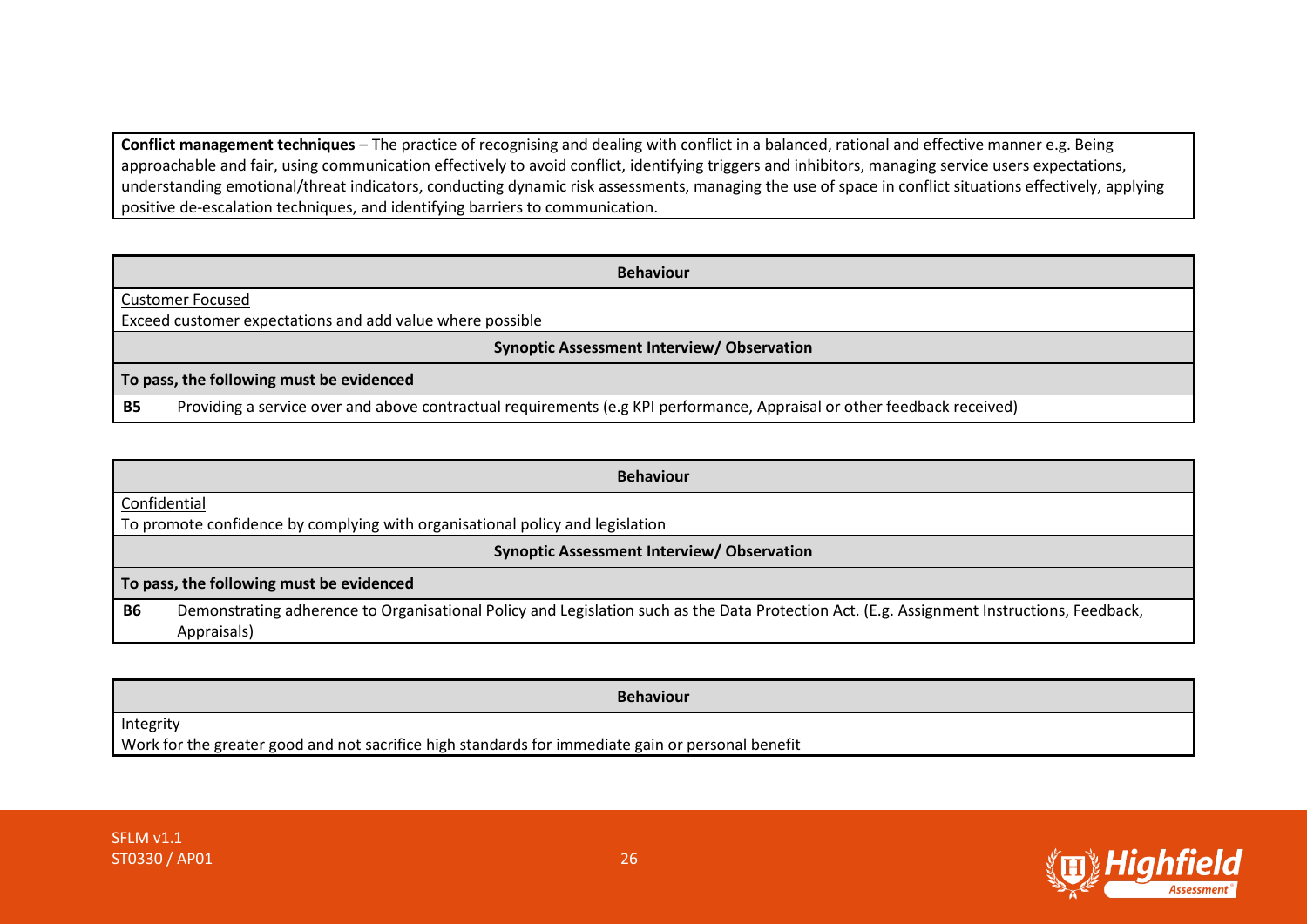|                                          | <b>Observation</b>                                                                                                                                                       |  |  |
|------------------------------------------|--------------------------------------------------------------------------------------------------------------------------------------------------------------------------|--|--|
| To pass, the following must be evidenced |                                                                                                                                                                          |  |  |
| <b>B7</b>                                | Applying organisational policy and process in a fair and ethical way (e.g. Applying access control restrictions to all personnel irrespective of status<br>or seniority) |  |  |

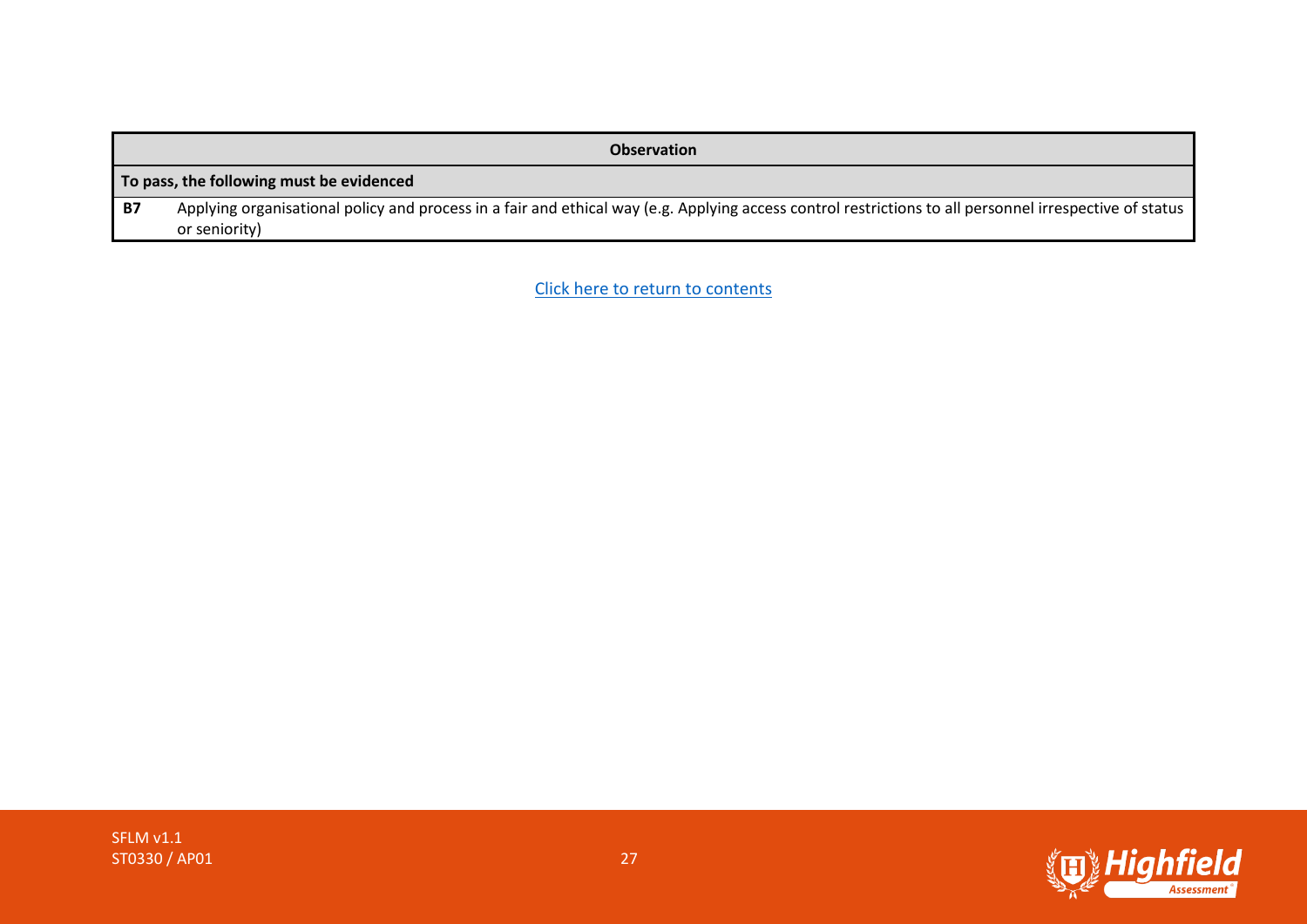# **Assessment Summary**

<span id="page-27-0"></span>The end-point assessment for the Security First Line Manager Apprenticeship Standard is made up of 3 components:

- **1.** Observation
- **2.** Presentation
- **3.** Synoptic Assessment Interview

The end point assessments may be undertaken in any order.

As an employer/training provider, you should agree a plan and schedule with the apprentice to ensure all assessment components can be completed effectively.

Each component of the end-point assessment will be assessed against the appropriate criteria laid out in this kit, which will be used to determine a grade for each individual component.

It is expected that the EPA will be carried out within the first 3 months following the gateway decision and completed within 1 month of the first assessment method starting.

# **Observation**

In order to achieve a pass, apprentices must meet all pass criteria. Unsuccessful apprentices will not have met all pass criteria.

### **Presentation**

In order to achieve a pass, apprentices must meet all pass criteria. In order to achieve a distinction, apprentices must meet all pass and distinction criteria.

# **Synoptic Assessment Interview**

In order to achieve a pass, apprentices must meet all pass criteria. In order to achieve a distinction, apprentices must meet all pass and distinction criteria.

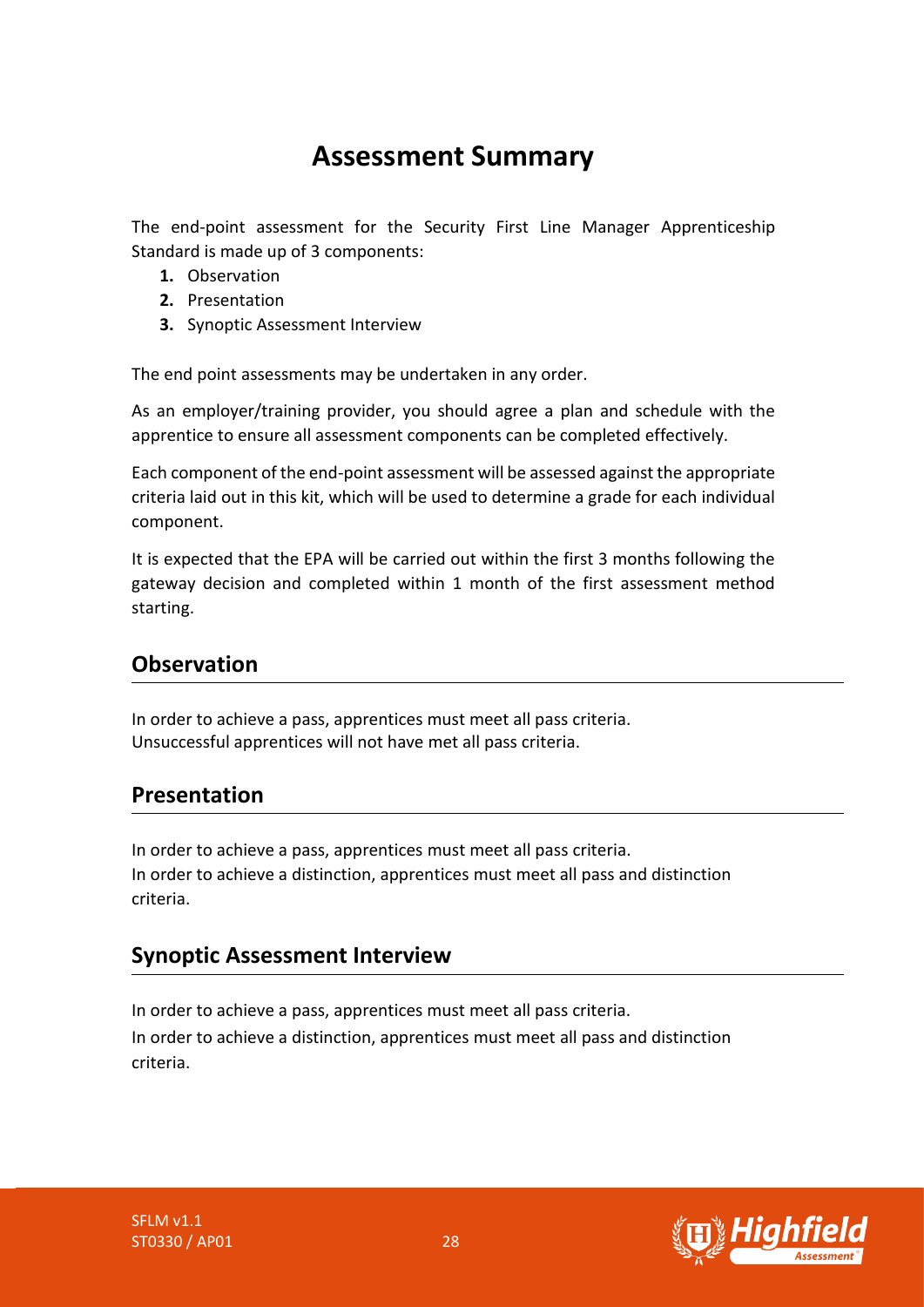# **Grading**

| <b>Observation</b> | <b>Presentation</b> | Synoptic<br><b>Assessment</b><br><b>Interview</b> | <b>Final Grading</b> |
|--------------------|---------------------|---------------------------------------------------|----------------------|
| Fail               | Fail                | Fail                                              | Fail                 |
| Fail               | Fail                | Pass/Distinction                                  | Fail                 |
| Fail               | Pass/Distinction    | Fail                                              | Fail                 |
| Fail               | Pass/Distinction    | Pass/Distinction                                  | Fail                 |
| Pass               | Pass/Distinction    | Fail                                              | Fail                 |
| Pass               | Pass                | Pass                                              | Pass                 |
| Pass               | Pass                | Distinction*                                      | Distinction*         |
| Pass               | Distinction         | Pass                                              | Pass                 |
| Pass               | Distinction         | Distinction                                       | <b>Distinction</b>   |

\*The interview carries more weighting, hence the differential in the final grade



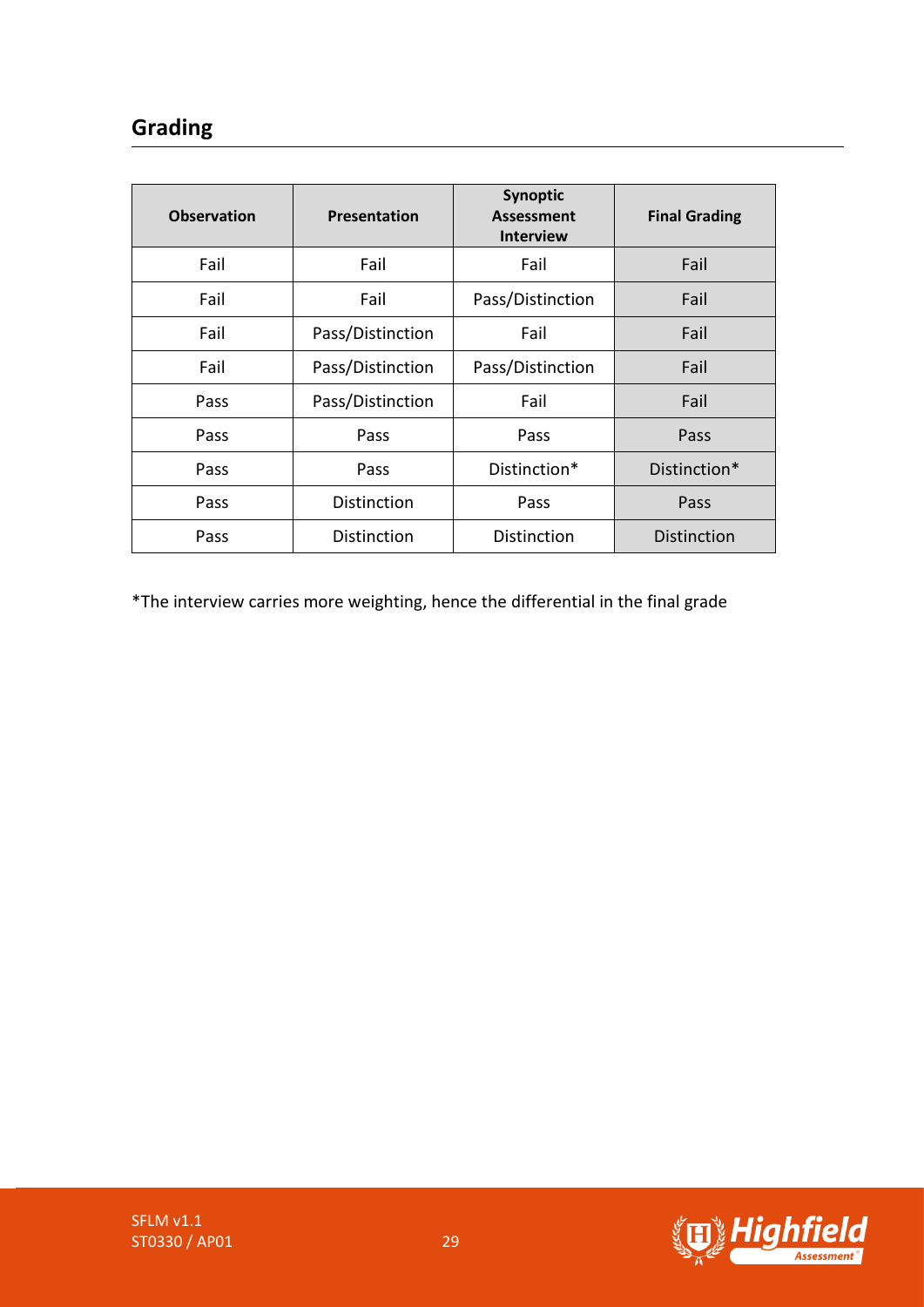# **Retake and Re-sit information**

Apprentices who fail one or more assessment method will be offered the opportunity to take a re-sit or a re-take. A re-sit does not require further learning, whereas a retake does.

Apprentices should have a supportive action plan to prepare for the re-sit or a retake. The apprentice's employer will need to agree that a re-sit or re-take is an appropriate course of action.

Any assessment method re-sit or re-take must be taken during the maximum EPA period, otherwise the entire EPA must be retaken, unless Highfield establish that there are exceptional circumstances that apply outside the control of the apprentice or their employer.

Re-sits and re-takes are not offered to apprentices wishing to move from pass to distinction. Where any assessment method has to be re-sat or re-taken, the apprentice will be awarded a maximum EPA grade of Pass, unless Highfield determines there are exceptional circumstances requiring a re-sit or re-take.

An apprentice who fails an assessment method will be required to re-sit/re-take any failed assessment methods only.

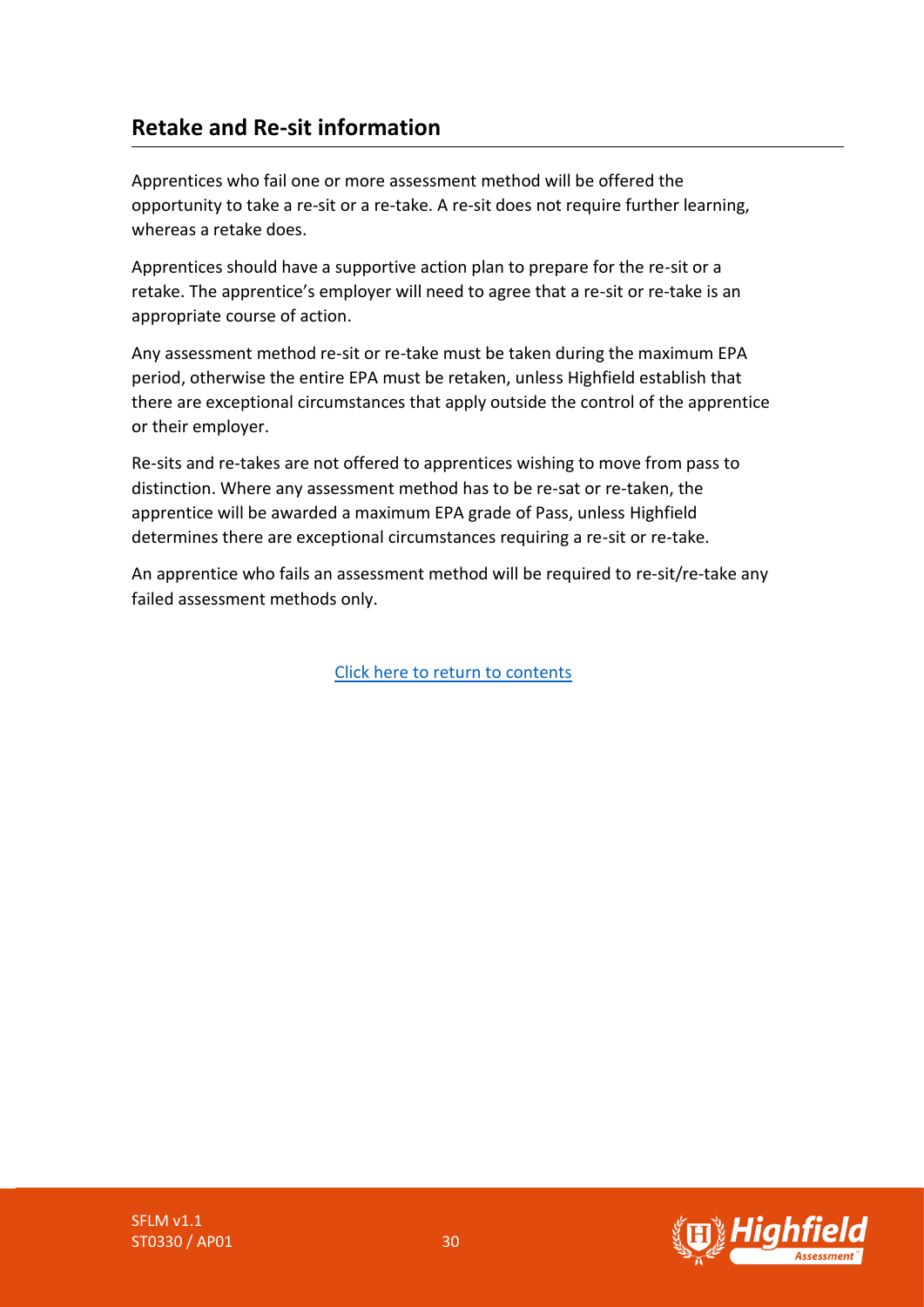# <span id="page-30-0"></span>**Assessing the observation**

The observation should be no longer than **90 minutes** in duration with an additional **15 minutes** for questions. There will be a 10% tolerance allowed if required by the Independent Assessor. The observation will be pre-planned and scheduled at a time when the apprentice will be in their normal place of work. Observations must be planned in advance to allow for quality assurance activity.

The end-point assessor will carry out the observation, which should enable the apprentice to evidence their skills in relation to Area 8 – communication, and the core behavioural competencies.

Those areas which are not able to be evidenced during the observation due to the nature of the Security First Line Manager role, will be discussed subsequently during a question-and-answer session with the Independent Assessor. The additional questions will be generated by the Independent Assessor based on the observation carried out.

#### **Before the assessment**

The independent end assessor will plan the observation in conjunction with the apprentice and employer. The planned observation activity should provide the apprentice with the opportunity to demonstrate each of the required standards have been met. For this standard, this includes the following as a minimum:

- Demonstrates use of appropriate methods of verbal and non-verbal communication relevant to the situation.
- Demonstrates the consideration of security requirements in their own area of responsibility (e.g. access control, threat awareness and relevant action, incident response and reporting, team mobilisation)
- Demonstrates conduct that is in line with organisational standards (e.g. Organisation House style (Language, presentation and policy requirements)
- Communicates effectively, politely and with respect using a variety of forms of communication most suitable to the situation at hand.
- Demonstrates adherence to Organisational Policy and Legislation such as the Data Protection Act. (E.g. Assignment Instructions, Feedback, Appraisals)
- Applies organisational policy and process in a fair and ethical way (e.g. Applying access control restrictions to all personnel irrespective of status or seniority)
- Demonstrates self-control when applying conflict management techniques (e.g. dealing with incidents, managing staff, receiving complaints from visitors)

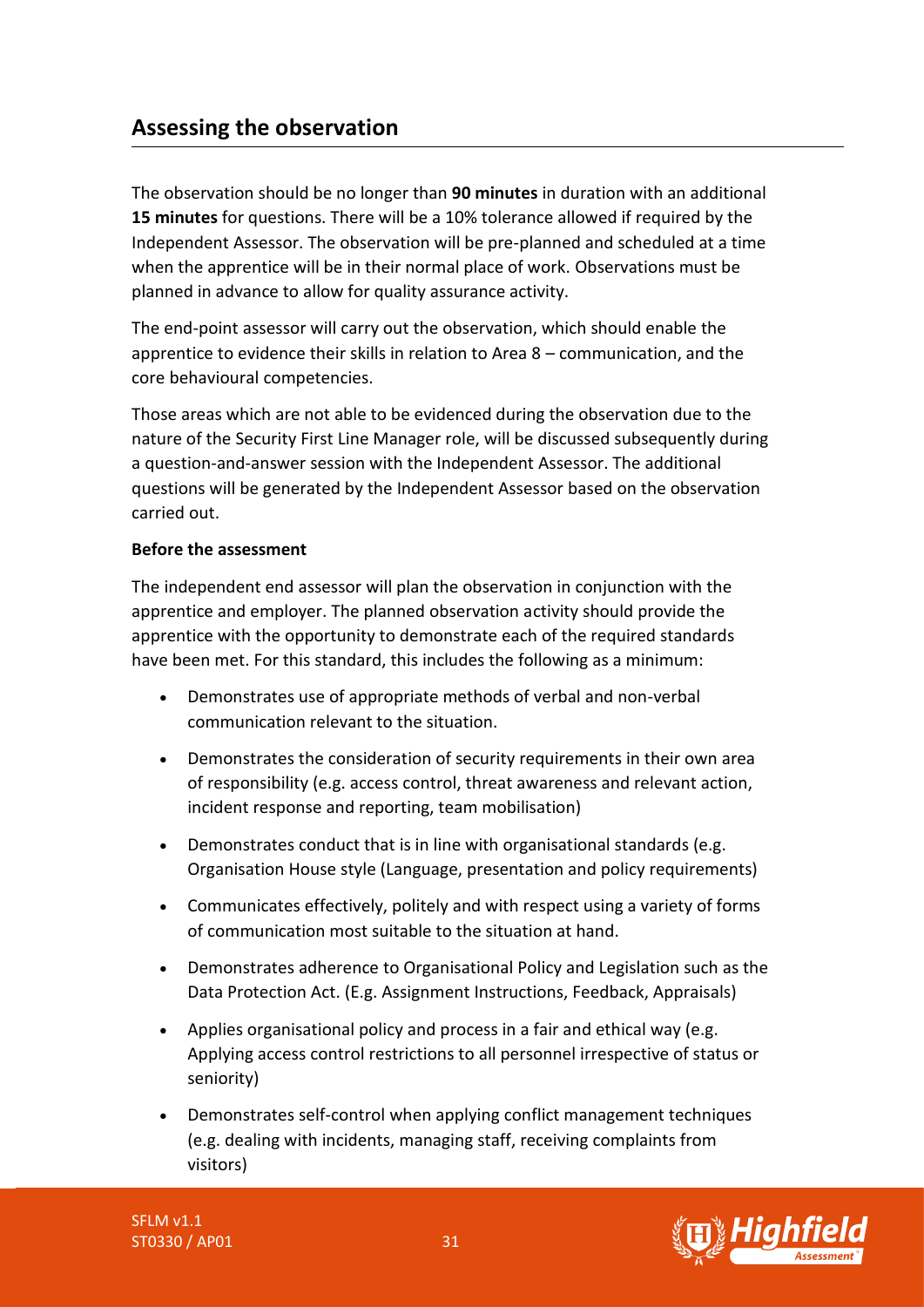• A large part of the Security First Line Manager role is to provide competent reaction to events, activities or incidents. As such, the observation is focused on the naturally occurring skills that should be evidenced by any Security First Line Manager on a day-to-day basis.

#### **Employers/training providers should:**

- ensure the apprentice knows the date, time and location of the assessment
- brief the apprentice on the activities to be carried out and the duration of the assessment (**90 minutes in duration with an additional 15 minutes for questions**)
- ensure the apprentice knows which criteria will be assessed (outlined on the following pages)
- encourage the apprentice to reflect on their experience and learning onprogramme to understand what is required to meet the standard
- be prepared to provide clarification to the apprentice, and signpost them to relevant parts of their on-programme experience in preparation for their assessment

It is suggested that a mock assessment is carried out with the apprentice in advance of the end-point assessment. This will allow the training provider/employer to provide feedback on any areas for improvement.

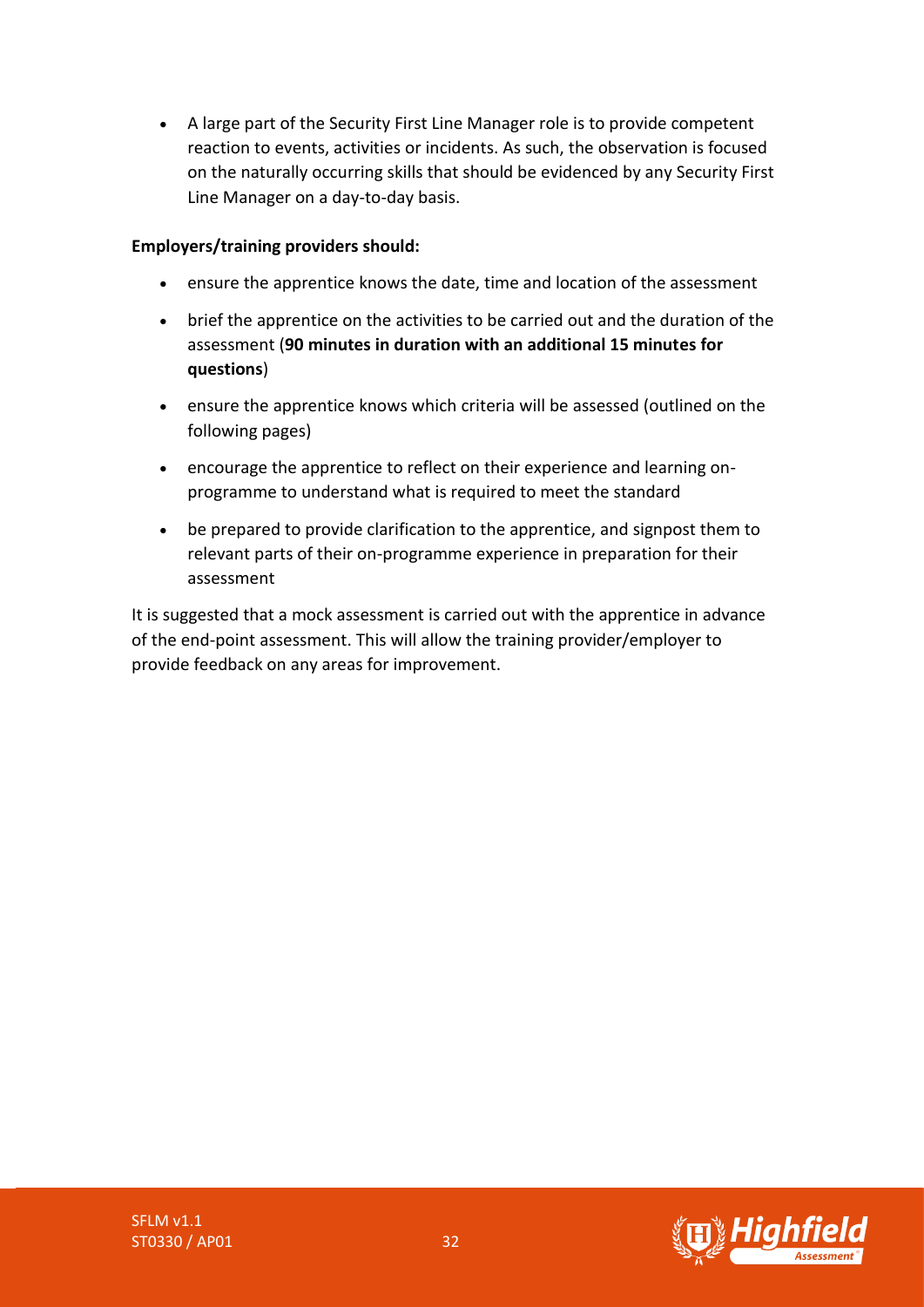# **Observation Mock Assessment**

It is the employer/training provider's responsibility to prepare apprentices for their end-point assessment, and Highfield recommends that the apprentice experiences a mock observation in preparation for the real thing. The most appropriate form of mock assessment will depend on the apprentice's setting and the resources available at the time.

In designing a mock assessment, the employer/training provider should include the following elements in its planning:

- the mock observation should take place in a real workplace, or a realistic simulation if the real workplace does not present all the required assessment opportunities
- the participation of other personnel to play the parts of customers and team members.

It is strongly recommended that the mock observation has been practised beforehand and all personnel involved are properly briefed on their roles. The roles should provide the opportunity for the apprentice to demonstrate the 'pass' level.

**A 90-minute timeslot with an additional 15 minutes** for questions should be available to the complete mock observation, if it is intended to cover all the relevant standards.

Consider a video recording of the mock assessment, and allow it to be observed by other apprentices, especially if it is not practicable for the employer/training provider to carry out a separate mock assessment with each apprentice. Ensure that the apprentice's performance is assessed by a competent trainer/assessor, and that feedback is shared with the apprentice to complete the learning experience.

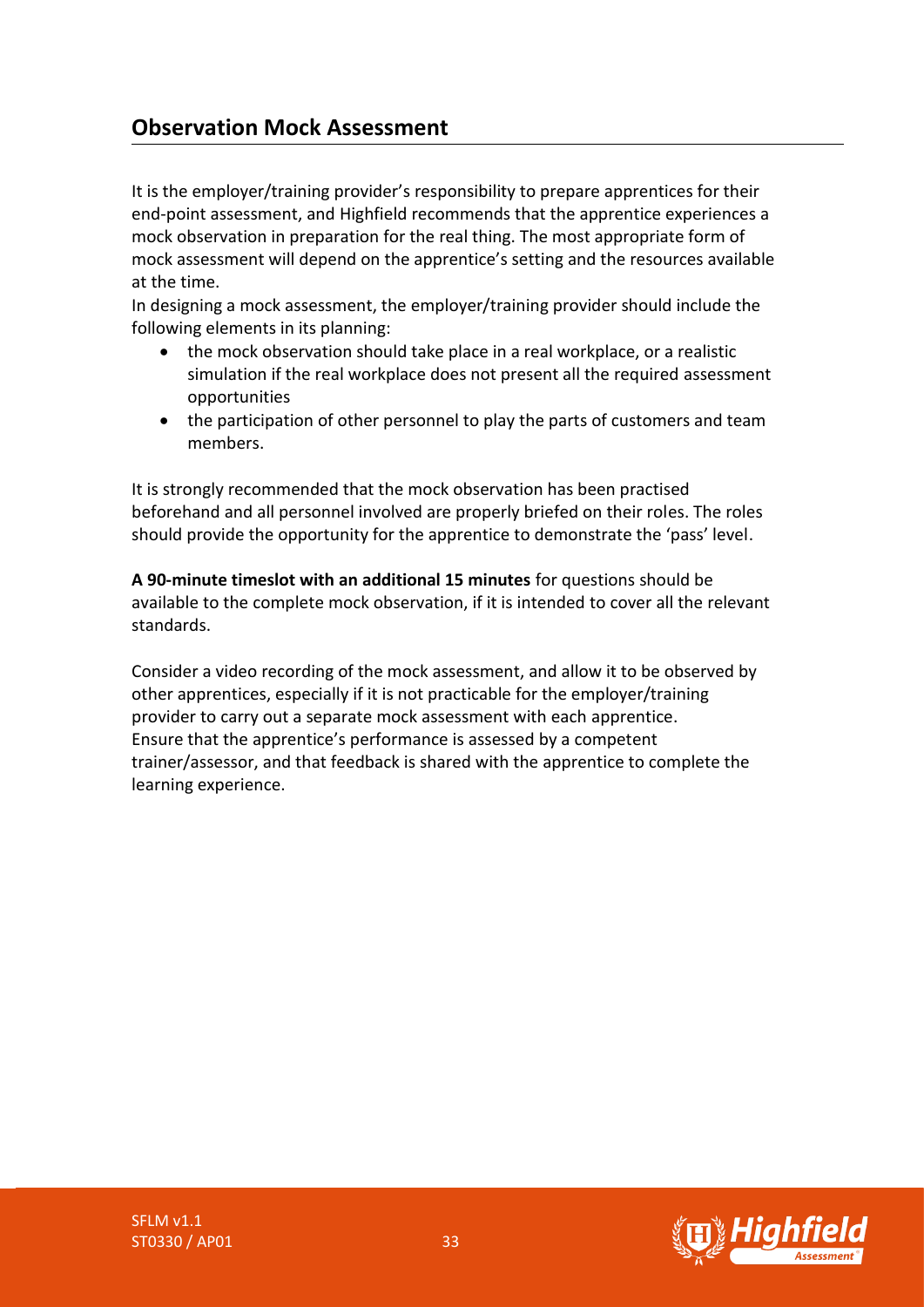# **Observation Criteria**

#### Area 8 – Communication

Pass criteria

**C8**

Demonstrates use of appropriate methods of verbal and non-verbal communication relevant to the situation in order to ensure that risk does not escalate and all parties are aware of their responsibilities and updated continually.

#### Core behaviour competencies

Pass criteria

#### **B1: Security Conscious**

Demonstrating the consideration of security requirements in their own area of responsibility (e.g. access control, threat awareness and relevant action, incident response and reporting, team mobilisation)

#### **B2: Professional**

Demonstrating conduct that is in line with organisational standards (e.g. Organisation House style (Language, presentation and policy requirements)

#### **B3: Courteous and Respectful**

Communicating effectively, politely and with respect. (e.g. Identified in Appraisal or other feedback methods)

#### **B4: Calm**

Demonstrating self-control when applying conflict management techniques (e.g. dealing with incidents, managing staff, receiving complaints from visitors)

#### **B5: Customer Focused**

Providing a service over and above contractual requirements (e.g KPI performance, Appraisal or other feedback received)

#### **B6: Confidential**

Demonstrating adherence to Organisational Policy and Legislation such as the Data Protection Act. (E.g. Assignment Instructions, Feedback, Appraisals) **B7: Integrity** 

Applying organisational policy and process in a fair and ethical way (e.g. Applying access control restrictions to all personnel irrespective of status or seniority)

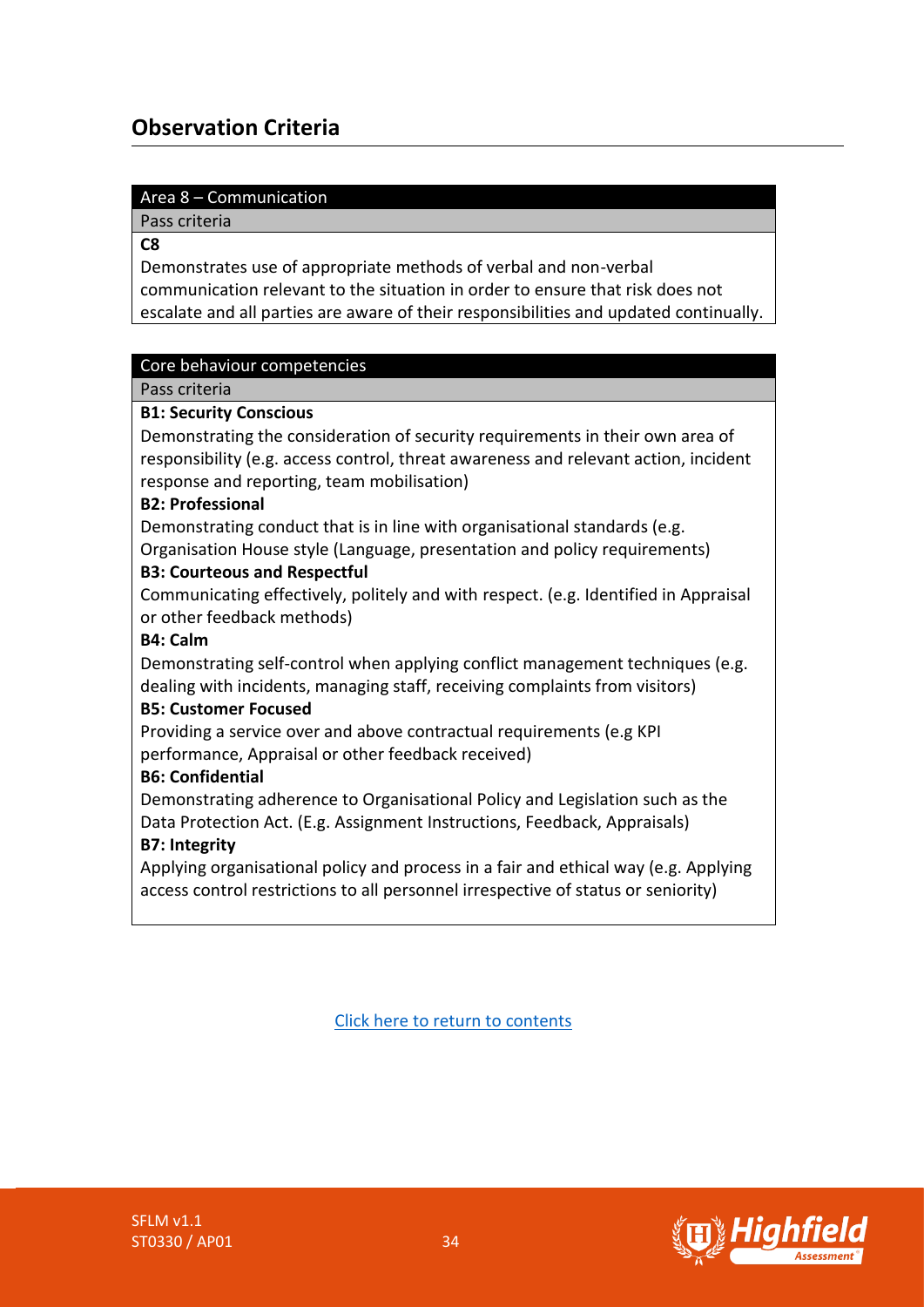# <span id="page-34-0"></span>**Assessing the presentation**

The presentation is compiled after gateway and must be submitted to the EPAO within 1 month of the apprentice passing the gateway and a minimum of 7 days prior to the presentation. This will be based on the outcomes from the Work Based Project.

The apprentice presentation will need to take place in a suitable environment free from external interference and approved by Highfield.

#### **Structure of Presentation**

- The presentation will be for a maximum of **45 minutes** with a plus 10% tolerance, at the discretion of the assessor to provide scope for an apprentice to demonstrate their full abilities.
- Questioning will be completed during an additional **15-minute** period + 2 minutes at the discretion of the assessor.
- Questions will seek to assess KSBs that were not evidenced through the presentation and/or to ensure depth of understanding in order to assess performance against the distinction criteria.
- Apprentices can use presentation aides such as PowerPoint, video clips, flip charts, work products and notes.
- The presentation and questioning audio will be recorded electronically.
- The presentation should enable apprentices to reflect and present examples of their development of a project, which took place over the whole onprogramme period.

The evidence provided during the presentation will be assessed against the criteria for the following areas of the standard:

- Area 3 Security Risk Management
- Area 6 Improvement Planning and Implementation
- Area 7 Compliance Management
- Area 10 Operational Management

The content of the Apprentice Presentation should be focused on the outcomes and conclusions of the work-based project. The apprentice, within the work-based project will need to research and consider the impact of industry standards. The apprentice's conclusions and research should be used to inform the End Point Assessor during the presentation, of their ability to understand and apply: Operational Management, Risk Management, Improvement Planning and Performance and Compliance Management.

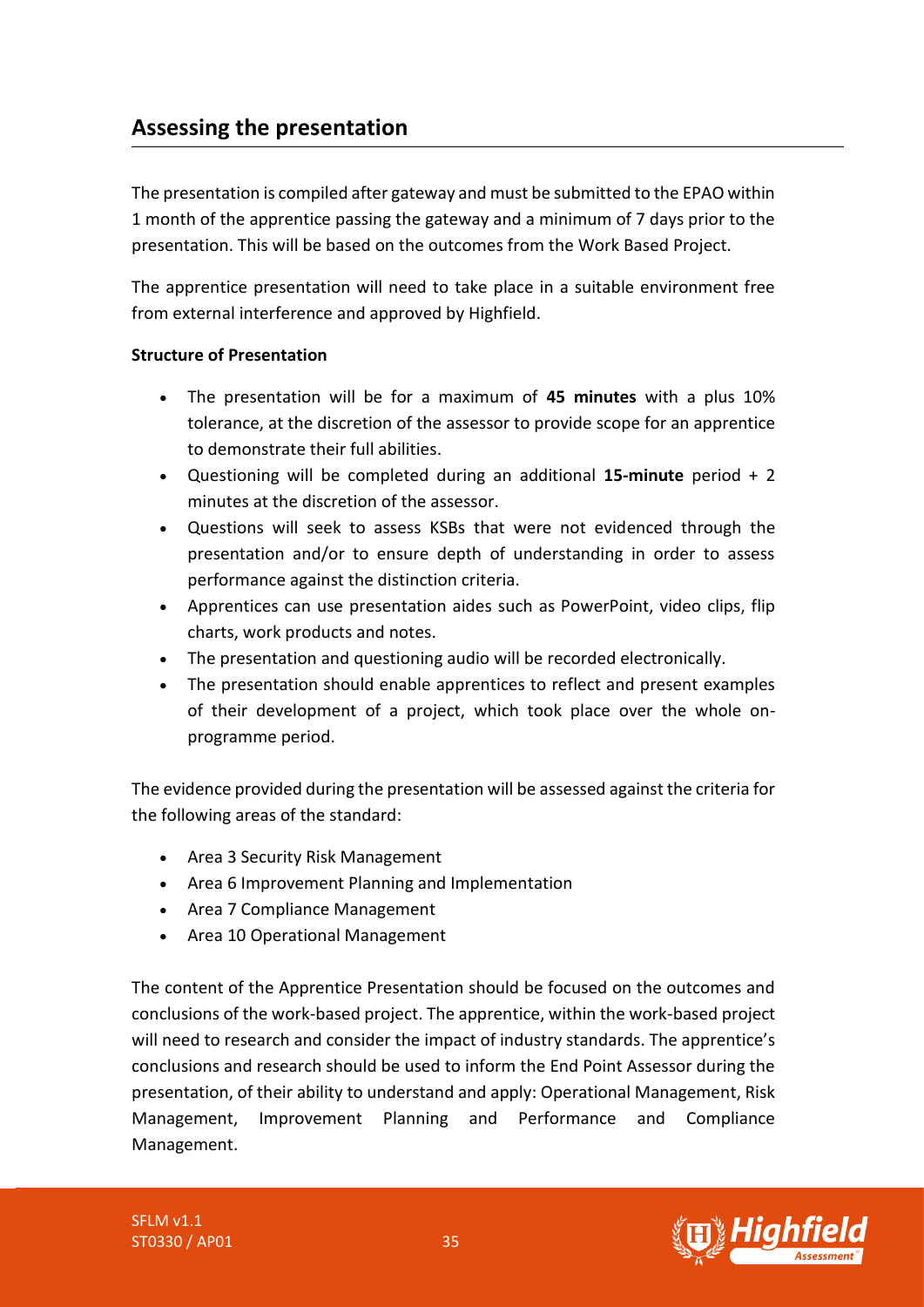#### **Before the assessment:**

Employers/training providers should:

- Plan the presentation to allow the apprentice the opportunity to demonstrate each of the required standards
- ensure the apprentice knows the date, time and location of the assessment
- ensure the apprentice knows which security first line manager criteria will be assessed (outlined on the following pages)
- encourage the apprentice to reflect on their experience and learning onprogramme to understand what is required to meet the standard and identify real-life examples
- be prepared to provide clarification to the apprentice, and signpost them to relevant parts of their on-programme experience as preparation for this assessment

It is suggested that a mock assessment is carried out by the apprentice in advance of the end-point assessment with the training provider/employer giving feedback on any areas for improvement.

Apprentices will be marked against the pass and distinction criteria included in the tables on the following pages. Apprentices meeting all pass criteria will be awarded a pass, and if all the distinction criteria are also met the result will be a distinction.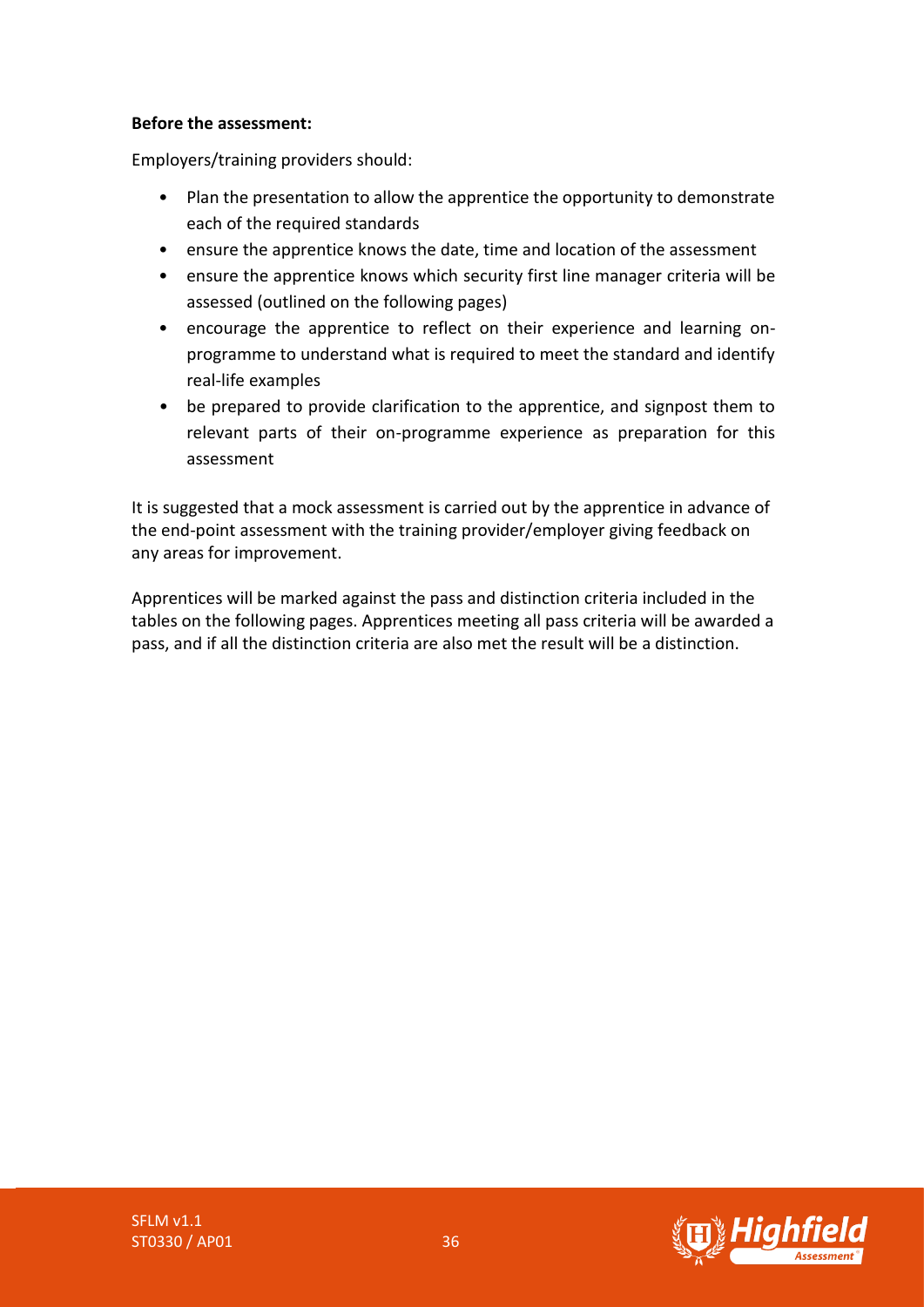#### **Presentation Mock Assessment**

It is the employer/training provider's responsibility to prepare apprentices for their end-point assessment, and Highfield recommends that they experience a mock presentation in preparation for the real thing. The most appropriate form of mock assessment will depend on the apprentice's setting and the resources available at the time. In designing a mock assessment, the employer/training provider should consider the following elements in their planning:

- A total of 60-minutes should be made available for the mock presentation with a 45-minute time slot for the presentation and a 15-minute time slot for the questioning should be available to complete the presentation, if it is intended to be a complete mock assessment covering all relevant standards.
- Consider a video recording of the mock assessment, and allow it to be observed by other apprentices, especially if it is not practicable for the employer/training provider to carry out a separate mock assessment with each apprentice
- Ensure that the apprentice's performance is assessed by a competent trainer/assessor, and that feedback is shared with the apprentice to complete the learning experience.
- At the end of the presentation at least 5 structured 'open' questions will be asked as part of the assessment, that do not lead the candidate but allows them to express their knowledge in a calm and comfortable manner, some examples of this may include the following.
	- o Area 3 Security Risk Management
		- What is the organisational structure in your area of responsibility?
	- o Area 6 Improvement Planning and Implementation
		- Who would you consult when carrying out a security risk assessment?
	- o Area 7 Compliance Management
		- Can you give two examples of what would be classed as noncompliance of regulations governing Security on a Local or National scale?
	- o Area 7 Compliance Management
		- How have you dealt with an incident of non-compliance within your area of responsibility?
	- o Area 10 Operational Management
		- What processes are in place to protect staff who are lone working within your area of responsibility?

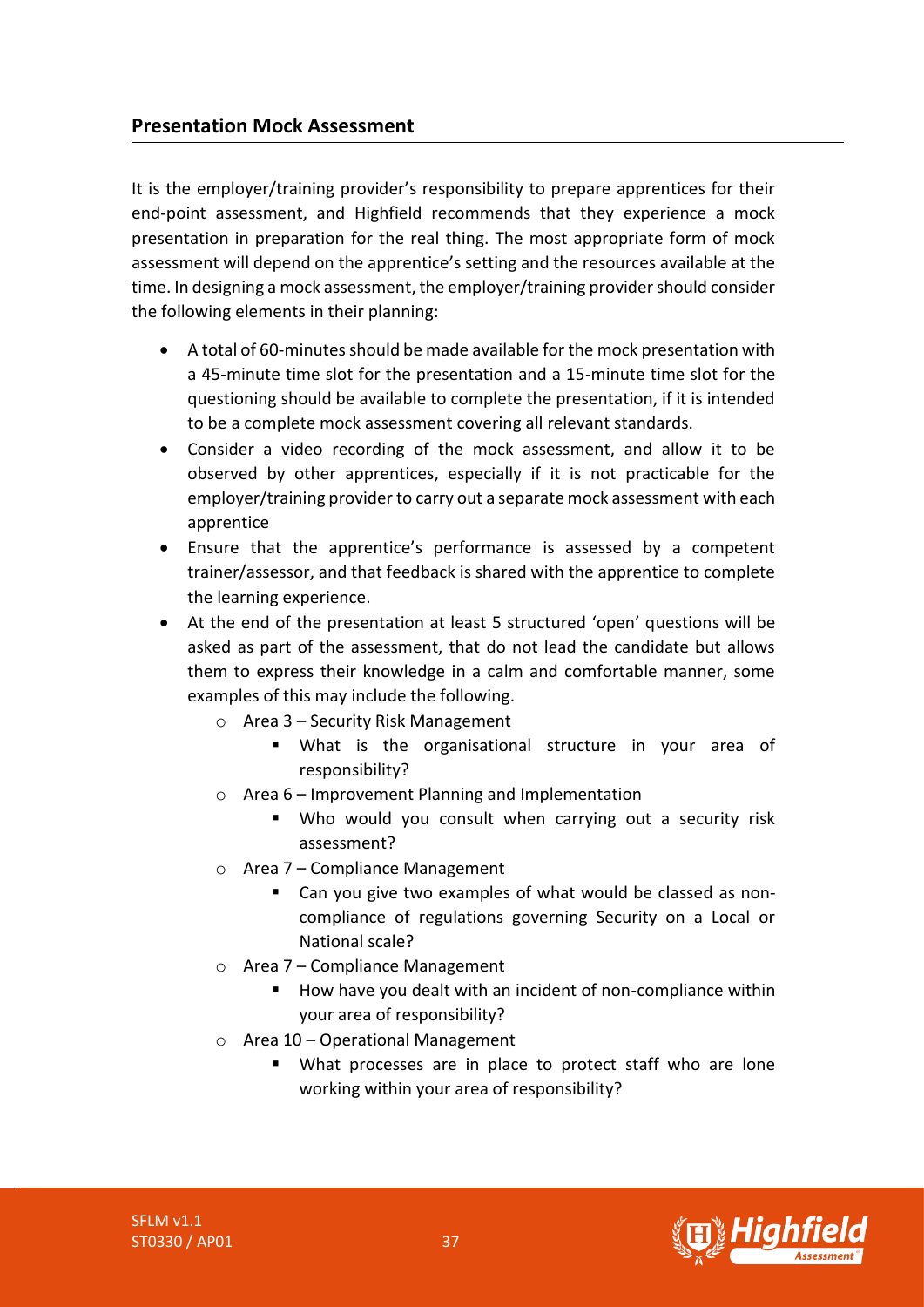### **Presentation criteria**

#### Area 3 – Security risk management

Pass criteria

**SR1**

Identify the Organisational Structure for their own area of responsibility and incorporating their Client/Customer, describing limit of authority in each level and escalation processes for one example activity (e.g. Health and Safety incident, Additional Security Officer requirement etc)

**SR2**

Describe the Security Risk Assessment that was conducted, and the threats identified to people, property and premises and to the business continuity for Client/Customer

#### **SR3**

Identify two recommendations resulting from the Security Risk Assessment and the impact these could have to the Security Provision, the Client and one other service provider in the organisation

**SR4**

Explain how these recommendations would be/have been communicated to the relevant levels in the Organisational Structure

Distinction criteria

**SR5**

Describe the use of appropriate organisational process (e.g. Threat x vulnerability=risk, SWOT or PESTEL) when conducting their Security Risk Assessment

**SR6**

Identify sources of information outside of own organisation or area of responsibility that support a Security Risk Assessment (e.g. Estate Security, Neighbouring Building Security Service, ACT Awareness, Local Police etc.)

#### Area 6 – Improvement planning and implementation

Pass criteria

**IP1**

Identify the customer concerns surrounding issues, threats and risk and how addressing these concerns will improve the Security Service delivery **IP2**

Present an action plan based on the two recommendations from the Security Risk Assessment (for Area 3 – Security Risk Management) and describe how these will be implemented (Who would be consulted, what training is required, what policies and processes would need to be updated as a minimum)

#### Distinction criteria

**IP3**

Describe the action planning process used including identifying when evaluation would take place and why this is important

**IP4**

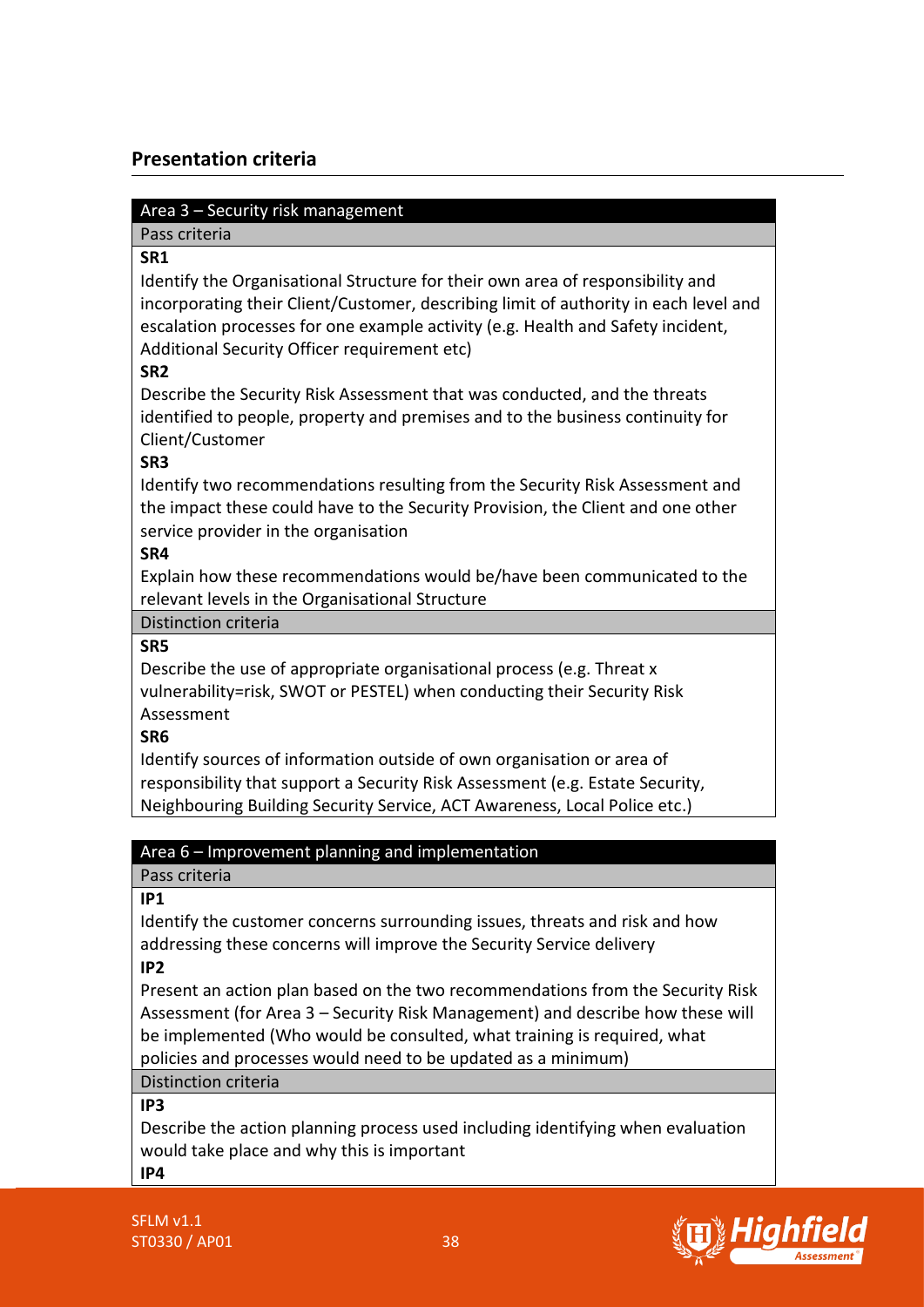Identify when a recommendation cannot be actioned (e.g. cost, risk vs return, outside limit of authority)

#### Area 7 – Compliance Management

Pass criteria

**CM1**

Describe the Business Continuity Plan responsibilities for the Security Service Provision in your area of responsibility

#### **CM2**

Give two examples of what would be classed as non-compliance of regulations governing Security on a Local or National scale. (e.g. Licensing, Data Protection Act, Health and Safety Legislation, Employment Law, Equality Act) and then describe how a SWOT analysis can prevent these occurring for each example in their own area of responsibility

#### **CM3**

Explain their own management processes that ensure the security service is compliant with Organisational policies and procedures. Give an example of when there has been non-compliance to organisation processes or policy and describe the steps taken to resolve

#### Distinction criteria

#### **CM4**

Provide detail of the organisations Business Continuity Plan and then describe Security Service and one other Services responsibilities under this plan

#### **CM5**

Identify what Organisational best practices are in place that sets them apart from competitors, and describe how this is embedded in the security service they provide

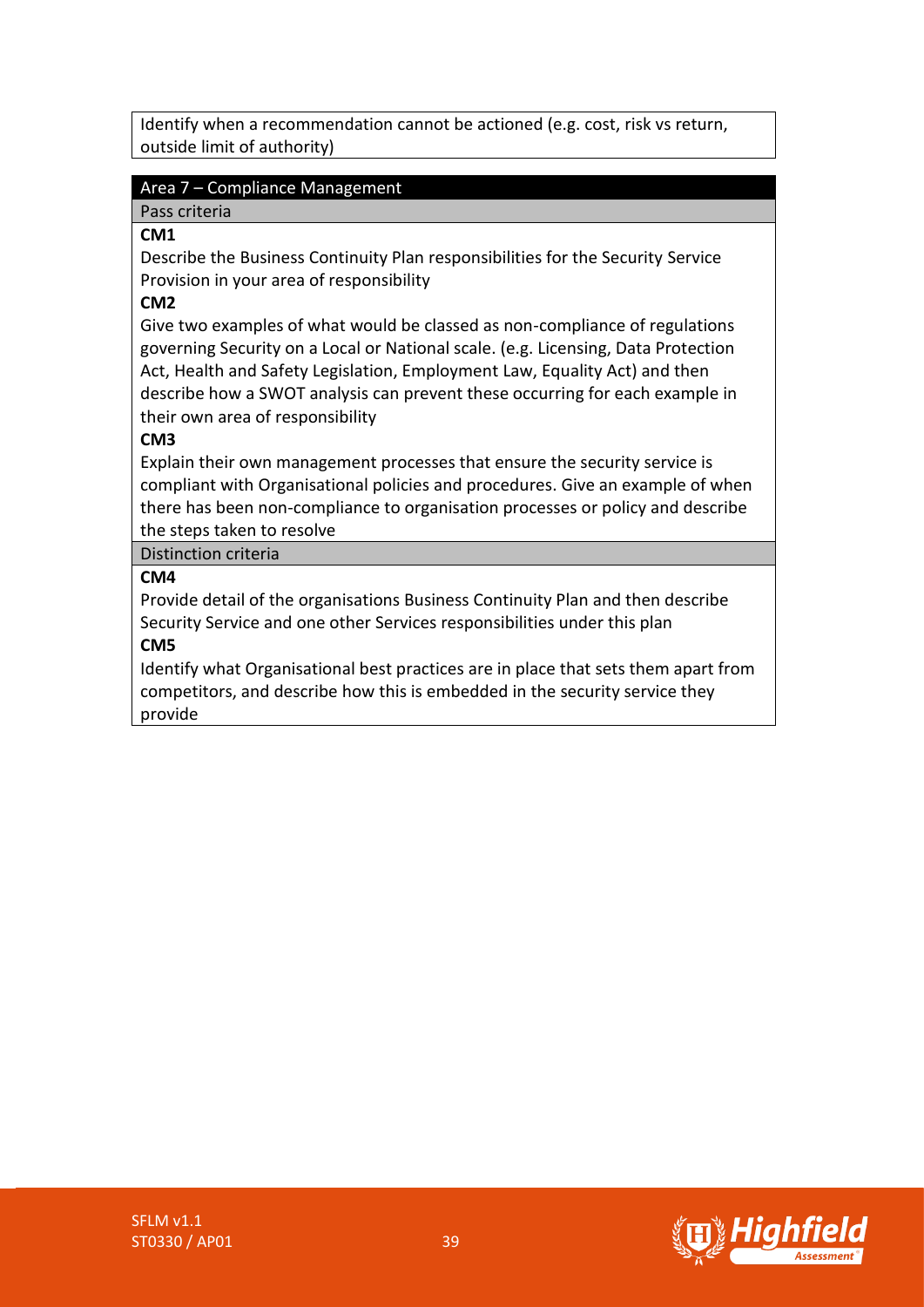#### Area 10 – Operational management

Pass criteria

#### **OM1**

Identify the Client/Customer Specific requirements for the Security Service, describe the reasons for these requirements in relation to the Client/Customers organisational vision, mission and objectives

#### **OM2**

Describe the Client/Customer assets that the Security service is employed to protect and describe the measures implemented that meet this requirement **OM3**

Describe the processes implemented to protect staff in your own area of responsibility for Lone Working, Under Duress and Hostile Environments

### Distinction criteria

#### **OM4**

Provide examples of other organisational security requirements and how this differs from their own security service requirements

#### **OM5**

Differentiate between managing customers' needs vs expectations (e.g implications of training, equipment, cost, time, environment etc)



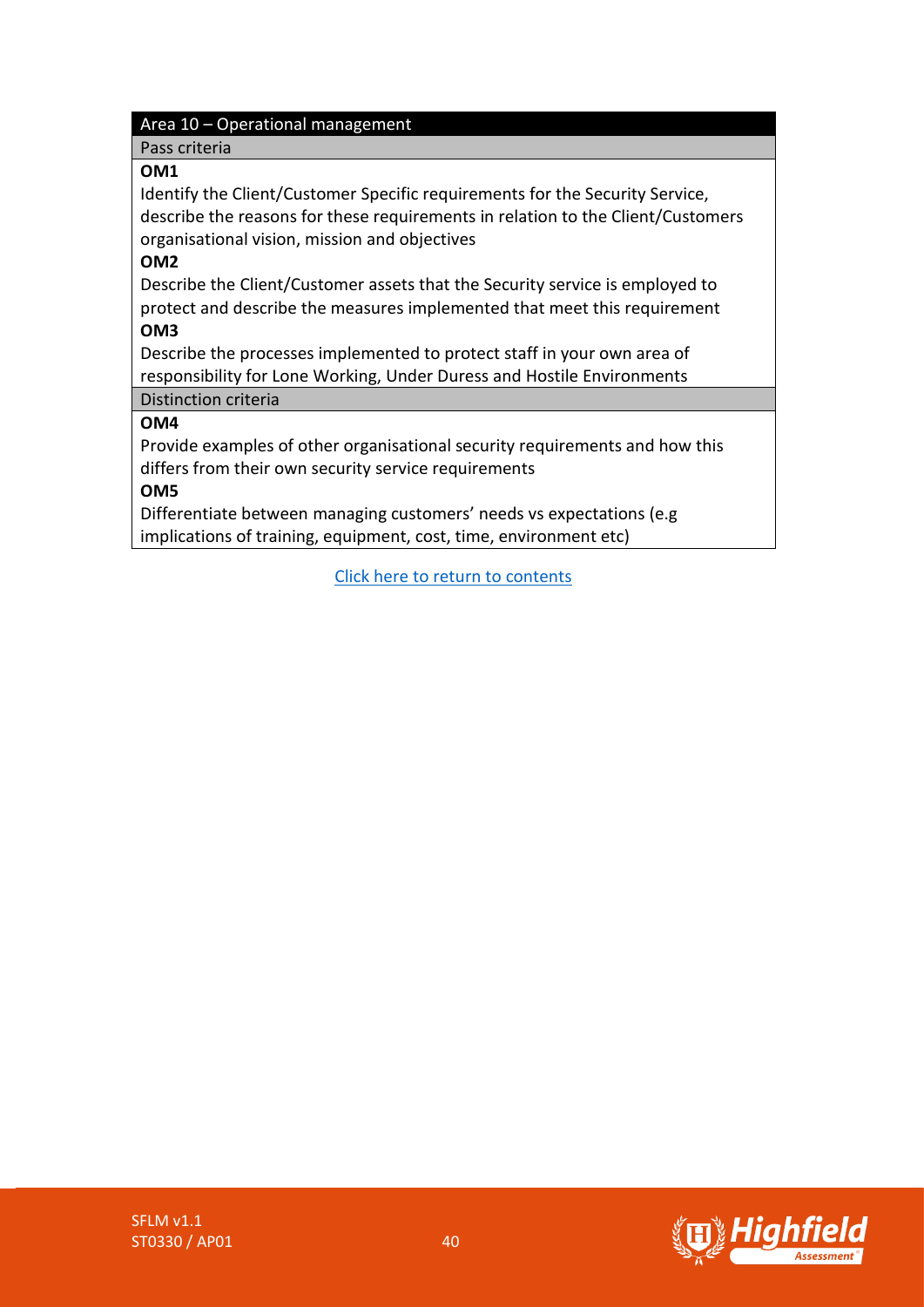# <span id="page-40-0"></span>**Assessing the synoptic assessment interview**

The synoptic assessment interview will be a structured discussion between the apprentice and the end-point assessor. The employer may be present, to support, but **not** lead the apprentice in any way.

The synoptic assessment interview will need to take place in a suitable environment and should last for **60 minutes** plus 10% at the discretion of the assessor.

The synoptic assessment interview will assess apprentices against criteria included in the following areas of the standard:

- Area 1 Health and Safety
- Area 2 Customer and Stakeholder Management
- Area 4 Staff Management and Development
- Area 5 Contract Performance and Management
- Area 8 Communication
- Area 9 Corporate Social Responsibility
- Area 11 Security First Line Manager Responsibilities
- Area 12 Security Resource Management
- Elements of Core Behavioural Competencies

The portfolio collated during the On-Programme training will inform the discussions during this assessment method but the portfolio itself will not be assessed. Therefore, the apprentice may refer to their evidence included in their portfolio during the synoptic assessment interview.

#### **Structure of synoptic assessment interview**

- There will be a bank of questions for the oral questioning which will allow the Independent Assessor to tailor the questioning to individual apprentice's portfolio
- The oral questioning will be completed in 60 minutes (+10% at the discretion of the independent assessor to provide scope for an apprentice to demonstrate their full abilities) at an employer site. The room must be in a quiet location and free from distractions.
- The apprentice may refer to their evidence in their portfolio during the Synoptic Assessment Interview.

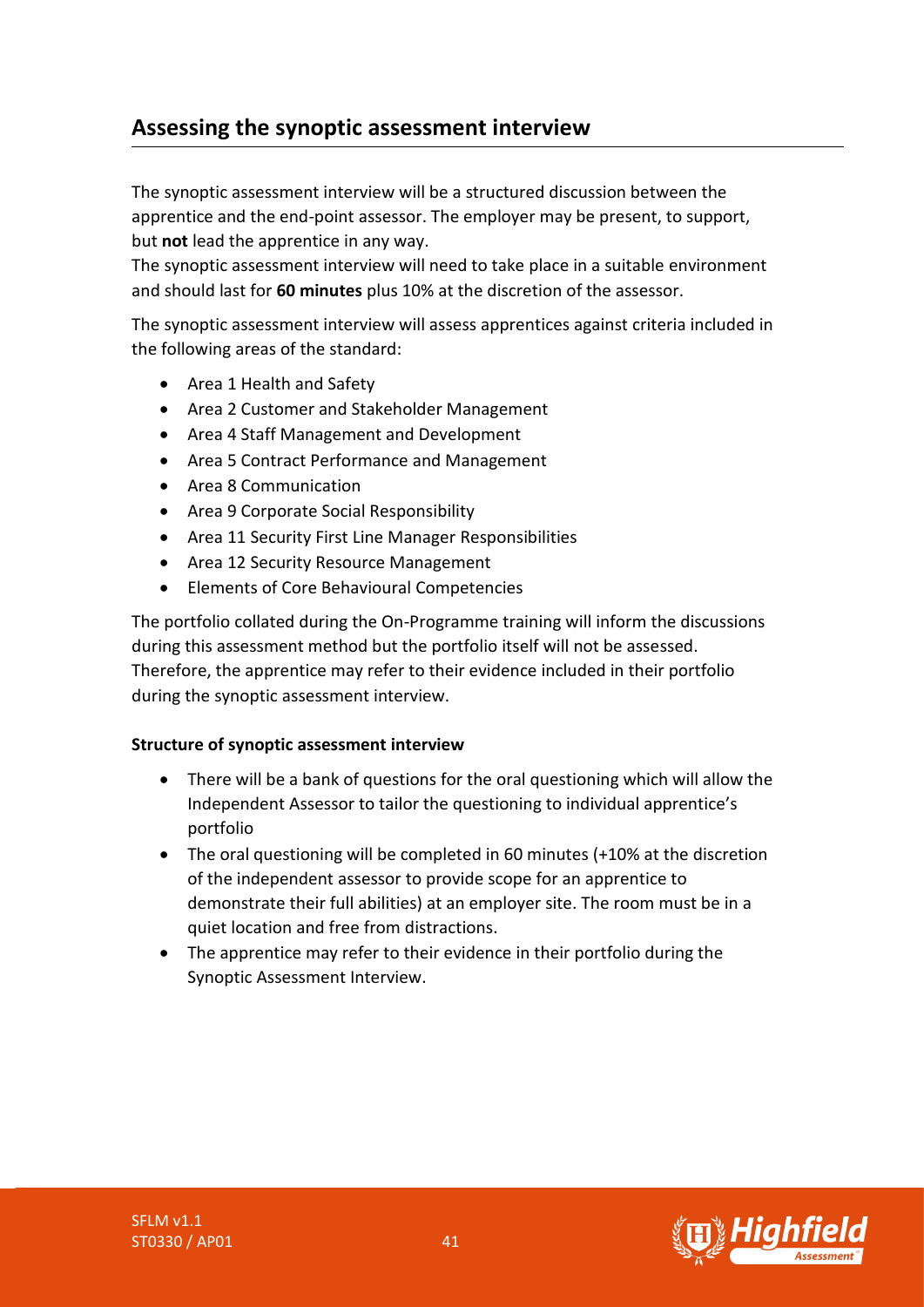#### **Before the assessment**

#### **Employers/training providers should:**

- plan the interview to allow the apprentice the opportunity to demonstrate each of the required standards
- ensure the apprentice knows the date, time and location of the assessment
- ensure the apprentice knows which criteria will be assessed (outlined on the following pages)
- encourage the apprentice to reflect on their experience and learning onprogramme to understand what is required to meet the standard
- be prepared to provide clarification to the apprentice, and signpost them to relevant parts of their on-programme experience as preparation for this assessment

It is suggested that a mock assessment is carried out by the apprentice in advance of the end-point assessment with the training provider/employer giving feedback on any areas for improvement.

Apprentices will be marked against the pass and distinction criteria included in the tables on the following pages. Apprentices meeting all pass criteria will be awarded a pass, and if all the distinction criteria are also met the result will be a distinction.

#### **Synoptic assessment interview mock assessment**

- It is the employer/training provider's responsibility to prepare apprentices for their end-point assessment, and Highfield recommends that they experience a mock synoptic assessment interview in preparation for the real thing. The most appropriate form of mock assessment will depend on the apprentice's setting and the resources available at the time. In designing a mock assessment, the employer/training provider should consider the following elements in their planning:
- a 60-minute time slot should be available to complete the interview, if it is intended to be a complete mock assessment covering all relevant standards.
- consider an audio recording of the mock, and to allow the mock to be observed by other apprentices, especially if it is not practicable for the employer/training provider to carry out a separate mock assessment with each apprentice
- ensure that the apprentice's performance is assessed by a competent trainer/assessor, and that feedback is shared with the apprentice to complete the learning experience.
- structured 'open' questions should be used as part of the synoptic assessment interview that do not lead the candidate but allows them to

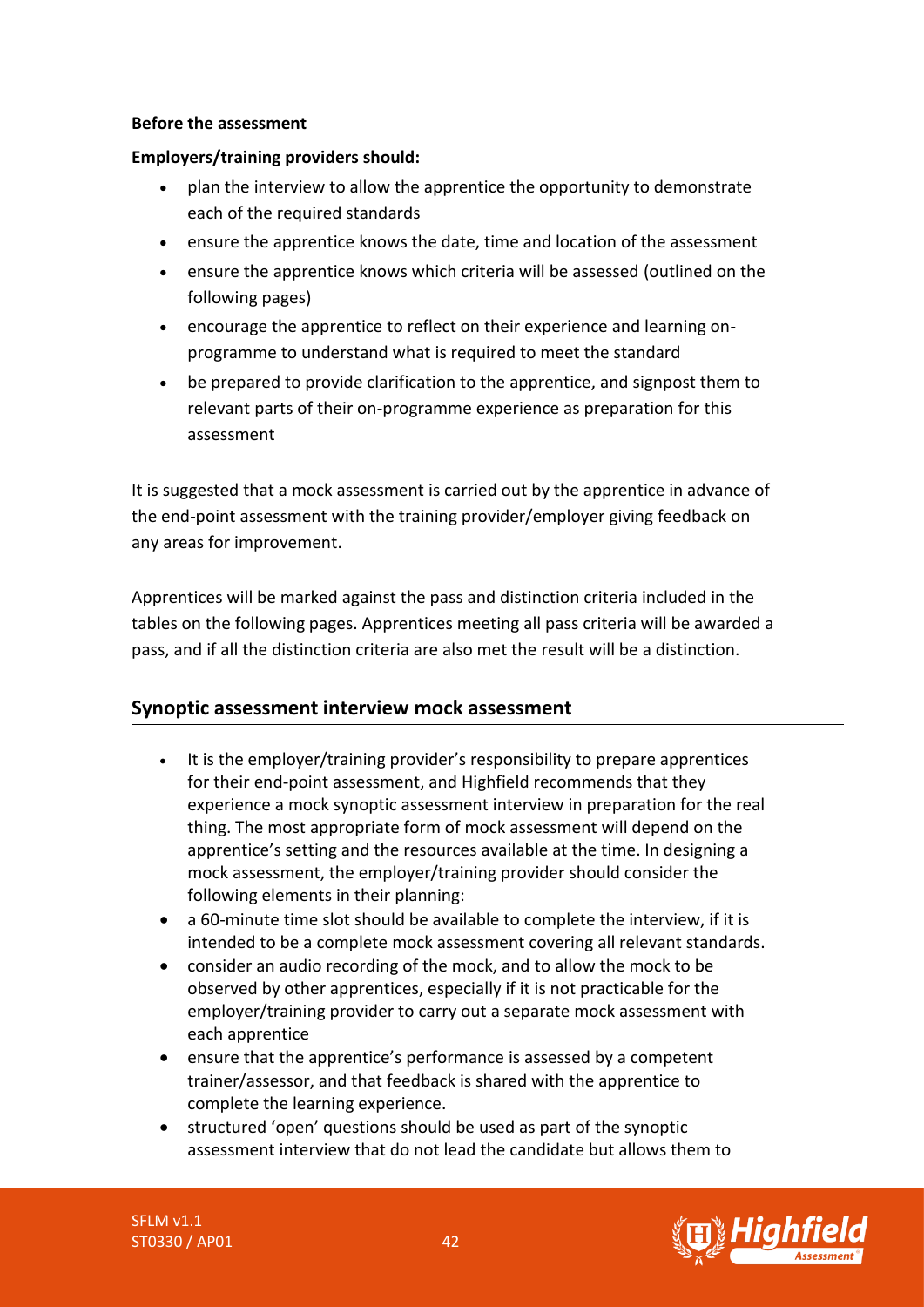express their knowledge in a calm and comfortable manner, some examples of this may include the following:

- o Area 2 Customer and Stakeholder Management
	- Can you provide examples of your company stakeholders?
- o Area 4 Staff management and Development
	- Describe techniques you have used to successfully motivate your staff.
- o Area 5 Contract Performance and Management
	- What management information have/do you use to evidence KPI performance?
- o Area 8 Communication
	- What is the most common method of internal communication used in your organisation and why is this method preferred?

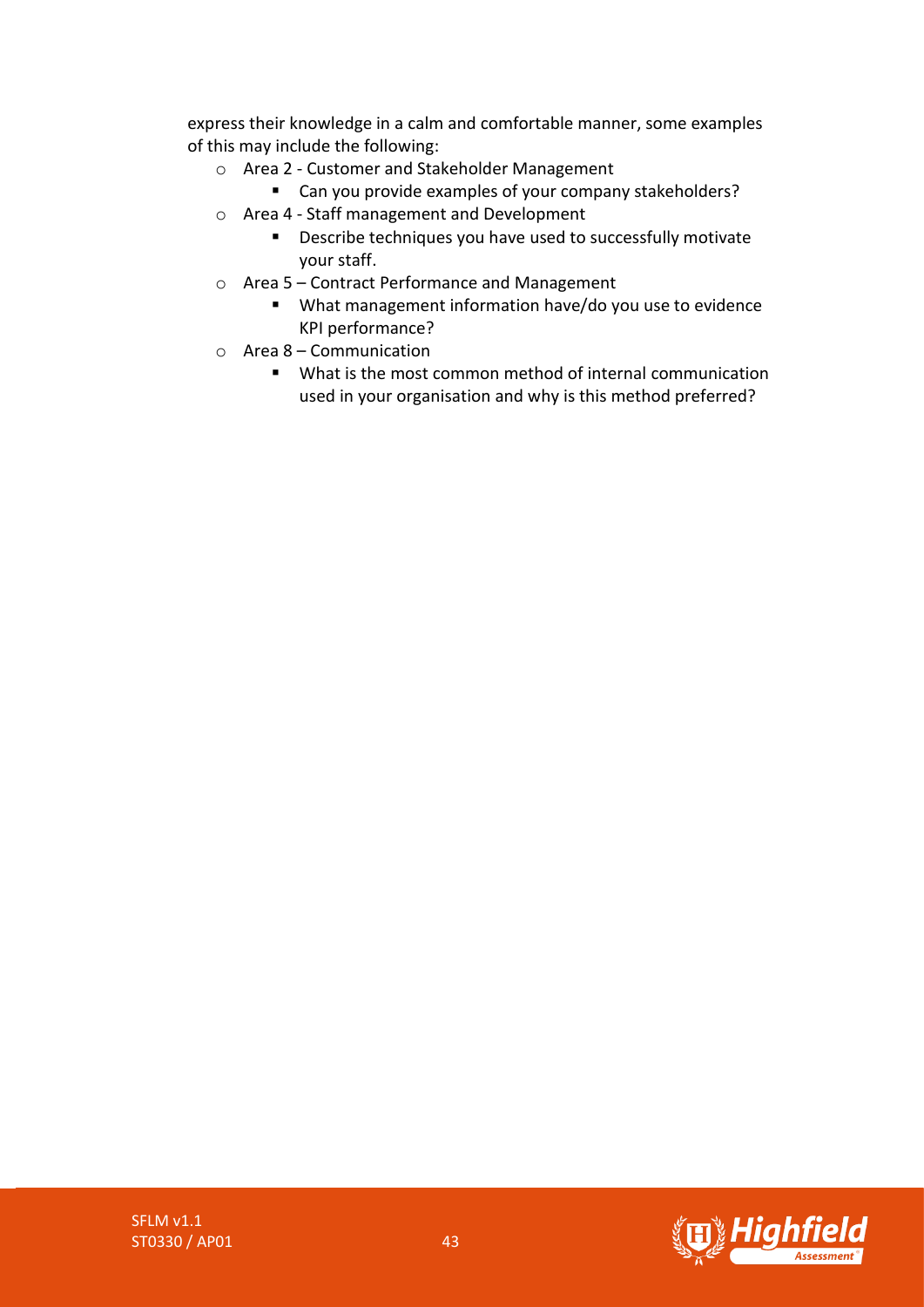#### **Synoptic assessment interview criteria**

#### Area 1 – Health and safety

Pass criteria

#### **HS1**

Identify three examples of Health and Safety Regulations and explain why these minimise risk and hazards to health and wellbeing

#### **HS2**

Identify own responsibilities when complying to Health and Safety Regulations in their own area of responsibility

#### **HS3**

Identify the implications of non-compliance to staff, visitors and the organisation **HS4**

Explain a H&S incident that has occurred in the workplace, describing the investigation undertaken and the measures implemented as a result. (Learners must reference H&S policy and Legislation compliance when describing this incident)

Distinction criteria

#### **HS5**

Explain their organisations process for evaluating H&S Compliance referencing the organisational H&S policy, H&S audit practices, and action planning process for risk reduction

#### Area 2 – Customer and stakeholder management

Pass criteria

**CS1**

Describe the market in which their role operates

**CS2**

Identify their customers and industry stakeholders

**CS3**

Identify how knowing these helps build relationships and confidence in the service **CS4**

Give one example from their own experience of a specific security problem raised by their customer (e.g. unauthorised access, down manning) and describe the measures implemented to meet the Customer's needs

Distinction criteria

**CS5**

Identify internal and external sources of information and explain how accessing these would add value to the service they are responsible for

**CS6**

Describe an activity that has been implemented in their own area of responsibility that has strengthened their relationship with the customer

#### Area 4 – Staff management and development

Pass criteria

**SM1**

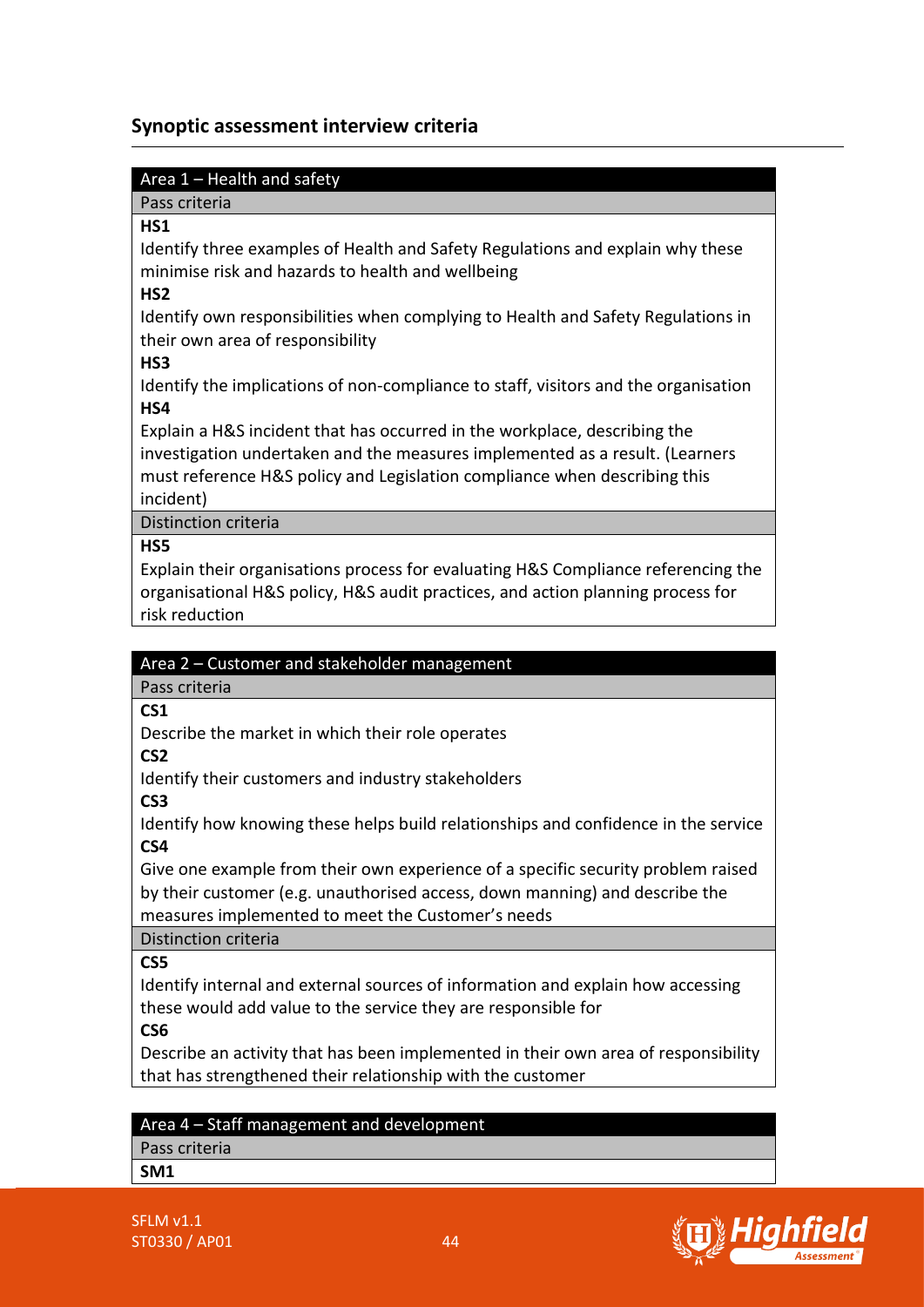Describe the structure of their own Department. Must be able to identify job roles, required knowledge, skills and essential and desirable qualifications for each **SM2**

Identify three forms of legislation in relation to people management and the relevant organisational policy to support this

#### **SM3**

Describe the techniques they use to motivate staff in their area of responsibility **SM4**

Describe the communication techniques they use with their teams and Customers and why these are effective

#### **SM5**

Describe own organisations development policy and describe the coaching and guidance you have provided to the workforce to comply with this

#### Distinction criteria

#### **SM6**

Describe the benefits that a motivated workforce brings to the Team, the Customer and the Organisation

#### **SM7**

Explain how Equality, Diversity and Inclusion is communicated and represented within the Teams that they manage and what impact this has on Team performance, and the organisation as a whole

#### Area 5 – Contract performance and management

#### Pass criteria

#### **CP1**

Identify three different contract models that can be used in the Security Industry and briefly describe each

#### **CP2**

Explain how the Security Service Provision is performance managed in their own organisation (e.g. SLA/KPI)

#### **CP3**

Identify the regulations that govern security provision on a national scale, identifying at least two of the licenses required and the impact if their own team is non-compliant

#### **CP4**

Describe two KPI criteria for their own area of responsibility and how they relate to the service that they deliver

#### **CP5**

Identify the management information that can be used to evidence KPI performance

#### **CP6**

Describe an example of how the security provision could fail to meet the minimum requirements of a KPI and provide example of measure that could be

### implemented to resolve

Distinction criteria

#### **CP7**

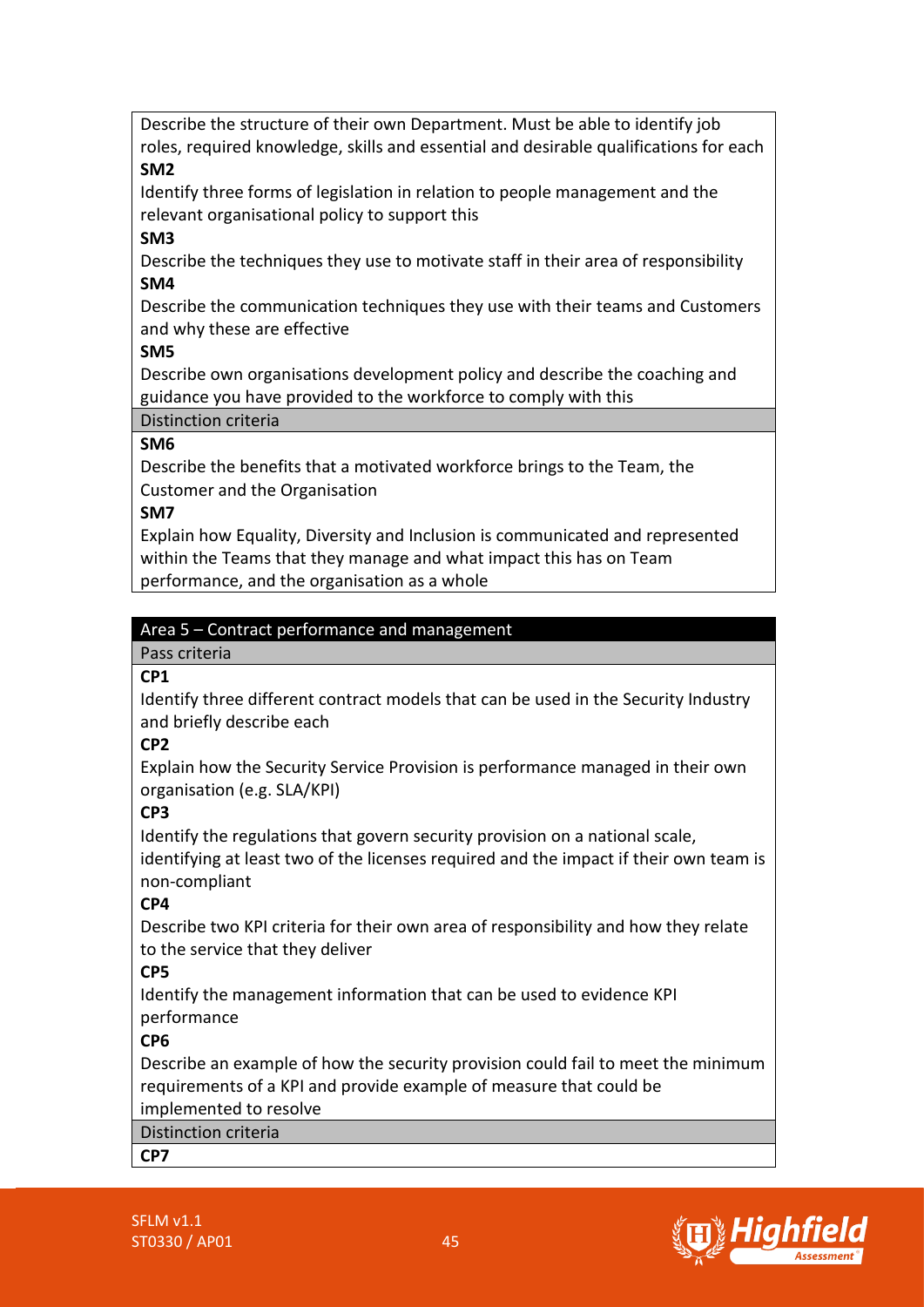Explain the potential impact of failing to meet a KPI to staff, the Customer and the Organisation

**CP8** 

Give examples of penalties that can occur if performance is not managed **CP9** 

Describe when they have provided added value to their customer and how this can impact perception of the overall contract performance

#### Area 8 - Communication

Pass criteria

**C1** 

Differentiate between communication methods available, explaining how they would use them and how they could be adapted to suit different levels of audience. (e.g. Verbal – telephone/radio, Non-verbal – body language, and Written – Email, Reports, Letters)

**C2** 

Identify which communication method is most likely to be used internally and which used externally and explain why

**C3**

Identify how the Data Protection Act impacts their own role/area of responsibility **C4** 

Describe a Security Incident that they have been part of and can describe the forms of communication used throughout

Distinction criteria

**C5** 

Explain the impact of failing to record events accurately throughout an emergency **C6** 

Explain why accurate communication is required post-emergency situation – what will this information be used for?

**C7** 

Describe the impact of ineffective communication to staff, the customer and the organisation

#### Area 9 – Corporate social responsibility

Pass criteria

**CR1** 

Describe what is meant by Corporate Social Responsibility and give one example of good practice and one example of bad practice

**CR2** 

Identify one crime/threat reduction initiative that they have linked in with (e.g. ACT Awareness, Business Watch etc) and describe how they implemented this to support the security provision in your area of responsibility to protect property, people or premises

**CR3** 

Describe what is meant by sustainability and provide two examples of how you have supported your organisations approach to reducing its carbon footprint

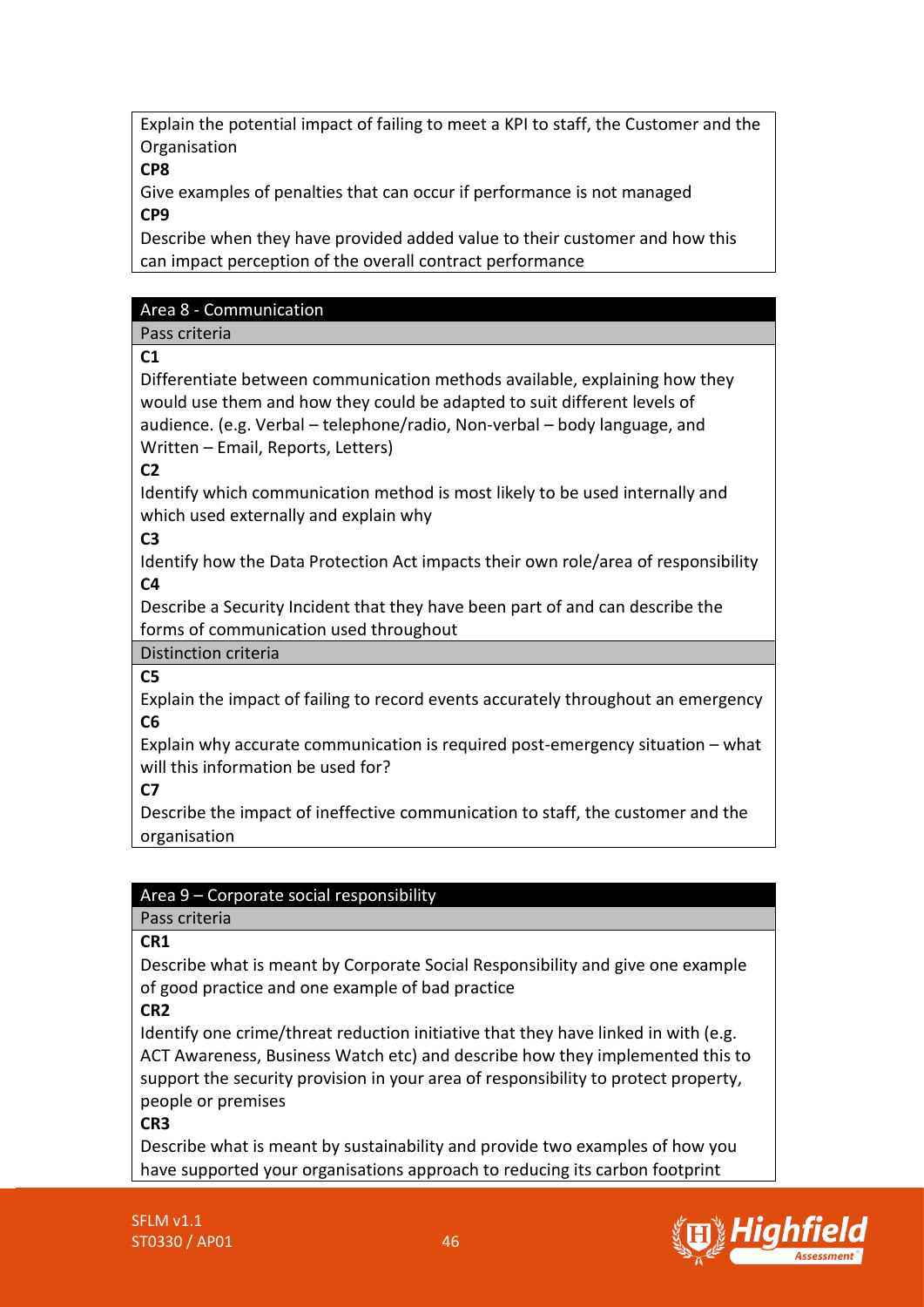#### Distinction criteria

#### **CR4**

Give one example of a practice implemented within their own area of responsibility that supports their organisations Corporate Social Responsibility and can explain how this was implemented (e.g. training, communication etc.) and what benefits this brings to the staff, the customer and the organisation

#### Area 11 – Security first line manager responsibilities

#### Pass criteria

**SF1** 

Explain own job role and the diversity of requirements (Minimum criteria: People Management, Client Management, Compliance Management, Incident Management, Communication, Record Keeping)

#### **SF2**

Give an example of when you have reviewed the service performance and explain how that performance impacts others and the security environment **SF3** 

Give an example of when they have reviewed service performance and how they have identified and communicated success

#### Distinction criteria

#### **SF4**

Identify when they have provided "added value" to their customer and what benefits this can bring to staff, the customer and the organisation

#### **SF5**

Give two examples of sources of feedback that can help them develop the service they provide. (E.g. Customer Survey, Appraisals, Team Briefings) **SF6** 

Explain how their actions or inaction can impact on the industry as a whole

#### Area 12 – Security resource management

### Pass criteria

#### **RM1**

Summarise the "resources" that they have, to deliver the security service provision in their own area of responsibility. (People, CCTV, Electronic Barriers, Turnstiles, Gates etc)

#### **RM2**

Give an example of where they have had to react to an event or an emergency that has resulted in mobilisation of staff and/or impacted the day to day use of equipment and resources. (e.g. Power Cut, Unauthorised access incident, additional staff required for an event, Staff absence with no relief officer) Distinction criteria

#### **RM3**

Include legislation compliance when summarising resources (e.g. People – Equality Act 2010, CCTV – Data Protection Act, Electronic Barriers – Health and Safety (Access and Inclusion))